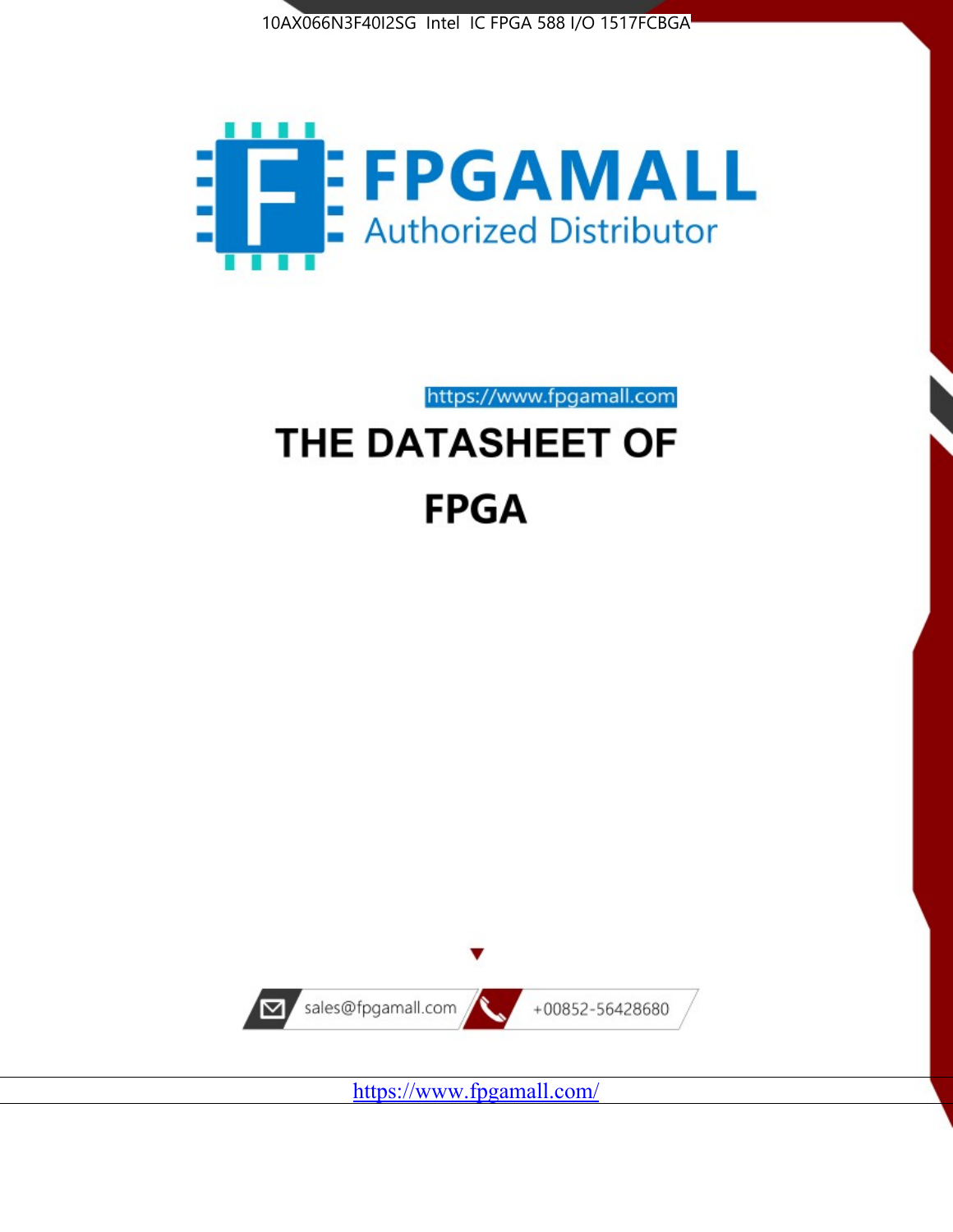10AX066N3F40I2SG Intel IC FPGA 588 I/O 1517FCBGA



# **Intel® Arria® 10 Device Overview**



**A10-OVERVIEW | 2018.12.06** Latest document on the web: **[PDF](https://www.intel.com/content/dam/www/programmable/us/en/pdfs/literature/hb/arria-10/a10_overview.pdf)** | **[HTML](https://www.intel.com/content/www/us/en/programmable/documentation/sam1403480274650.html)**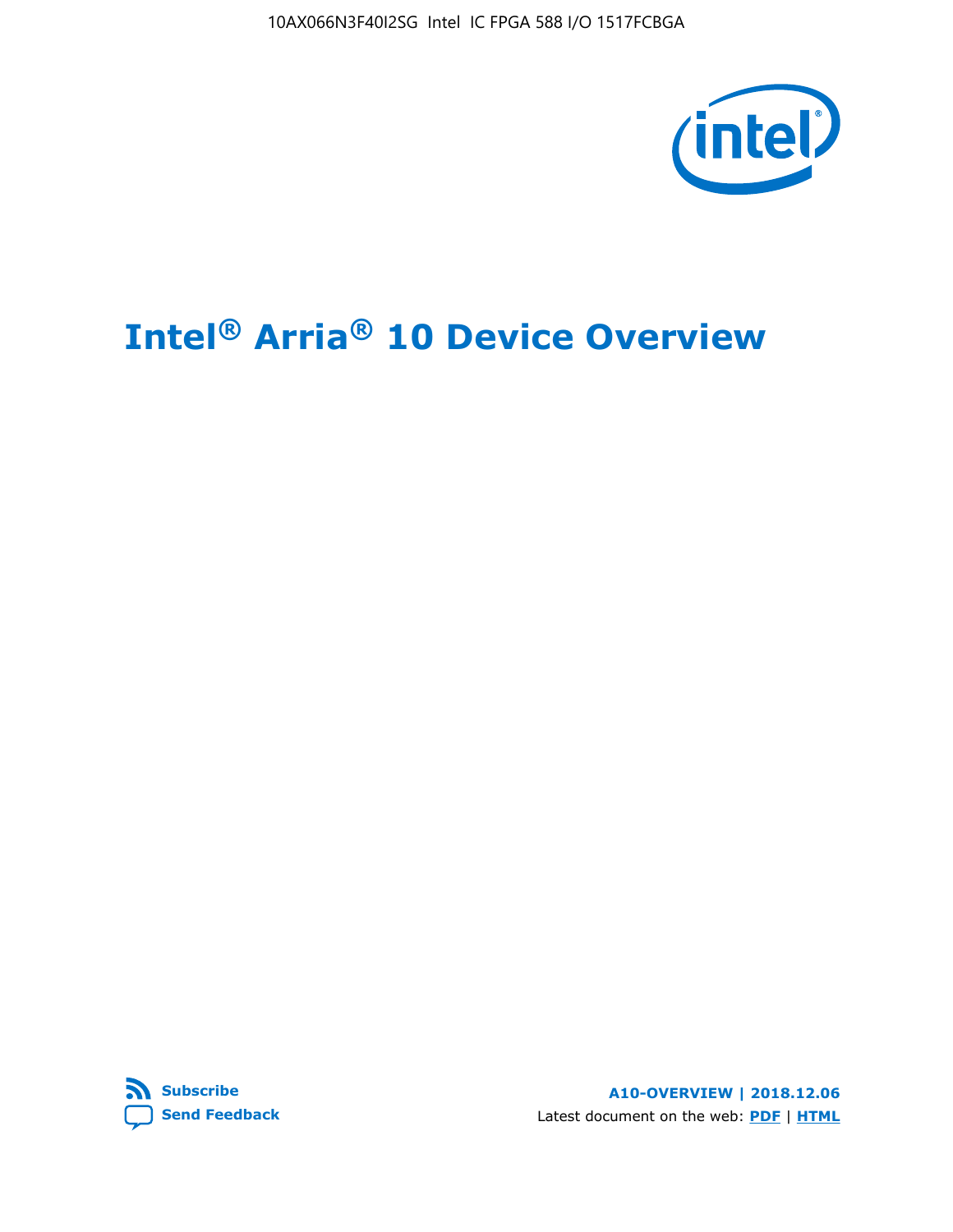

**Contents** 

# **Contents**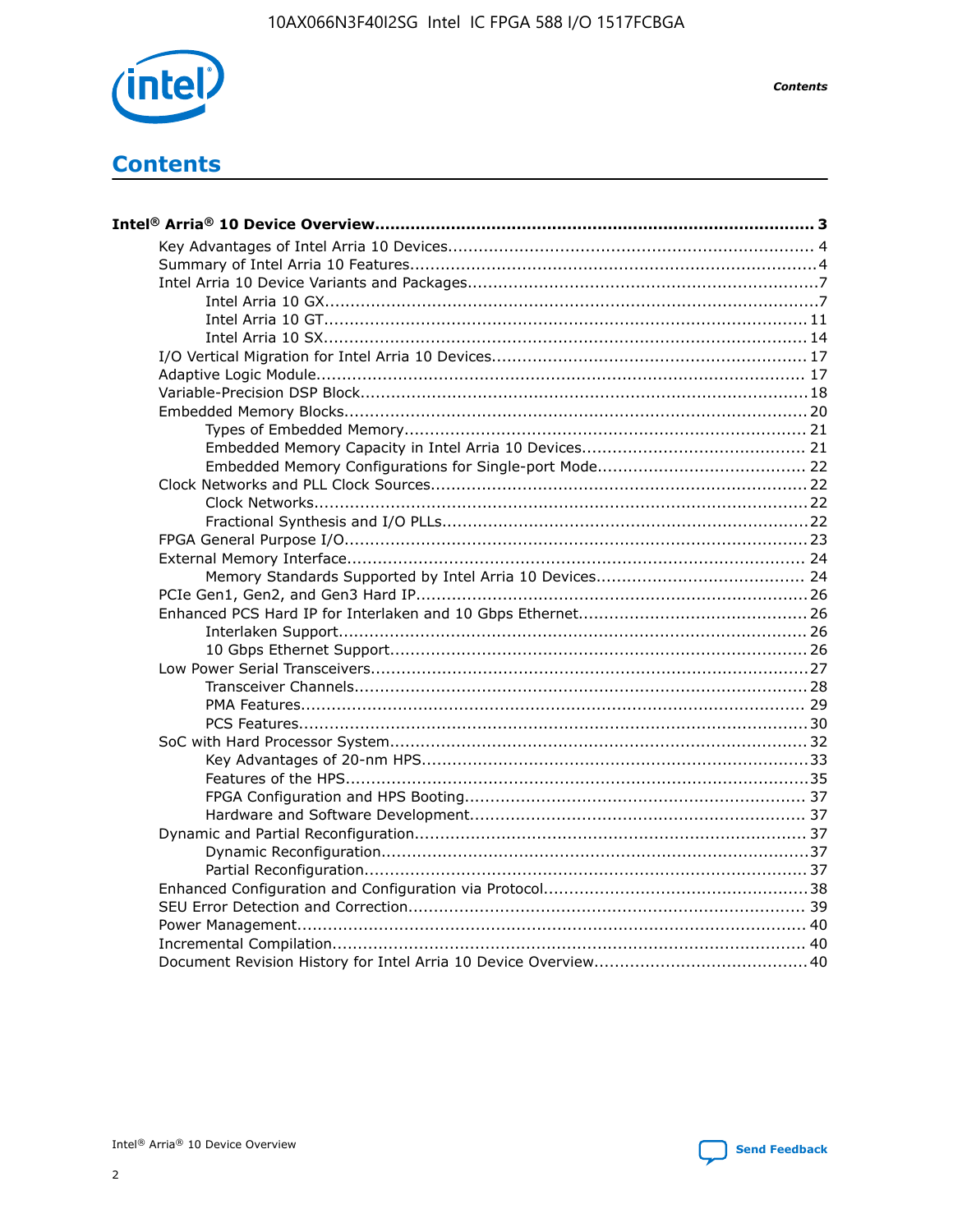**A10-OVERVIEW | 2018.12.06**

**[Send Feedback](mailto:FPGAtechdocfeedback@intel.com?subject=Feedback%20on%20Intel%20Arria%2010%20Device%20Overview%20(A10-OVERVIEW%202018.12.06)&body=We%20appreciate%20your%20feedback.%20In%20your%20comments,%20also%20specify%20the%20page%20number%20or%20paragraph.%20Thank%20you.)**



# **Intel® Arria® 10 Device Overview**

The Intel<sup>®</sup> Arria<sup>®</sup> 10 device family consists of high-performance and power-efficient 20 nm mid-range FPGAs and SoCs.

Intel Arria 10 device family delivers:

- Higher performance than the previous generation of mid-range and high-end FPGAs.
- Power efficiency attained through a comprehensive set of power-saving technologies.

The Intel Arria 10 devices are ideal for high performance, power-sensitive, midrange applications in diverse markets.

| <b>Market</b>         | <b>Applications</b>                                                                                               |
|-----------------------|-------------------------------------------------------------------------------------------------------------------|
| Wireless              | Channel and switch cards in remote radio heads<br>٠<br>Mobile backhaul<br>٠                                       |
| Wireline              | 40G/100G muxponders and transponders<br>٠<br>100G line cards<br>٠<br><b>Bridging</b><br>٠<br>Aggregation<br>٠     |
| <b>Broadcast</b>      | Studio switches<br>٠<br>Servers and transport<br>٠<br>Videoconferencing<br>٠<br>Professional audio and video<br>٠ |
| Computing and Storage | Flash cache<br>٠<br>Cloud computing servers<br>٠<br>Server acceleration<br>٠                                      |
| Medical               | Diagnostic scanners<br>٠<br>Diagnostic imaging<br>٠                                                               |
| Military              | Missile guidance and control<br>٠<br>Radar<br>٠<br>Electronic warfare<br>٠<br>Secure communications<br>٠          |

#### **Table 1. Sample Markets and Ideal Applications for Intel Arria 10 Devices**

#### **Related Information**

- [Intel Arria 10 Device Handbook: Known Issues](http://www.altera.com/support/kdb/solutions/rd07302013_646.html) Lists the planned updates to the *Intel Arria 10 Device Handbook* chapters.
- [Intel Arria 10 GX/GT Device Errata and Design Recommendations](https://www.intel.com/content/www/us/en/programmable/documentation/agz1493851706374.html#yqz1494433888646)
- [Intel Arria 10 SX Device Errata and Design Recommendations](https://www.intel.com/content/www/us/en/programmable/documentation/cru1462832385668.html#cru1462832558642)

Intel Corporation. All rights reserved. Intel, the Intel logo, Altera, Arria, Cyclone, Enpirion, MAX, Nios, Quartus and Stratix words and logos are trademarks of Intel Corporation or its subsidiaries in the U.S. and/or other countries. Intel warrants performance of its FPGA and semiconductor products to current specifications in accordance with Intel's standard warranty, but reserves the right to make changes to any products and services at any time without notice. Intel assumes no responsibility or liability arising out of the application or use of any information, product, or service described herein except as expressly agreed to in writing by Intel. Intel customers are advised to obtain the latest version of device specifications before relying on any published information and before placing orders for products or services. \*Other names and brands may be claimed as the property of others.

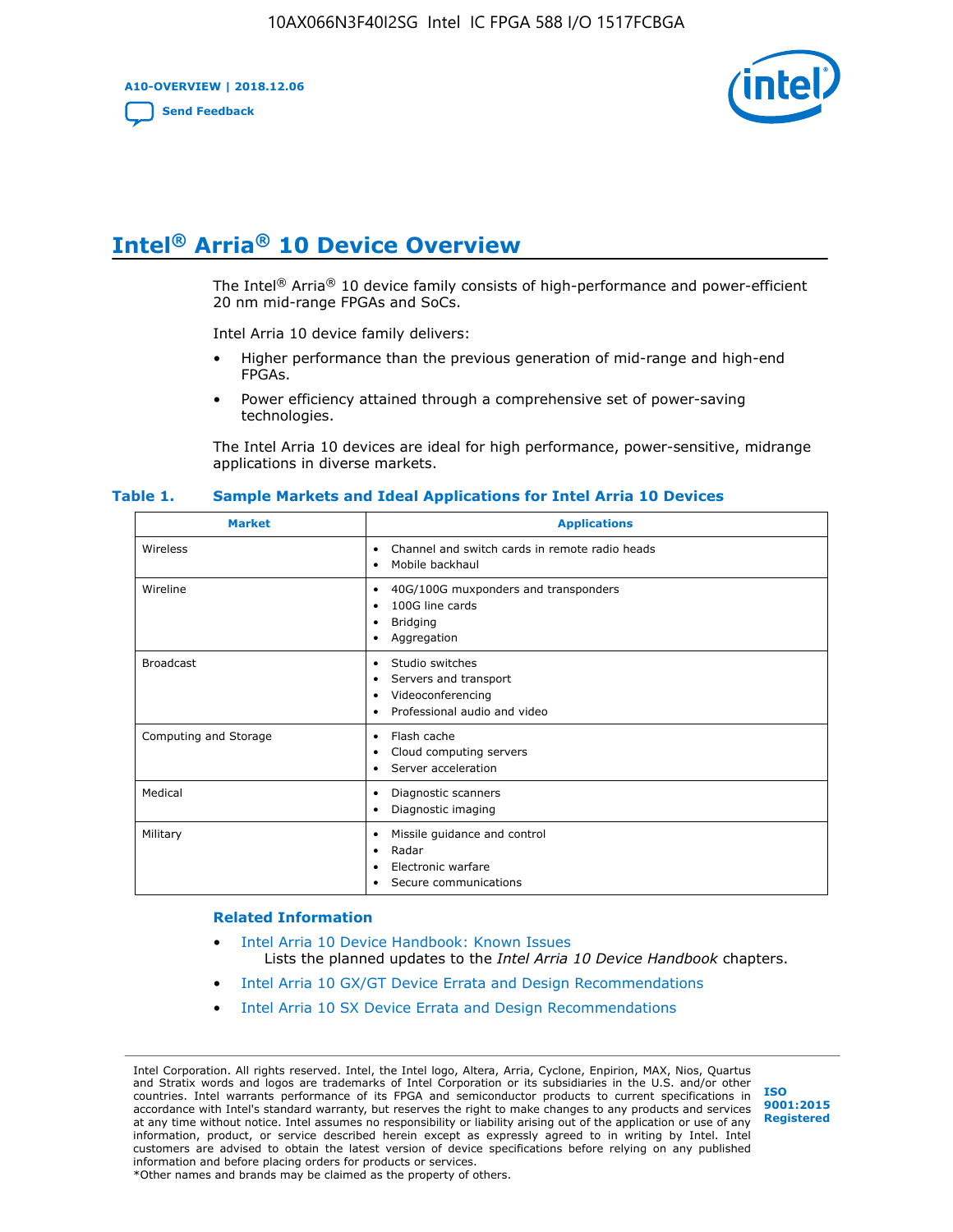

# **Key Advantages of Intel Arria 10 Devices**

# **Table 2. Key Advantages of the Intel Arria 10 Device Family**

| <b>Advantage</b>                                                                                          | <b>Supporting Feature</b>                                                                                                                                                                                                                                                                                                |  |  |  |  |  |
|-----------------------------------------------------------------------------------------------------------|--------------------------------------------------------------------------------------------------------------------------------------------------------------------------------------------------------------------------------------------------------------------------------------------------------------------------|--|--|--|--|--|
| Enhanced core architecture                                                                                | Built on TSMC's 20 nm process technology<br>٠<br>60% higher performance than the previous generation of mid-range FPGAs<br>٠<br>15% higher performance than the fastest previous-generation FPGA<br>٠                                                                                                                    |  |  |  |  |  |
| High-bandwidth integrated<br>transceivers                                                                 | Short-reach rates up to 25.8 Gigabits per second (Gbps)<br>٠<br>Backplane capability up to 12.5 Gbps<br>٠<br>Integrated 10GBASE-KR and 40GBASE-KR4 Forward Error Correction (FEC)<br>٠                                                                                                                                   |  |  |  |  |  |
| Improved logic integration and<br>hard IP blocks                                                          | 8-input adaptive logic module (ALM)<br>٠<br>Up to 65.6 megabits (Mb) of embedded memory<br>٠<br>Variable-precision digital signal processing (DSP) blocks<br>Fractional synthesis phase-locked loops (PLLs)<br>Hard PCI Express Gen3 IP blocks<br>Hard memory controllers and PHY up to 2,400 Megabits per second (Mbps) |  |  |  |  |  |
| Second generation hard<br>processor system (HPS) with<br>integrated ARM* Cortex*-A9*<br>MPCore* processor | Tight integration of a dual-core ARM Cortex-A9 MPCore processor, hard IP, and an<br>٠<br>FPGA in a single Intel Arria 10 system-on-a-chip (SoC)<br>Supports over 128 Gbps peak bandwidth with integrated data coherency between<br>$\bullet$<br>the processor and the FPGA fabric                                        |  |  |  |  |  |
| Advanced power savings                                                                                    | Comprehensive set of advanced power saving features<br>٠<br>Power-optimized MultiTrack routing and core architecture<br>٠<br>Up to 40% lower power compared to previous generation of mid-range FPGAs<br>Up to 60% lower power compared to previous generation of high-end FPGAs                                         |  |  |  |  |  |

# **Summary of Intel Arria 10 Features**

## **Table 3. Summary of Features for Intel Arria 10 Devices**

| <b>Feature</b>                  | <b>Description</b>                                                                                                                                                                                                                                                                                                                                                                                 |
|---------------------------------|----------------------------------------------------------------------------------------------------------------------------------------------------------------------------------------------------------------------------------------------------------------------------------------------------------------------------------------------------------------------------------------------------|
| Technology                      | TSMC's 20-nm SoC process technology<br>Allows operation at a lower $V_{\text{CC}}$ level of 0.82 V instead of the 0.9 V standard $V_{\text{CC}}$ core voltage                                                                                                                                                                                                                                      |
| Packaging                       | 1.0 mm ball-pitch Fineline BGA packaging<br>٠<br>0.8 mm ball-pitch Ultra Fineline BGA packaging<br>Multiple devices with identical package footprints for seamless migration between different<br><b>FPGA</b> densities<br>Devices with compatible package footprints allow migration to next generation high-end<br>Stratix $@10$ devices<br>RoHS, leaded $(1)$ , and lead-free (Pb-free) options |
| High-performance<br>FPGA fabric | Enhanced 8-input ALM with four registers<br>Improved multi-track routing architecture to reduce congestion and improve compilation time<br>Hierarchical core clocking architecture<br>Fine-grained partial reconfiguration                                                                                                                                                                         |
| Internal memory<br>blocks       | M20K-20-Kb memory blocks with hard error correction code (ECC)<br>Memory logic array block (MLAB)-640-bit memory                                                                                                                                                                                                                                                                                   |
|                                 | continued                                                                                                                                                                                                                                                                                                                                                                                          |



<sup>(1)</sup> Contact Intel for availability.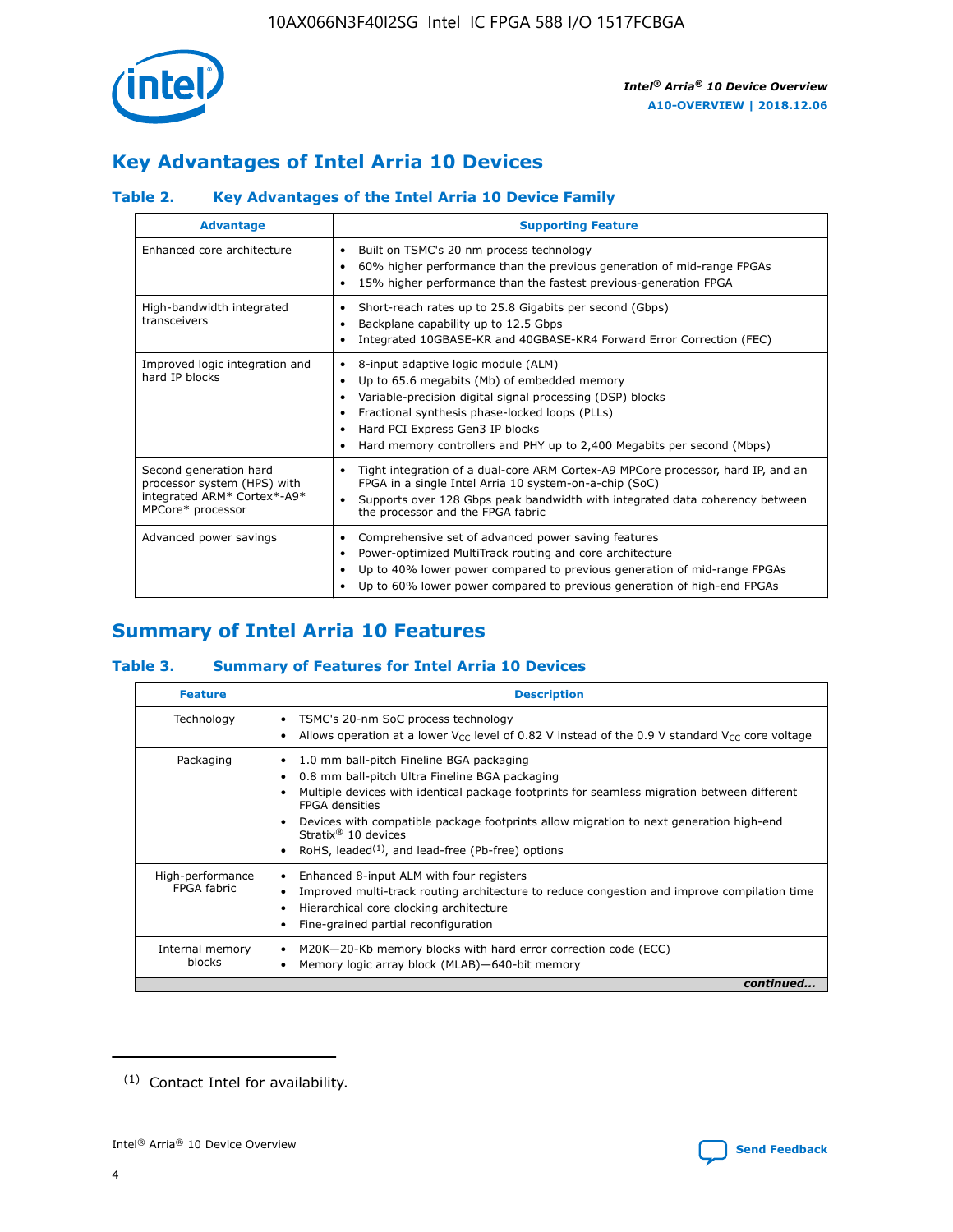r



| <b>Feature</b>                         |                                                                                                                | <b>Description</b>                                                                                                                                                                                                                                                                                                                                                                                                                                                                                                                                                                                                                                                                                                                                                                                                                                               |  |  |  |  |  |  |
|----------------------------------------|----------------------------------------------------------------------------------------------------------------|------------------------------------------------------------------------------------------------------------------------------------------------------------------------------------------------------------------------------------------------------------------------------------------------------------------------------------------------------------------------------------------------------------------------------------------------------------------------------------------------------------------------------------------------------------------------------------------------------------------------------------------------------------------------------------------------------------------------------------------------------------------------------------------------------------------------------------------------------------------|--|--|--|--|--|--|
| Embedded Hard IP<br>blocks             | Variable-precision DSP                                                                                         | Native support for signal processing precision levels from $18 \times 19$ to<br>$\bullet$<br>54 x 54<br>Native support for 27 x 27 multiplier mode<br>$\bullet$<br>64-bit accumulator and cascade for systolic finite impulse responses<br>(FIRs)<br>Internal coefficient memory banks<br>$\bullet$<br>Preadder/subtractor for improved efficiency<br>Additional pipeline register to increase performance and reduce<br>power<br>Supports floating point arithmetic:<br>- Perform multiplication, addition, subtraction, multiply-add,<br>multiply-subtract, and complex multiplication.<br>- Supports multiplication with accumulation capability, cascade<br>summation, and cascade subtraction capability.<br>- Dynamic accumulator reset control.<br>- Support direct vector dot and complex multiplication chaining<br>multiply floating point DSP blocks. |  |  |  |  |  |  |
|                                        | Memory controller                                                                                              | DDR4, DDR3, and DDR3L                                                                                                                                                                                                                                                                                                                                                                                                                                                                                                                                                                                                                                                                                                                                                                                                                                            |  |  |  |  |  |  |
|                                        | PCI Express*                                                                                                   | PCI Express (PCIe*) Gen3 (x1, x2, x4, or x8), Gen2 (x1, x2, x4, or x8)<br>and Gen1 (x1, x2, x4, or x8) hard IP with complete protocol stack,<br>endpoint, and root port                                                                                                                                                                                                                                                                                                                                                                                                                                                                                                                                                                                                                                                                                          |  |  |  |  |  |  |
|                                        | Transceiver I/O                                                                                                | 10GBASE-KR/40GBASE-KR4 Forward Error Correction (FEC)<br>PCS hard IPs that support:<br>- 10-Gbps Ethernet (10GbE)<br>- PCIe PIPE interface<br>- Interlaken<br>- Gbps Ethernet (GbE)<br>- Common Public Radio Interface (CPRI) with deterministic latency<br>support<br>- Gigabit-capable passive optical network (GPON) with fast lock-<br>time support<br>13.5G JESD204b<br>$\bullet$<br>8B/10B, 64B/66B, 64B/67B encoders and decoders<br>Custom mode support for proprietary protocols                                                                                                                                                                                                                                                                                                                                                                        |  |  |  |  |  |  |
| Core clock networks                    | $\bullet$                                                                                                      | Up to 800 MHz fabric clocking, depending on the application:<br>- 667 MHz external memory interface clocking with 2,400 Mbps DDR4 interface<br>- 800 MHz LVDS interface clocking with 1,600 Mbps LVDS interface<br>Global, regional, and peripheral clock networks<br>Clock networks that are not used can be gated to reduce dynamic power                                                                                                                                                                                                                                                                                                                                                                                                                                                                                                                      |  |  |  |  |  |  |
| Phase-locked loops<br>(PLLs)           | High-resolution fractional synthesis PLLs:<br>$\bullet$<br>Integer PLLs:<br>- Adjacent to general purpose I/Os | - Precision clock synthesis, clock delay compensation, and zero delay buffering (ZDB)<br>- Support integer mode and fractional mode<br>- Fractional mode support with third-order delta-sigma modulation<br>- Support external memory and LVDS interfaces                                                                                                                                                                                                                                                                                                                                                                                                                                                                                                                                                                                                        |  |  |  |  |  |  |
| FPGA General-purpose<br>$I/Os$ (GPIOs) | On-chip termination (OCT)<br>٠<br>$\bullet$                                                                    | 1.6 Gbps LVDS-every pair can be configured as receiver or transmitter                                                                                                                                                                                                                                                                                                                                                                                                                                                                                                                                                                                                                                                                                                                                                                                            |  |  |  |  |  |  |
| <b>External Memory</b><br>Interface    | $\bullet$                                                                                                      | 1.2 V to 3.0 V single-ended LVTTL/LVCMOS interfacing<br>Hard memory controller- DDR4, DDR3, and DDR3L support<br>$-$ DDR4-speeds up to 1,200 MHz/2,400 Mbps<br>- DDR3-speeds up to 1,067 MHz/2,133 Mbps<br>Soft memory controller—provides support for RLDRAM $3^{(2)}$ , QDR IV $^{(2)}$ , and QDR II+<br>continued                                                                                                                                                                                                                                                                                                                                                                                                                                                                                                                                             |  |  |  |  |  |  |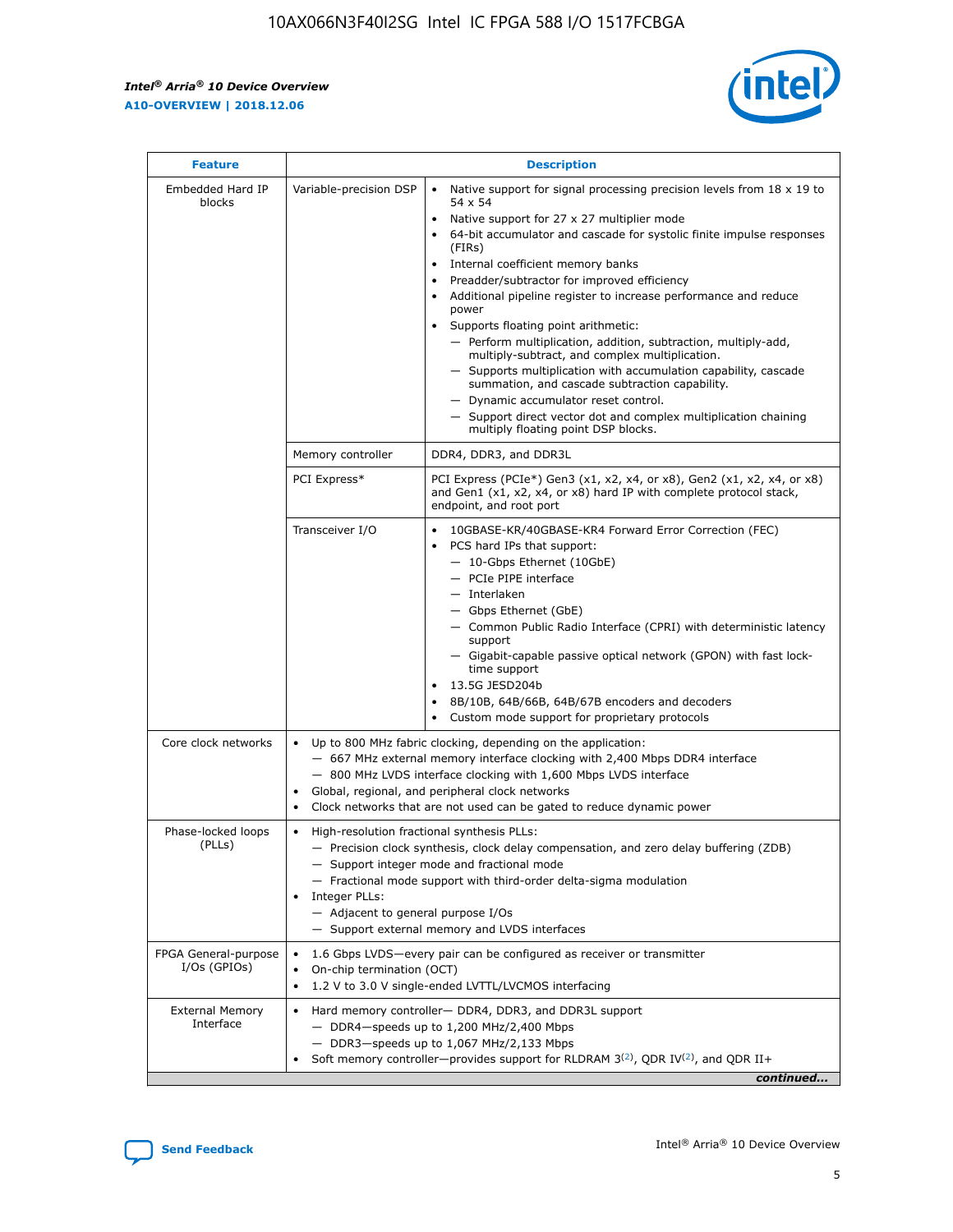

| <b>Feature</b>                                    | <b>Description</b>                                                                                                                                                                                                                                                                                                                                                                                                                                                                                                                                                                                                                                      |
|---------------------------------------------------|---------------------------------------------------------------------------------------------------------------------------------------------------------------------------------------------------------------------------------------------------------------------------------------------------------------------------------------------------------------------------------------------------------------------------------------------------------------------------------------------------------------------------------------------------------------------------------------------------------------------------------------------------------|
| Low-power serial<br>transceivers                  | • Continuous operating range:<br>- Intel Arria 10 GX-1 Gbps to 17.4 Gbps<br>- Intel Arria 10 GT-1 Gbps to 25.8 Gbps<br>Backplane support:<br>$-$ Intel Arria 10 GX-up to 12.5<br>- Intel Arria 10 GT-up to 12.5<br>Extended range down to 125 Mbps with oversampling<br>ATX transmit PLLs with user-configurable fractional synthesis capability<br>• Electronic Dispersion Compensation (EDC) support for XFP, SFP+, QSFP, and CFP optical<br>module<br>Adaptive linear and decision feedback equalization<br>$\bullet$<br>Transmitter pre-emphasis and de-emphasis<br>$\bullet$<br>Dynamic partial reconfiguration of individual transceiver channels |
| <b>HPS</b><br>(Intel Arria 10 SX<br>devices only) | Processor and system<br>Dual-core ARM Cortex-A9 MPCore processor-1.2 GHz CPU with<br>$\bullet$<br>1.5 GHz overdrive capability<br>• 256 KB on-chip RAM and 64 KB on-chip ROM<br>System peripherals-general-purpose timers, watchdog timers, direct<br>memory access (DMA) controller, FPGA configuration manager, and<br>clock and reset managers<br>• Security features—anti-tamper, secure boot, Advanced Encryption<br>Standard (AES) and authentication (SHA)<br>ARM CoreSight* JTAG debug access port, trace port, and on-chip<br>trace storage                                                                                                    |
|                                                   | <b>External interfaces</b><br>Hard memory interface—Hard memory controller (2,400 Mbps DDR4,<br>$\bullet$<br>and 2,133 Mbps DDR3), Quad serial peripheral interface (QSPI) flash<br>controller, NAND flash controller, direct memory access (DMA)<br>controller, Secure Digital/MultiMediaCard (SD/MMC) controller<br>Communication interface-10/100/1000 Ethernet media access<br>control (MAC), USB On-The-GO (OTG) controllers, I <sup>2</sup> C controllers,<br>UART 16550, serial peripheral interface (SPI), and up to 62<br>HPS GPIO interfaces (48 direct-share I/Os)                                                                           |
|                                                   | High-performance ARM AMBA* AXI bus bridges that support<br>Interconnects to core<br>$\bullet$<br>simultaneous read and write<br>HPS-FPGA bridges—include the FPGA-to-HPS, HPS-to-FPGA, and<br>lightweight HPS-to-FPGA bridges that allow the FPGA fabric to issue<br>transactions to slaves in the HPS, and vice versa<br>Configuration bridge that allows HPS configuration manager to<br>configure the core logic via dedicated 32-bit configuration port<br>FPGA-to-HPS SDRAM controller bridge-provides configuration<br>interfaces for the multiport front end (MPFE) of the HPS SDRAM<br>controller                                               |
| Configuration                                     | Tamper protection—comprehensive design protection to protect your valuable IP investments<br>Enhanced 256-bit advanced encryption standard (AES) design security with authentication<br>٠<br>Configuration via protocol (CvP) using PCIe Gen1, Gen2, or Gen3<br>continued                                                                                                                                                                                                                                                                                                                                                                               |

<sup>(2)</sup> Intel Arria 10 devices support this external memory interface using hard PHY with soft memory controller.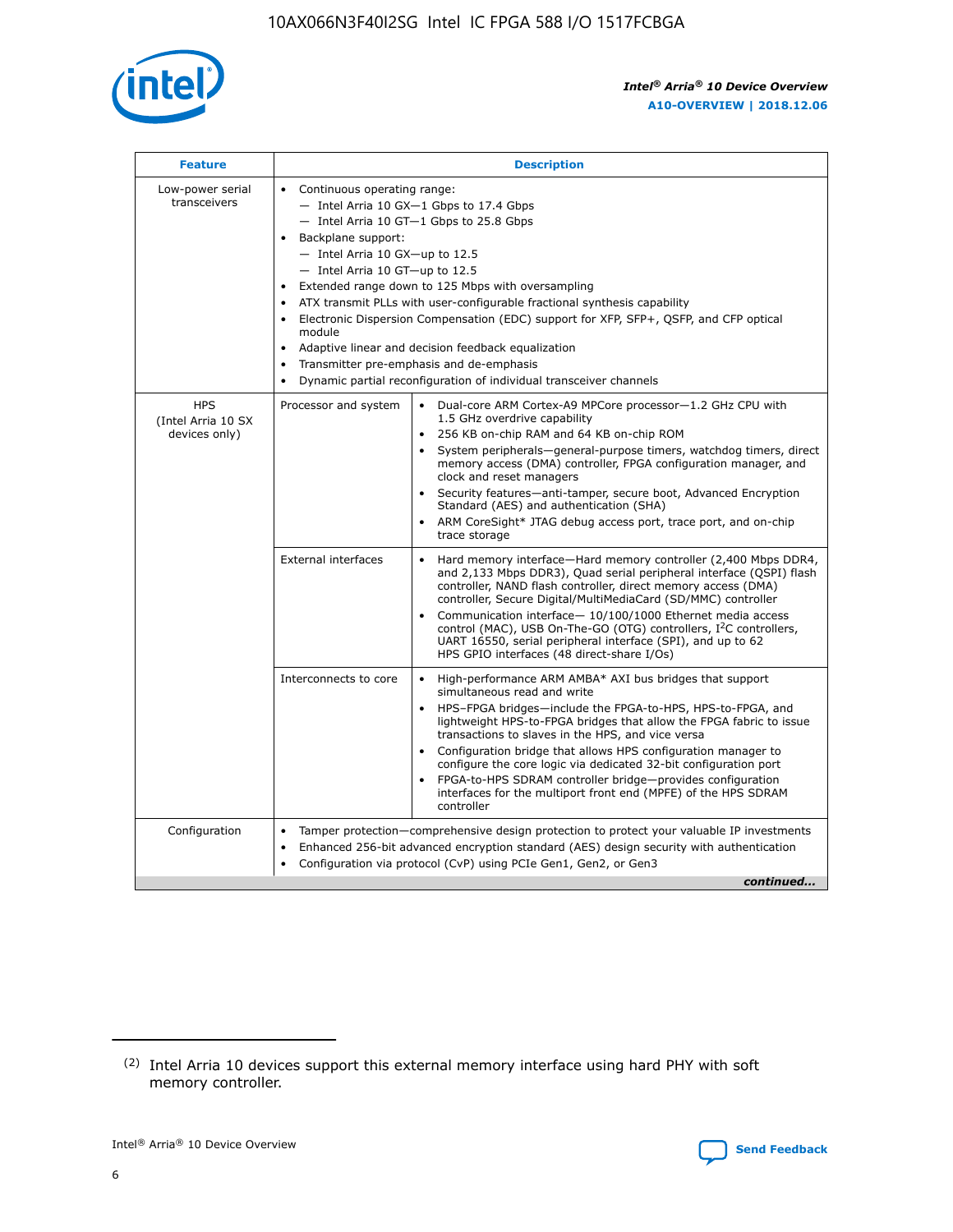

| <b>Feature</b>     | <b>Description</b>                                                                                                                                                                                                            |
|--------------------|-------------------------------------------------------------------------------------------------------------------------------------------------------------------------------------------------------------------------------|
|                    | Dynamic reconfiguration of the transceivers and PLLs<br>Fine-grained partial reconfiguration of the core fabric<br>Active Serial x4 Interface<br>$\bullet$                                                                    |
| Power management   | SmartVID<br>Low static power device options<br>Programmable Power Technology<br>Intel Quartus <sup>®</sup> Prime integrated power analysis                                                                                    |
| Software and tools | Intel Quartus Prime design suite<br>Transceiver toolkit<br>$\bullet$<br>Platform Designer system integration tool<br>DSP Builder for Intel FPGAs<br>OpenCL <sup>"</sup> support<br>Intel SoC FPGA Embedded Design Suite (EDS) |

## **Related Information**

[Intel Arria 10 Transceiver PHY Overview](https://www.intel.com/content/www/us/en/programmable/documentation/nik1398707230472.html#nik1398706768037) Provides details on Intel Arria 10 transceivers.

# **Intel Arria 10 Device Variants and Packages**

#### **Table 4. Device Variants for the Intel Arria 10 Device Family**

| <b>Variant</b>    | <b>Description</b>                                                                                                                                                                                                     |
|-------------------|------------------------------------------------------------------------------------------------------------------------------------------------------------------------------------------------------------------------|
| Intel Arria 10 GX | FPGA featuring 17.4 Gbps transceivers for short reach applications with 12.5 backplane driving<br>capability.                                                                                                          |
| Intel Arria 10 GT | FPGA featuring:<br>17.4 Gbps transceivers for short reach applications with 12.5 backplane driving capability.<br>25.8 Gbps transceivers for supporting CAUI-4 and CEI-25G applications with CFP2 and CFP4<br>modules. |
| Intel Arria 10 SX | SoC integrating ARM-based HPS and FPGA featuring 17.4 Gbps transceivers for short reach<br>applications with 12.5 backplane driving capability.                                                                        |

# **Intel Arria 10 GX**

This section provides the available options, maximum resource counts, and package plan for the Intel Arria 10 GX devices.

The information in this section is correct at the time of publication. For the latest information and to get more details, refer to the Intel FPGA Product Selector.

#### **Related Information**

#### [Intel FPGA Product Selector](http://www.altera.com/products/selector/psg-selector.html) Provides the latest information on Intel products.

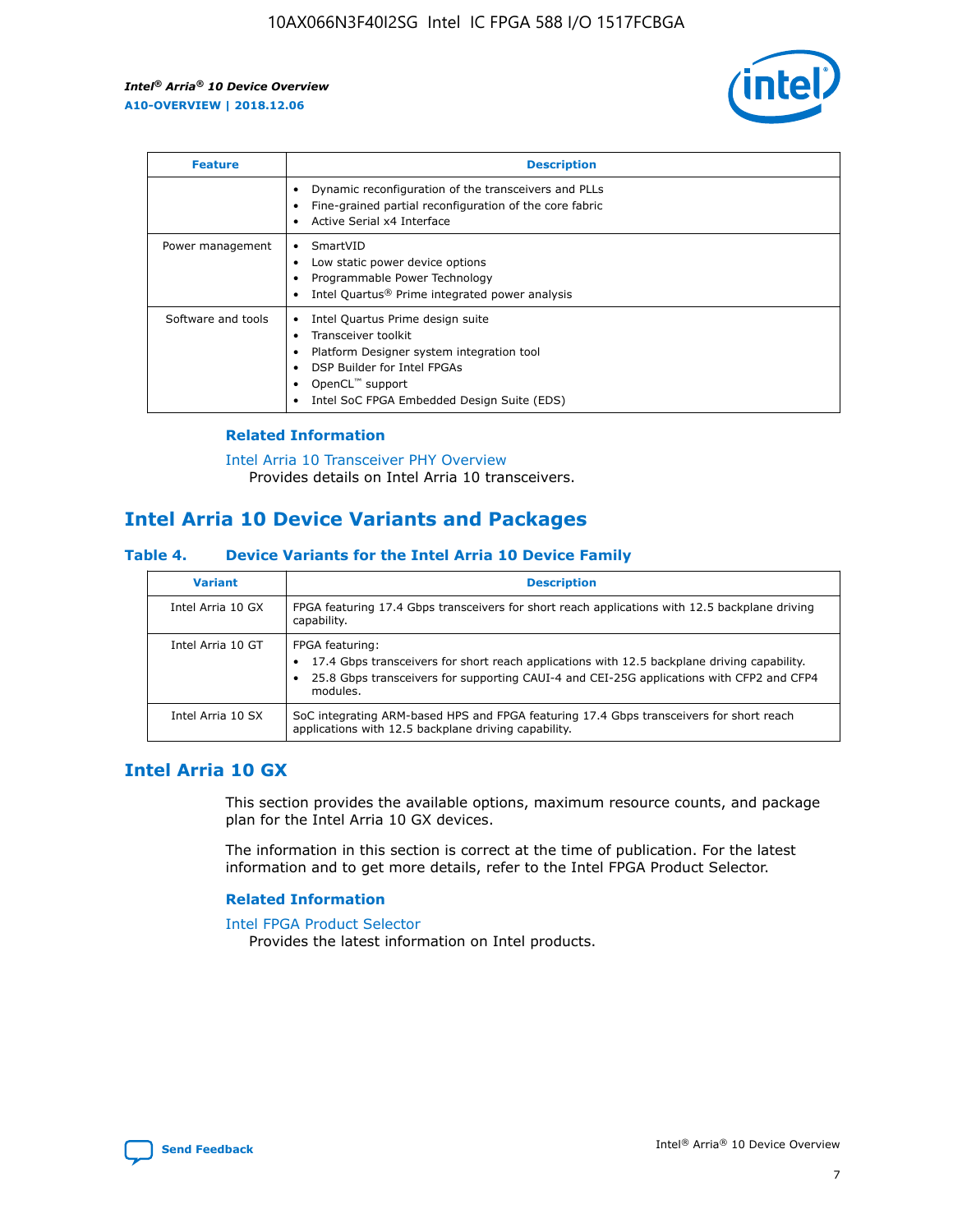

# **Available Options**





#### **Related Information**

[Transceiver Performance for Intel Arria 10 GX/SX Devices](https://www.intel.com/content/www/us/en/programmable/documentation/mcn1413182292568.html#mcn1413213965502) Provides more information about the transceiver speed grade.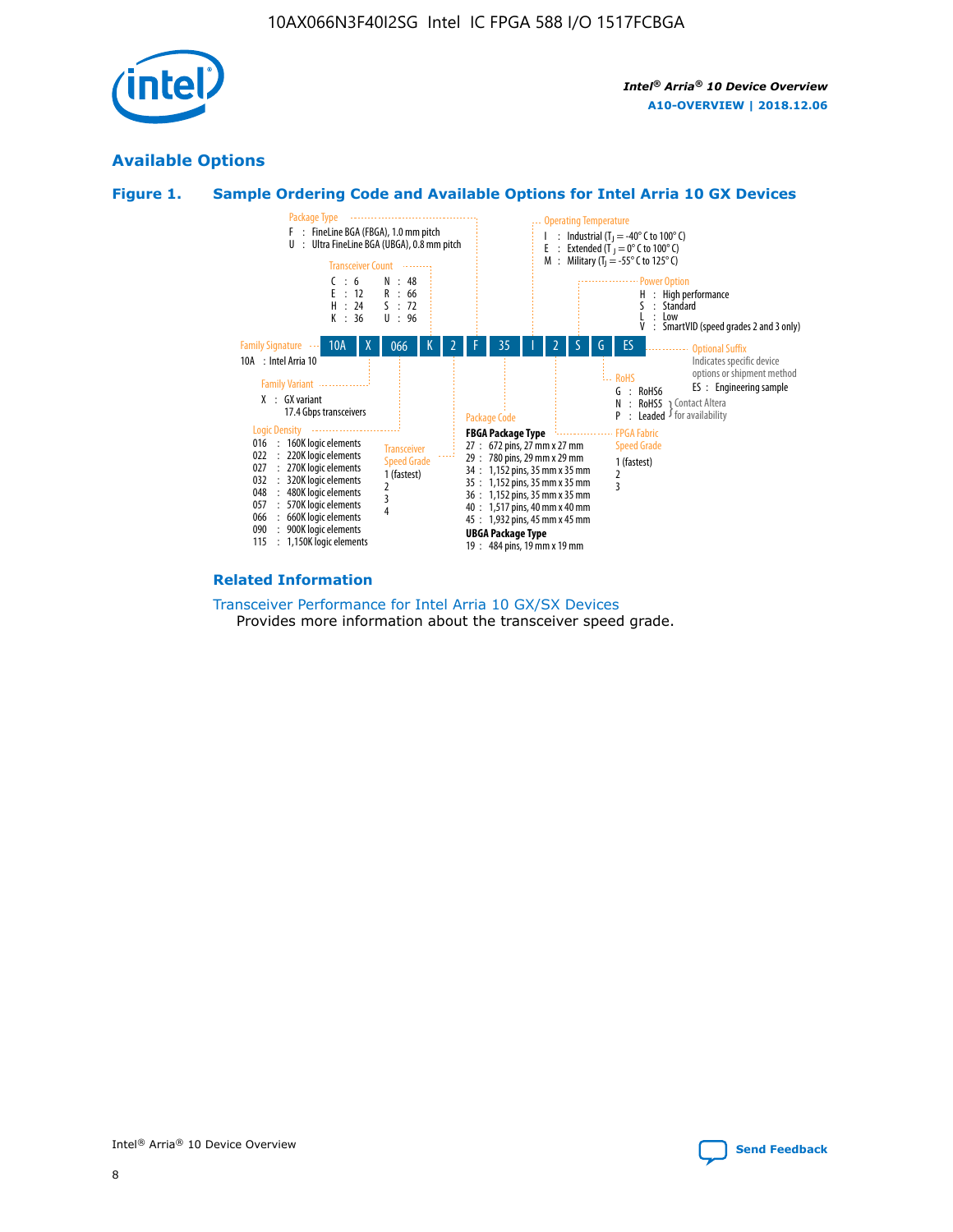

## **Maximum Resources**

#### **Table 5. Maximum Resource Counts for Intel Arria 10 GX Devices (GX 160, GX 220, GX 270, GX 320, and GX 480)**

| <b>Resource</b>         |                              | <b>Product Line</b> |                                                 |                |                |                |  |  |  |
|-------------------------|------------------------------|---------------------|-------------------------------------------------|----------------|----------------|----------------|--|--|--|
|                         |                              | <b>GX 160</b>       | <b>GX 220</b><br><b>GX 270</b><br><b>GX 320</b> |                |                | <b>GX 480</b>  |  |  |  |
| Logic Elements (LE) (K) |                              | 160                 | 220                                             | 270            | 320            | 480            |  |  |  |
| <b>ALM</b>              |                              | 61,510              | 80,330                                          | 101,620        | 119,900        | 183,590        |  |  |  |
| Register                |                              | 246,040             | 321,320                                         | 406,480        | 479,600        | 734,360        |  |  |  |
| Memory (Kb)             | M <sub>20</sub> K            | 8,800               | 11,740                                          | 15,000         | 17,820         | 28,620         |  |  |  |
|                         | <b>MLAB</b>                  | 1,050               | 1,690                                           | 2,452          | 2,727          | 4,164          |  |  |  |
|                         | Variable-precision DSP Block |                     | 985<br>192<br>830                               |                |                | 1,368          |  |  |  |
| 18 x 19 Multiplier      |                              | 312                 | 384                                             | 1,660<br>1,970 |                | 2,736          |  |  |  |
| PLL                     | Fractional<br>Synthesis      | 6                   | 6                                               | 8              | 8              | 12             |  |  |  |
|                         | I/O                          | 6                   | 6                                               | 8              | 8              | 12             |  |  |  |
| 17.4 Gbps Transceiver   |                              | 12                  | 12                                              | 24             | 24             |                |  |  |  |
| GPIO <sup>(3)</sup>     |                              | 288                 | 288                                             | 384<br>384     |                | 492            |  |  |  |
| LVDS Pair $(4)$         |                              | 120                 | 120                                             | 168            | 168            | 222            |  |  |  |
| PCIe Hard IP Block      |                              | $\mathbf{1}$        | 1                                               | $\overline{2}$ | $\overline{2}$ | $\overline{2}$ |  |  |  |
| Hard Memory Controller  |                              | 6                   | 6                                               | 8              | 8              | 12             |  |  |  |

<sup>(4)</sup> Each LVDS I/O pair can be used as differential input or output.



<sup>(3)</sup> The number of GPIOs does not include transceiver I/Os. In the Intel Quartus Prime software, the number of user I/Os includes transceiver I/Os.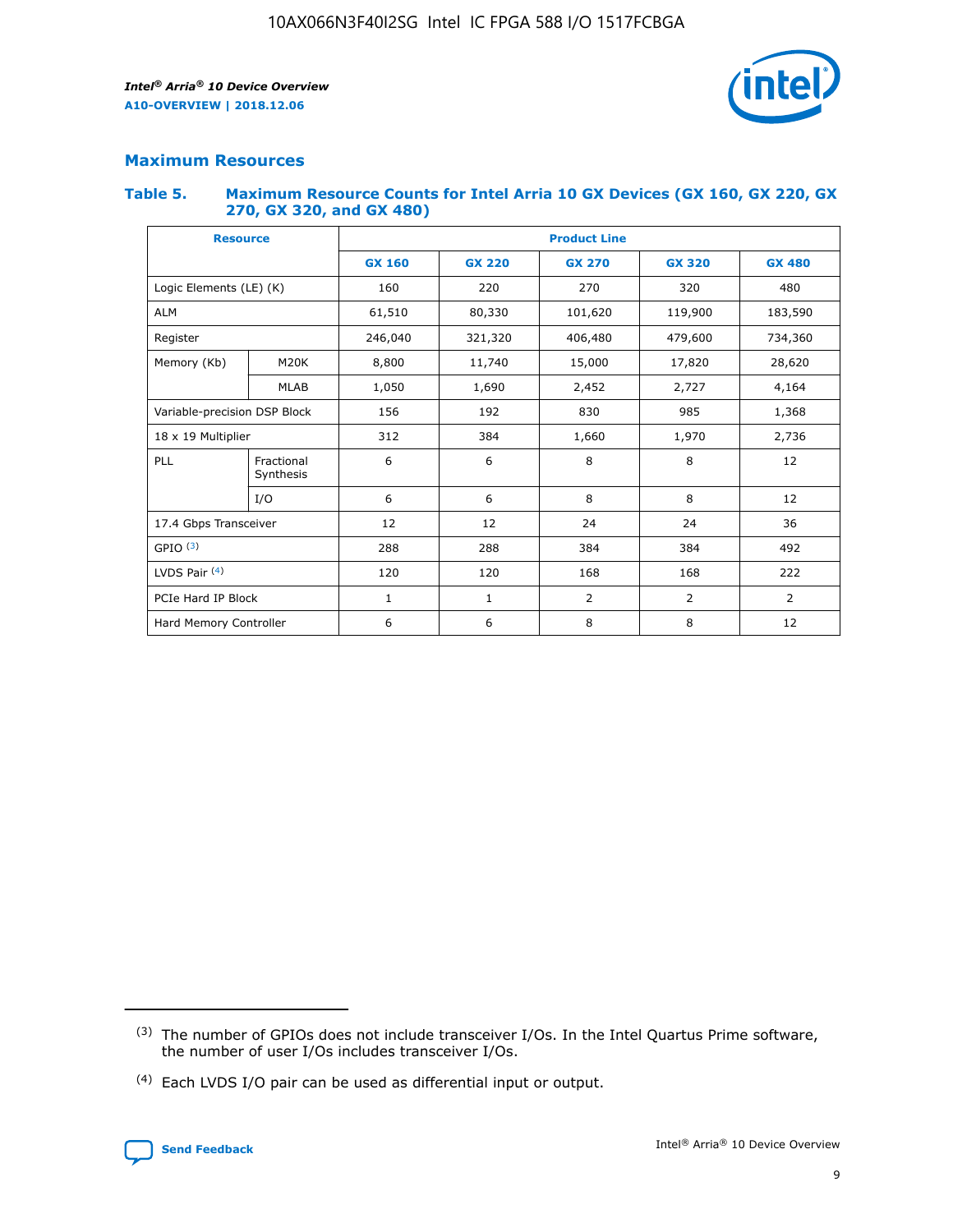

## **Table 6. Maximum Resource Counts for Intel Arria 10 GX Devices (GX 570, GX 660, GX 900, and GX 1150)**

|                              | <b>Resource</b>         | <b>Product Line</b> |                |                |                |  |  |  |
|------------------------------|-------------------------|---------------------|----------------|----------------|----------------|--|--|--|
|                              |                         | <b>GX 570</b>       | <b>GX 660</b>  | <b>GX 900</b>  | <b>GX 1150</b> |  |  |  |
| Logic Elements (LE) (K)      |                         | 570                 | 660            | 900            | 1,150          |  |  |  |
| <b>ALM</b>                   |                         | 217,080             | 251,680        | 339,620        | 427,200        |  |  |  |
| Register                     |                         | 868,320             | 1,006,720      | 1,358,480      | 1,708,800      |  |  |  |
| Memory (Kb)                  | <b>M20K</b>             | 36,000              | 42,620         | 48,460         | 54,260         |  |  |  |
|                              | <b>MLAB</b>             | 5,096               | 5,788          | 9,386          | 12,984         |  |  |  |
| Variable-precision DSP Block |                         | 1,523               | 1,687          | 1,518          | 1,518          |  |  |  |
| $18 \times 19$ Multiplier    |                         | 3,046               | 3,374          | 3,036          | 3,036          |  |  |  |
| PLL                          | Fractional<br>Synthesis | 16                  | 16             | 32             | 32             |  |  |  |
|                              | I/O                     | 16                  | 16             | 16             | 16             |  |  |  |
| 17.4 Gbps Transceiver        |                         | 48                  | 48             | 96             | 96             |  |  |  |
| GPIO <sup>(3)</sup>          |                         | 696                 | 696            | 768            | 768            |  |  |  |
| LVDS Pair $(4)$              |                         | 324                 | 324            | 384            | 384            |  |  |  |
| PCIe Hard IP Block           |                         | 2                   | $\overline{2}$ | $\overline{4}$ | 4              |  |  |  |
| Hard Memory Controller       |                         | 16                  | 16             | 16             | 16             |  |  |  |

# **Package Plan**

# **Table 7. Package Plan for Intel Arria 10 GX Devices (U19, F27, and F29)**

Refer to I/O and High Speed I/O in Intel Arria 10 Devices chapter for the number of 3 V I/O, LVDS I/O, and LVDS channels in each device package.

| <b>Product Line</b> | U <sub>19</sub><br>$(19 \text{ mm} \times 19 \text{ mm})$<br>484-pin UBGA) |          |             |         | <b>F27</b><br>(27 mm × 27 mm,<br>672-pin FBGA) |             | <b>F29</b><br>(29 mm × 29 mm,<br>780-pin FBGA) |          |             |  |
|---------------------|----------------------------------------------------------------------------|----------|-------------|---------|------------------------------------------------|-------------|------------------------------------------------|----------|-------------|--|
|                     | 3 V I/O                                                                    | LVDS I/O | <b>XCVR</b> | 3 V I/O | <b>LVDS I/O</b>                                | <b>XCVR</b> | 3 V I/O                                        | LVDS I/O | <b>XCVR</b> |  |
| GX 160              | 48                                                                         | 192      | 6           | 48      | 192                                            | 12          | 48                                             | 240      | 12          |  |
| GX 220              | 48                                                                         | 192      | 6           | 48      | 192                                            | 12          | 48                                             | 240      | 12          |  |
| GX 270              |                                                                            |          |             | 48      | 192                                            | 12          | 48                                             | 312      | 12          |  |
| GX 320              |                                                                            |          |             | 48      | 192                                            | 12          | 48                                             | 312      | 12          |  |
| GX 480              |                                                                            |          |             |         |                                                |             | 48                                             | 312      | 12          |  |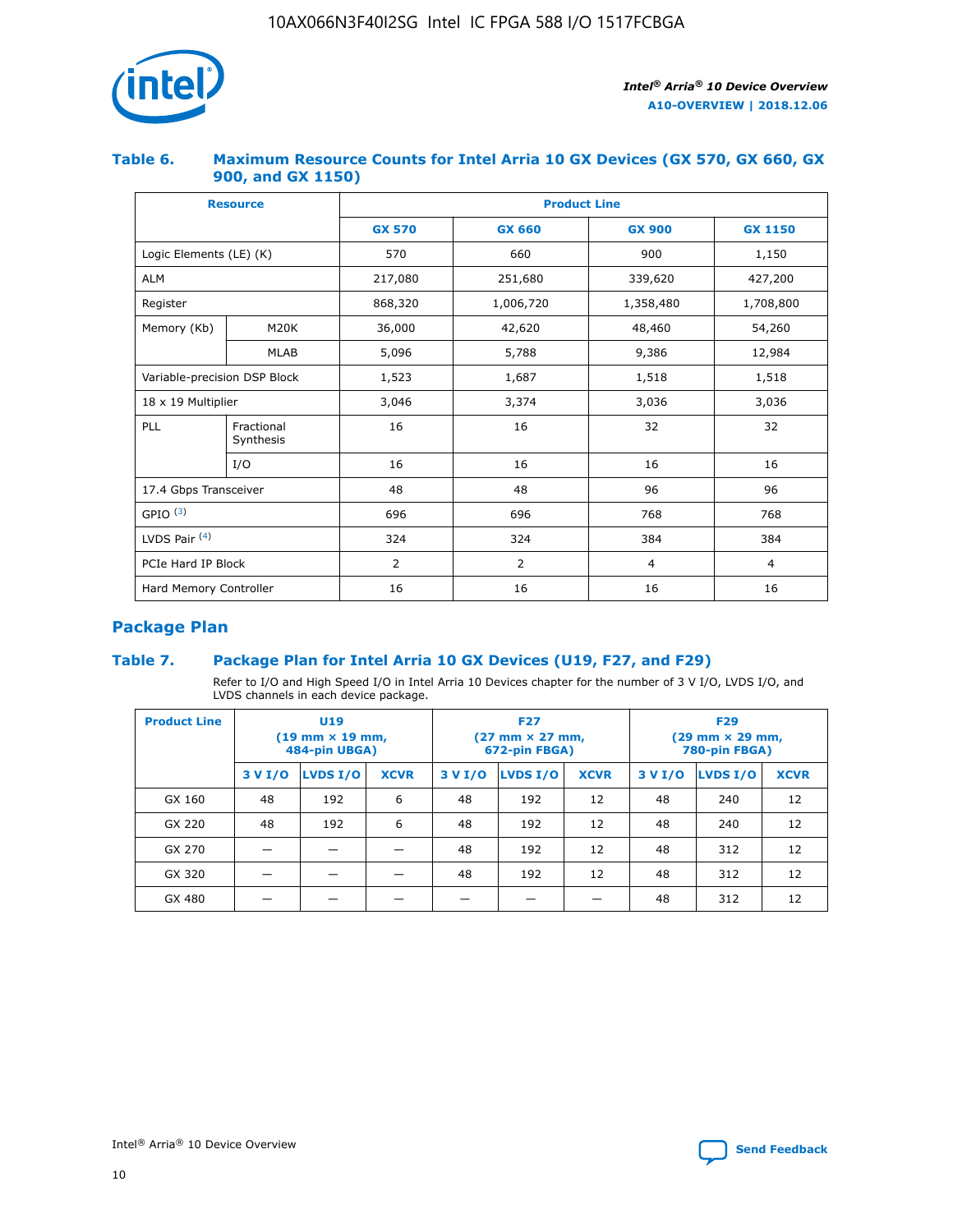

#### **Table 8. Package Plan for Intel Arria 10 GX Devices (F34, F35, NF40, and KF40)**

Refer to I/O and High Speed I/O in Intel Arria 10 Devices chapter for the number of 3 V I/O, LVDS I/O, and LVDS channels in each device package.

| <b>Product Line</b> | <b>F34</b><br>$(35 \text{ mm} \times 35 \text{ mm})$<br><b>1152-pin FBGA)</b> |                    | <b>F35</b><br>$(35 \text{ mm} \times 35 \text{ mm})$<br><b>1152-pin FBGA)</b> |           | <b>KF40</b><br>$(40$ mm $\times$ 40 mm,<br><b>1517-pin FBGA)</b> |             |           | <b>NF40</b><br>$(40 \text{ mm} \times 40 \text{ mm})$<br>1517-pin FBGA) |             |           |                    |             |
|---------------------|-------------------------------------------------------------------------------|--------------------|-------------------------------------------------------------------------------|-----------|------------------------------------------------------------------|-------------|-----------|-------------------------------------------------------------------------|-------------|-----------|--------------------|-------------|
|                     | 3V<br>I/O                                                                     | <b>LVDS</b><br>I/O | <b>XCVR</b>                                                                   | 3V<br>I/O | <b>LVDS</b><br>I/O                                               | <b>XCVR</b> | 3V<br>I/O | <b>LVDS</b><br>I/O                                                      | <b>XCVR</b> | 3V<br>I/O | <b>LVDS</b><br>I/O | <b>XCVR</b> |
| GX 270              | 48                                                                            | 336                | 24                                                                            | 48        | 336                                                              | 24          |           |                                                                         |             |           |                    |             |
| GX 320              | 48                                                                            | 336                | 24                                                                            | 48        | 336                                                              | 24          |           |                                                                         |             |           |                    |             |
| GX 480              | 48                                                                            | 444                | 24                                                                            | 48        | 348                                                              | 36          |           |                                                                         |             |           |                    |             |
| GX 570              | 48                                                                            | 444                | 24                                                                            | 48        | 348                                                              | 36          | 96        | 600                                                                     | 36          | 48        | 540                | 48          |
| GX 660              | 48                                                                            | 444                | 24                                                                            | 48        | 348                                                              | 36          | 96        | 600                                                                     | 36          | 48        | 540                | 48          |
| GX 900              |                                                                               | 504                | 24                                                                            | –         |                                                                  | -           |           |                                                                         |             |           | 600                | 48          |
| GX 1150             |                                                                               | 504                | 24                                                                            |           |                                                                  |             |           |                                                                         |             |           | 600                | 48          |

#### **Table 9. Package Plan for Intel Arria 10 GX Devices (RF40, NF45, SF45, and UF45)**

Refer to I/O and High Speed I/O in Intel Arria 10 Devices chapter for the number of 3 V I/O, LVDS I/O, and LVDS channels in each device package.

| <b>Product Line</b> | <b>RF40</b><br>$(40$ mm $\times$ 40 mm,<br>1517-pin FBGA) |                    | <b>NF45</b><br>$(45 \text{ mm} \times 45 \text{ mm})$<br><b>1932-pin FBGA)</b> |            |                    | <b>SF45</b><br>$(45 \text{ mm} \times 45 \text{ mm})$<br><b>1932-pin FBGA)</b> |            |                    | <b>UF45</b><br>$(45 \text{ mm} \times 45 \text{ mm})$<br><b>1932-pin FBGA)</b> |           |                    |             |
|---------------------|-----------------------------------------------------------|--------------------|--------------------------------------------------------------------------------|------------|--------------------|--------------------------------------------------------------------------------|------------|--------------------|--------------------------------------------------------------------------------|-----------|--------------------|-------------|
|                     | 3V<br>I/O                                                 | <b>LVDS</b><br>I/O | <b>XCVR</b>                                                                    | 3 V<br>I/O | <b>LVDS</b><br>I/O | <b>XCVR</b>                                                                    | 3 V<br>I/O | <b>LVDS</b><br>I/O | <b>XCVR</b>                                                                    | 3V<br>I/O | <b>LVDS</b><br>I/O | <b>XCVR</b> |
| GX 900              |                                                           | 342                | 66                                                                             | _          | 768                | 48                                                                             |            | 624                | 72                                                                             |           | 480                | 96          |
| GX 1150             |                                                           | 342                | 66                                                                             | _          | 768                | 48                                                                             |            | 624                | 72                                                                             |           | 480                | 96          |

#### **Related Information**

[I/O and High-Speed Differential I/O Interfaces in Intel Arria 10 Devices chapter, Intel](https://www.intel.com/content/www/us/en/programmable/documentation/sam1403482614086.html#sam1403482030321) [Arria 10 Device Handbook](https://www.intel.com/content/www/us/en/programmable/documentation/sam1403482614086.html#sam1403482030321)

Provides the number of 3 V and LVDS I/Os, and LVDS channels for each Intel Arria 10 device package.

# **Intel Arria 10 GT**

This section provides the available options, maximum resource counts, and package plan for the Intel Arria 10 GT devices.

The information in this section is correct at the time of publication. For the latest information and to get more details, refer to the Intel FPGA Product Selector.

#### **Related Information**

#### [Intel FPGA Product Selector](http://www.altera.com/products/selector/psg-selector.html)

Provides the latest information on Intel products.

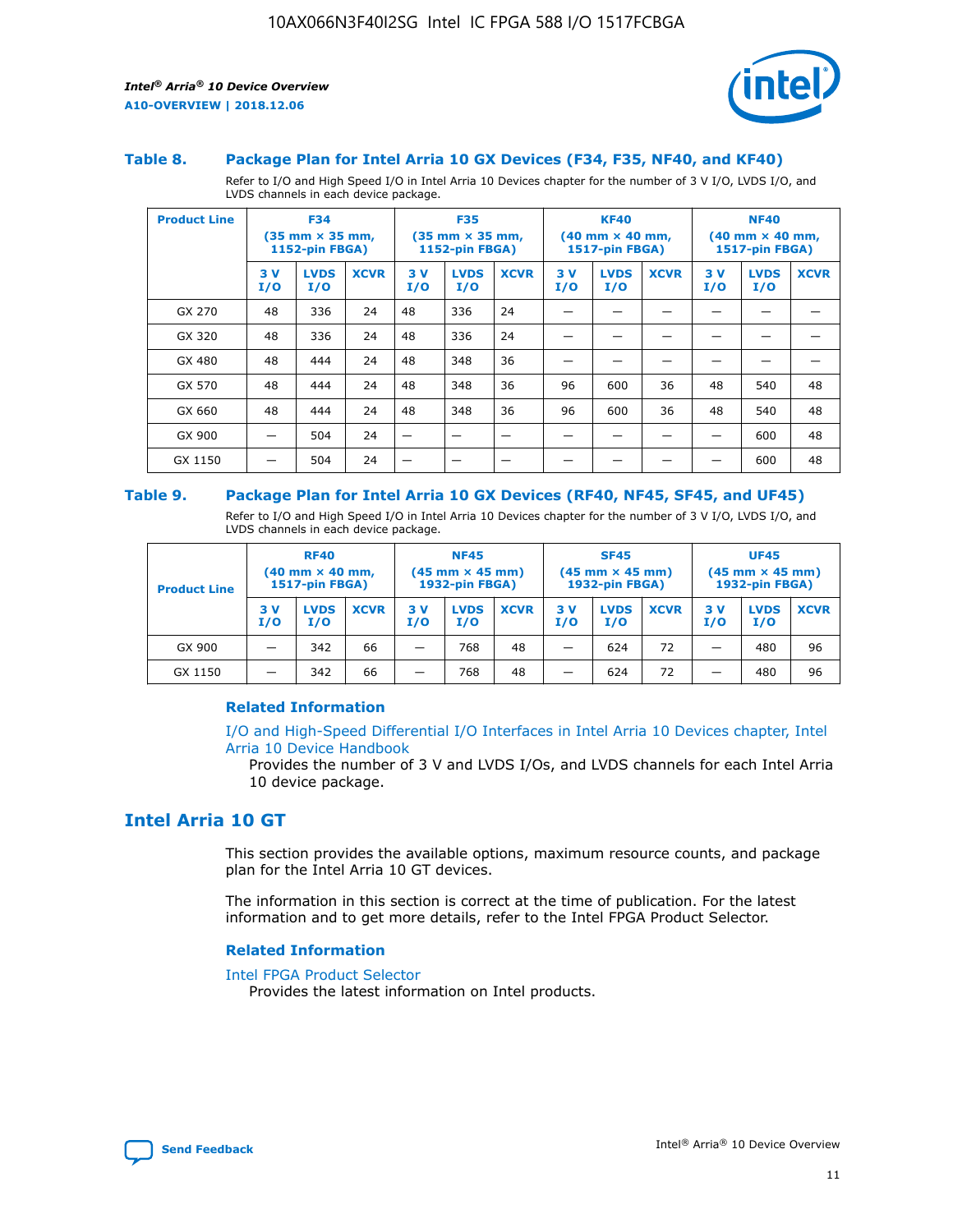

# **Available Options**

# **Figure 2. Sample Ordering Code and Available Options for Intel Arria 10 GT Devices**

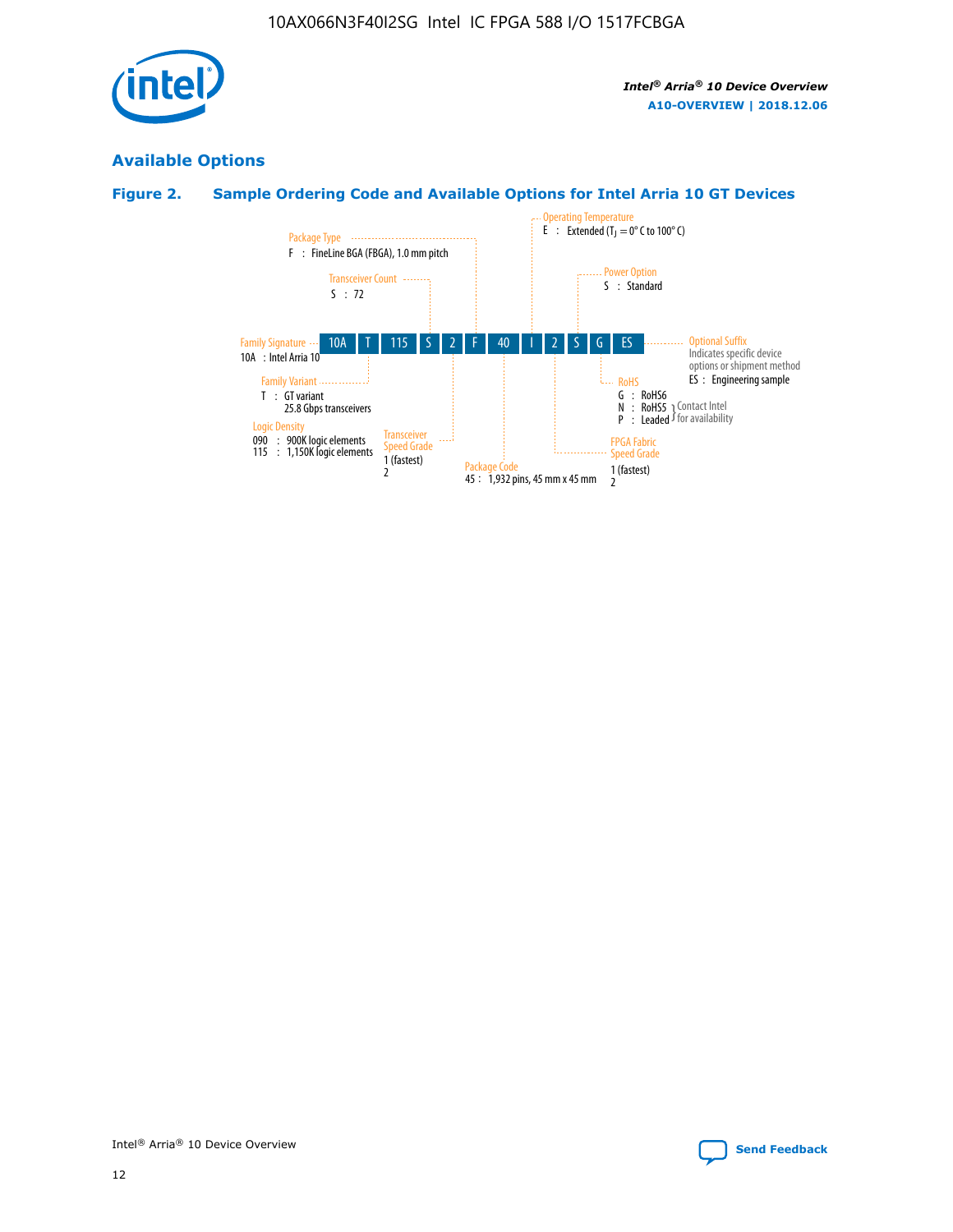

## **Maximum Resources**

#### **Table 10. Maximum Resource Counts for Intel Arria 10 GT Devices**

|                              | <b>Resource</b>      | <b>Product Line</b> |                |  |
|------------------------------|----------------------|---------------------|----------------|--|
|                              |                      | <b>GT 900</b>       | GT 1150        |  |
| Logic Elements (LE) (K)      |                      | 900                 | 1,150          |  |
| <b>ALM</b>                   |                      | 339,620             | 427,200        |  |
| Register                     |                      | 1,358,480           | 1,708,800      |  |
| Memory (Kb)                  | M20K                 | 48,460              | 54,260         |  |
|                              | <b>MLAB</b>          | 9,386               | 12,984         |  |
| Variable-precision DSP Block |                      | 1,518               | 1,518          |  |
| 18 x 19 Multiplier           |                      | 3,036               | 3,036          |  |
| <b>PLL</b>                   | Fractional Synthesis | 32                  | 32             |  |
|                              | I/O                  | 16                  | 16             |  |
| Transceiver                  | 17.4 Gbps            | 72(5)               | 72(5)          |  |
|                              | 25.8 Gbps            | 6                   | 6              |  |
| GPIO <sup>(6)</sup>          |                      | 624                 | 624            |  |
| LVDS Pair $(7)$              |                      | 312                 | 312            |  |
| PCIe Hard IP Block           |                      | $\overline{4}$      | $\overline{4}$ |  |
| Hard Memory Controller       |                      | 16                  | 16             |  |

#### **Related Information**

#### [Intel Arria 10 GT Channel Usage](https://www.intel.com/content/www/us/en/programmable/documentation/nik1398707230472.html#nik1398707008178)

Configuring GT/GX channels in Intel Arria 10 GT devices.

## **Package Plan**

#### **Table 11. Package Plan for Intel Arria 10 GT Devices**

Refer to I/O and High Speed I/O in Intel Arria 10 Devices chapter for the number of 3 V I/O, LVDS I/O, and LVDS channels in each device package.

| <b>Product Line</b> | <b>SF45</b><br>(45 mm × 45 mm, 1932-pin FBGA) |                 |             |  |  |  |
|---------------------|-----------------------------------------------|-----------------|-------------|--|--|--|
|                     | 3 V I/O                                       | <b>LVDS I/O</b> | <b>XCVR</b> |  |  |  |
| GT 900              |                                               | 624             | 72          |  |  |  |
| GT 1150             |                                               | 624             | 72          |  |  |  |

<sup>(7)</sup> Each LVDS I/O pair can be used as differential input or output.



 $(5)$  If all 6 GT channels are in use, 12 of the GX channels are not usable.

<sup>(6)</sup> The number of GPIOs does not include transceiver I/Os. In the Intel Quartus Prime software, the number of user I/Os includes transceiver I/Os.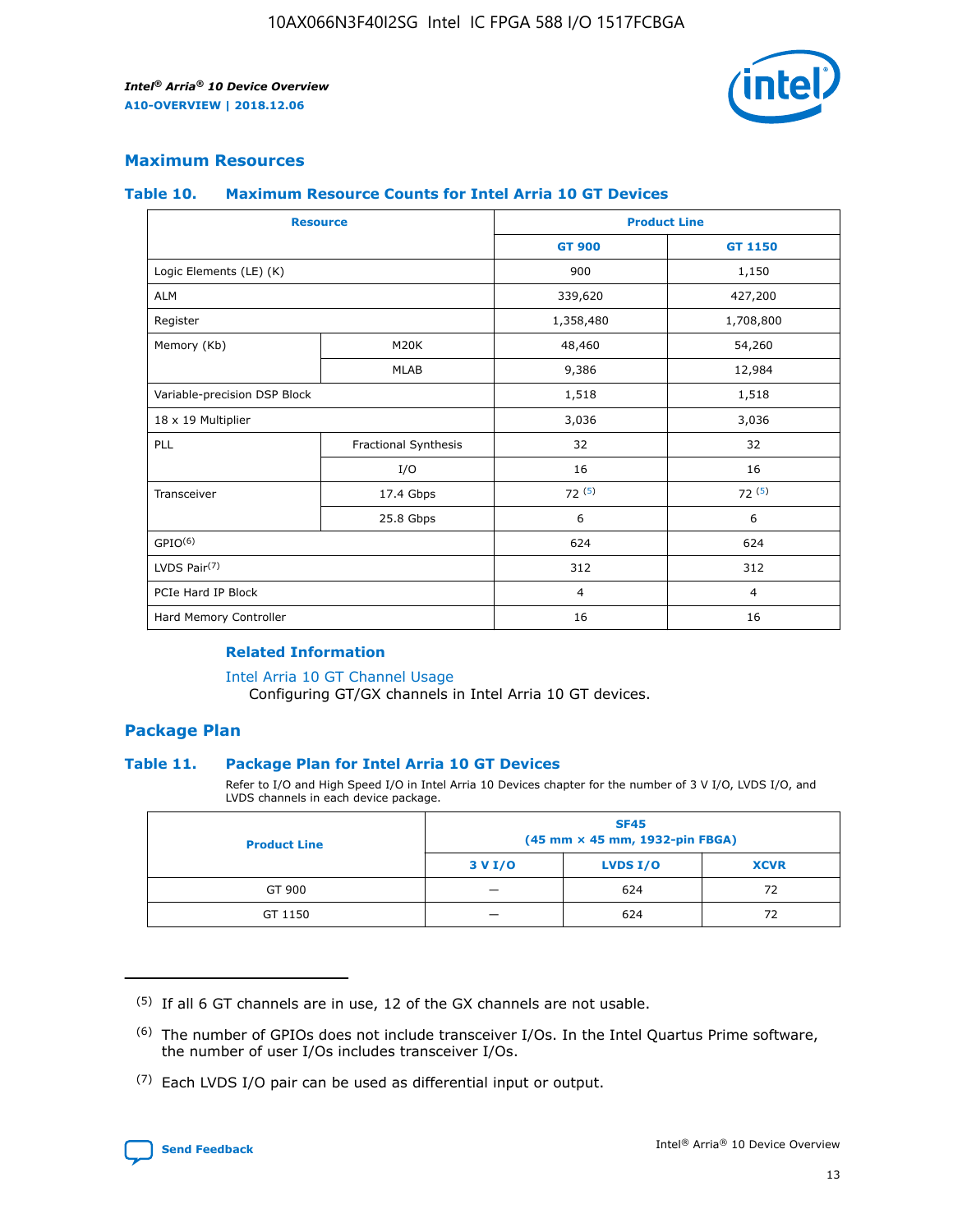

#### **Related Information**

[I/O and High-Speed Differential I/O Interfaces in Intel Arria 10 Devices chapter, Intel](https://www.intel.com/content/www/us/en/programmable/documentation/sam1403482614086.html#sam1403482030321) [Arria 10 Device Handbook](https://www.intel.com/content/www/us/en/programmable/documentation/sam1403482614086.html#sam1403482030321)

Provides the number of 3 V and LVDS I/Os, and LVDS channels for each Intel Arria 10 device package.

# **Intel Arria 10 SX**

This section provides the available options, maximum resource counts, and package plan for the Intel Arria 10 SX devices.

The information in this section is correct at the time of publication. For the latest information and to get more details, refer to the Intel FPGA Product Selector.

#### **Related Information**

[Intel FPGA Product Selector](http://www.altera.com/products/selector/psg-selector.html) Provides the latest information on Intel products.

#### **Available Options**

#### **Figure 3. Sample Ordering Code and Available Options for Intel Arria 10 SX Devices**



#### **Related Information**

[Transceiver Performance for Intel Arria 10 GX/SX Devices](https://www.intel.com/content/www/us/en/programmable/documentation/mcn1413182292568.html#mcn1413213965502) Provides more information about the transceiver speed grade.

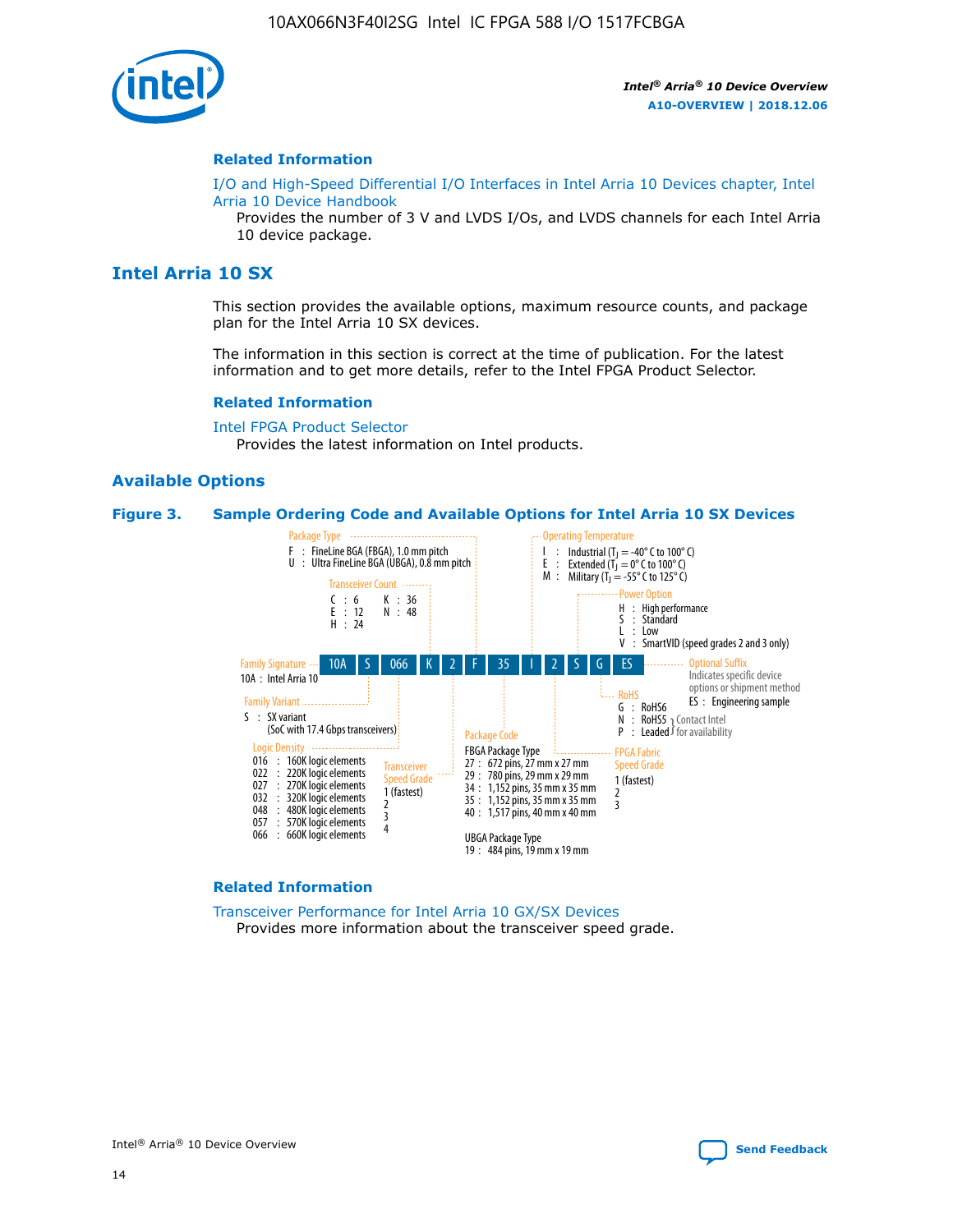

# **Maximum Resources**

#### **Table 12. Maximum Resource Counts for Intel Arria 10 SX Devices**

| <b>Resource</b>                   |                         | <b>Product Line</b> |               |               |                |               |               |               |  |  |  |
|-----------------------------------|-------------------------|---------------------|---------------|---------------|----------------|---------------|---------------|---------------|--|--|--|
|                                   |                         | <b>SX 160</b>       | <b>SX 220</b> | <b>SX 270</b> | <b>SX 320</b>  | <b>SX 480</b> | <b>SX 570</b> | <b>SX 660</b> |  |  |  |
| Logic Elements (LE) (K)           |                         | 160                 | 220           | 270           | 320            | 480           | 570           | 660           |  |  |  |
| <b>ALM</b>                        |                         | 61,510              | 80,330        | 101,620       | 119,900        | 183,590       | 217,080       | 251,680       |  |  |  |
| Register                          |                         | 246,040             | 321,320       | 406,480       | 479,600        | 734,360       | 868,320       | 1,006,720     |  |  |  |
| Memory (Kb)                       | M20K                    | 8,800               | 11,740        | 15,000        | 17,820         | 28,620        | 36,000        | 42,620        |  |  |  |
|                                   | <b>MLAB</b>             | 1,050               | 1,690         | 2,452         | 2,727          | 4,164         | 5,096         | 5,788         |  |  |  |
| Variable-precision DSP Block      |                         | 156                 | 192           | 830           | 985            | 1,368         | 1,523         | 1,687         |  |  |  |
| 18 x 19 Multiplier                |                         | 312                 | 384           | 1,660         | 1,970          | 2,736         | 3,046         | 3,374         |  |  |  |
| PLL                               | Fractional<br>Synthesis | 6                   | 6             | 8             | 8              | 12            | 16            | 16            |  |  |  |
|                                   | I/O                     | 6                   | 6             | 8             | 8              | 12            | 16            | 16            |  |  |  |
| 17.4 Gbps Transceiver             |                         | 12                  | 12            | 24            | 24             | 36            | 48            | 48            |  |  |  |
| GPIO <sup>(8)</sup>               |                         | 288                 | 288           | 384           | 384            | 492           | 696           | 696           |  |  |  |
| LVDS Pair $(9)$                   |                         | 120                 | 120           | 168           | 168            | 174           | 324           | 324           |  |  |  |
|                                   | PCIe Hard IP Block      |                     | $\mathbf{1}$  | 2             | $\overline{2}$ | 2             | 2             | 2             |  |  |  |
| Hard Memory Controller            |                         | 6                   | 6             | 8             | 8              | 12            | 16            | 16            |  |  |  |
| ARM Cortex-A9 MPCore<br>Processor |                         | Yes                 | Yes           | Yes           | Yes            | Yes           | Yes           | Yes           |  |  |  |

# **Package Plan**

#### **Table 13. Package Plan for Intel Arria 10 SX Devices (U19, F27, F29, and F34)**

Refer to I/O and High Speed I/O in Intel Arria 10 Devices chapter for the number of 3 V I/O, LVDS I/O, and LVDS channels in each device package.

| <b>Product Line</b> | <b>U19</b><br>$(19 \text{ mm} \times 19 \text{ mm})$<br>484-pin UBGA) |                    | <b>F27</b><br>$(27 \text{ mm} \times 27 \text{ mm})$<br>672-pin FBGA) |           | <b>F29</b><br>$(29$ mm $\times$ 29 mm,<br>780-pin FBGA) |             |            | <b>F34</b><br>$(35 \text{ mm} \times 35 \text{ mm})$<br>1152-pin FBGA) |             |           |                    |             |
|---------------------|-----------------------------------------------------------------------|--------------------|-----------------------------------------------------------------------|-----------|---------------------------------------------------------|-------------|------------|------------------------------------------------------------------------|-------------|-----------|--------------------|-------------|
|                     | 3V<br>I/O                                                             | <b>LVDS</b><br>I/O | <b>XCVR</b>                                                           | 3V<br>I/O | <b>LVDS</b><br>I/O                                      | <b>XCVR</b> | 3 V<br>I/O | <b>LVDS</b><br>I/O                                                     | <b>XCVR</b> | 3V<br>I/O | <b>LVDS</b><br>I/O | <b>XCVR</b> |
| SX 160              | 48                                                                    | 144                | 6                                                                     | 48        | 192                                                     | 12          | 48         | 240                                                                    | 12          | –         |                    |             |
| SX 220              | 48                                                                    | 144                | 6                                                                     | 48        | 192                                                     | 12          | 48         | 240                                                                    | 12          |           |                    |             |
| SX 270              |                                                                       |                    |                                                                       | 48        | 192                                                     | 12          | 48         | 312                                                                    | 12          | 48        | 336                | 24          |
| SX 320              |                                                                       |                    |                                                                       | 48        | 192                                                     | 12          | 48         | 312                                                                    | 12          | 48        | 336                | 24          |
|                     | continued                                                             |                    |                                                                       |           |                                                         |             |            |                                                                        |             |           |                    |             |

 $(8)$  The number of GPIOs does not include transceiver I/Os. In the Intel Quartus Prime software, the number of user I/Os includes transceiver I/Os.

 $(9)$  Each LVDS I/O pair can be used as differential input or output.

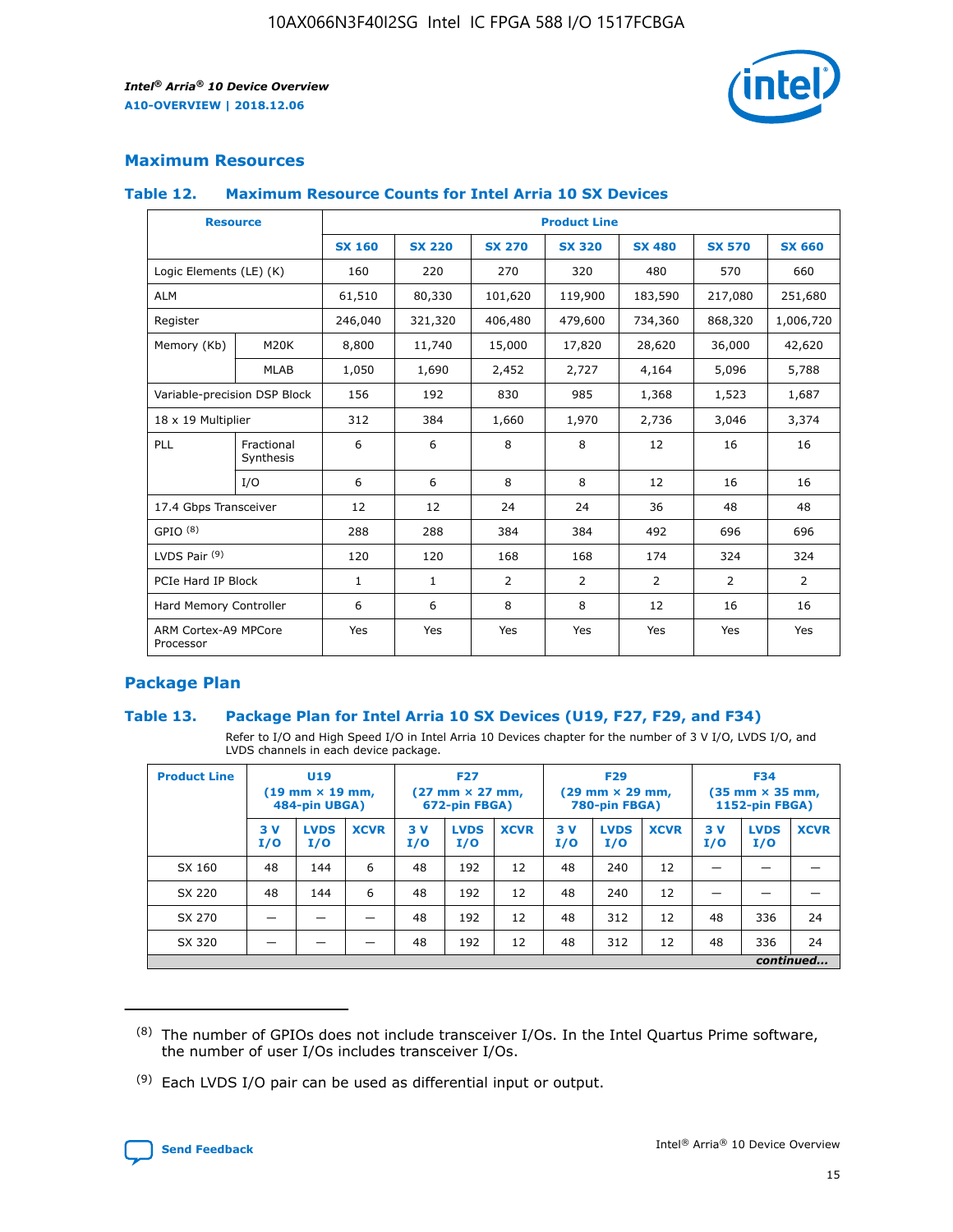

| <b>Product Line</b> | U <sub>19</sub><br>$(19 \text{ mm} \times 19 \text{ mm})$<br>484-pin UBGA) |                    | <b>F27</b><br>$(27 \text{ mm} \times 27 \text{ mm})$<br>672-pin FBGA) |            | <b>F29</b><br>$(29 \text{ mm} \times 29 \text{ mm})$<br>780-pin FBGA) |             |           | <b>F34</b><br>$(35 \text{ mm} \times 35 \text{ mm})$<br><b>1152-pin FBGA)</b> |             |           |                    |             |
|---------------------|----------------------------------------------------------------------------|--------------------|-----------------------------------------------------------------------|------------|-----------------------------------------------------------------------|-------------|-----------|-------------------------------------------------------------------------------|-------------|-----------|--------------------|-------------|
|                     | 3 V<br>I/O                                                                 | <b>LVDS</b><br>I/O | <b>XCVR</b>                                                           | 3 V<br>I/O | <b>LVDS</b><br>I/O                                                    | <b>XCVR</b> | 3V<br>I/O | <b>LVDS</b><br>I/O                                                            | <b>XCVR</b> | 3V<br>I/O | <b>LVDS</b><br>I/O | <b>XCVR</b> |
| SX 480              |                                                                            |                    |                                                                       |            |                                                                       |             | 48        | 312                                                                           | 12          | 48        | 444                | 24          |
| SX 570              |                                                                            |                    |                                                                       |            |                                                                       |             |           |                                                                               |             | 48        | 444                | 24          |
| SX 660              |                                                                            |                    |                                                                       |            |                                                                       |             |           |                                                                               |             | 48        | 444                | 24          |

## **Table 14. Package Plan for Intel Arria 10 SX Devices (F35, KF40, and NF40)**

Refer to I/O and High Speed I/O in Intel Arria 10 Devices chapter for the number of 3 V I/O, LVDS I/O, and LVDS channels in each device package.

| <b>Product Line</b> | <b>F35</b><br>(35 mm × 35 mm,<br><b>1152-pin FBGA)</b> |          |             |                                           | <b>KF40</b><br>(40 mm × 40 mm,<br>1517-pin FBGA) |    | <b>NF40</b><br>$(40 \text{ mm} \times 40 \text{ mm})$<br>1517-pin FBGA) |          |             |  |
|---------------------|--------------------------------------------------------|----------|-------------|-------------------------------------------|--------------------------------------------------|----|-------------------------------------------------------------------------|----------|-------------|--|
|                     | 3 V I/O                                                | LVDS I/O | <b>XCVR</b> | <b>LVDS I/O</b><br>3 V I/O<br><b>XCVR</b> |                                                  |    | 3 V I/O                                                                 | LVDS I/O | <b>XCVR</b> |  |
| SX 270              | 48                                                     | 336      | 24          |                                           |                                                  |    |                                                                         |          |             |  |
| SX 320              | 48                                                     | 336      | 24          |                                           |                                                  |    |                                                                         |          |             |  |
| SX 480              | 48                                                     | 348      | 36          |                                           |                                                  |    |                                                                         |          |             |  |
| SX 570              | 48                                                     | 348      | 36          | 96                                        | 600                                              | 36 | 48                                                                      | 540      | 48          |  |
| SX 660              | 48                                                     | 348      | 36          | 96                                        | 600                                              | 36 | 48                                                                      | 540      | 48          |  |

# **Related Information**

[I/O and High-Speed Differential I/O Interfaces in Intel Arria 10 Devices chapter, Intel](https://www.intel.com/content/www/us/en/programmable/documentation/sam1403482614086.html#sam1403482030321) [Arria 10 Device Handbook](https://www.intel.com/content/www/us/en/programmable/documentation/sam1403482614086.html#sam1403482030321)

Provides the number of 3 V and LVDS I/Os, and LVDS channels for each Intel Arria 10 device package.

Intel<sup>®</sup> Arria<sup>®</sup> 10 Device Overview **[Send Feedback](mailto:FPGAtechdocfeedback@intel.com?subject=Feedback%20on%20Intel%20Arria%2010%20Device%20Overview%20(A10-OVERVIEW%202018.12.06)&body=We%20appreciate%20your%20feedback.%20In%20your%20comments,%20also%20specify%20the%20page%20number%20or%20paragraph.%20Thank%20you.)** Send Feedback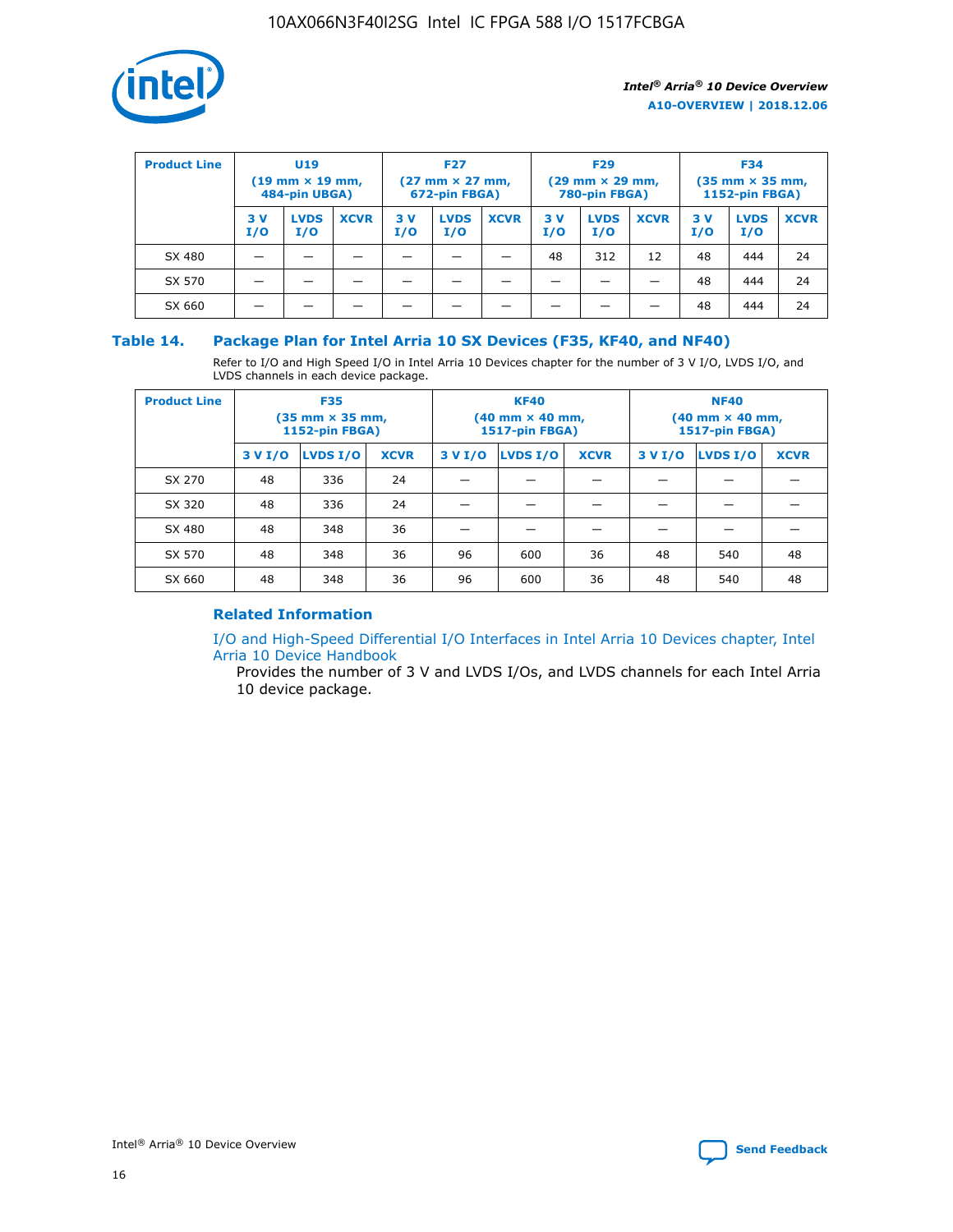

# **I/O Vertical Migration for Intel Arria 10 Devices**

#### **Figure 4. Migration Capability Across Intel Arria 10 Product Lines**

- The arrows indicate the migration paths. The devices included in each vertical migration path are shaded. Devices with fewer resources in the same path have lighter shades.
- To achieve the full I/O migration across product lines in the same migration path, restrict I/Os and transceivers usage to match the product line with the lowest I/O and transceiver counts.
- An LVDS I/O bank in the source device may be mapped to a 3 V I/O bank in the target device. To use memory interface clock frequency higher than 533 MHz, assign external memory interface pins only to banks that are LVDS I/O in both devices.
- There may be nominal 0.15 mm package height difference between some product lines in the same package type.
	- **Variant Product Line Package U19 F27 F29 F34 F35 KF40 NF40 RF40 NF45 SF45 UF45** Intel® Arria® 10 GX GX 160 GX 220 GX 270 GX 320 GX 480 GX 570 GX 660 GX 900 GX 1150 Intel Arria 10 GT GT 900 GT 1150 Intel Arria 10 SX SX 160 SX 220 SX 270 SX 320 SX 480 SX 570 SX 660
- Some migration paths are not shown in the Intel Quartus Prime software **Pin Migration View**.

*Note:* To verify the pin migration compatibility, use the **Pin Migration View** window in the Intel Quartus Prime software Pin Planner.

# **Adaptive Logic Module**

Intel Arria 10 devices use a 20 nm ALM as the basic building block of the logic fabric.

The ALM architecture is the same as the previous generation FPGAs, allowing for efficient implementation of logic functions and easy conversion of IP between the device generations.

The ALM, as shown in following figure, uses an 8-input fracturable look-up table (LUT) with four dedicated registers to help improve timing closure in register-rich designs and achieve an even higher design packing capability than the traditional two-register per LUT architecture.

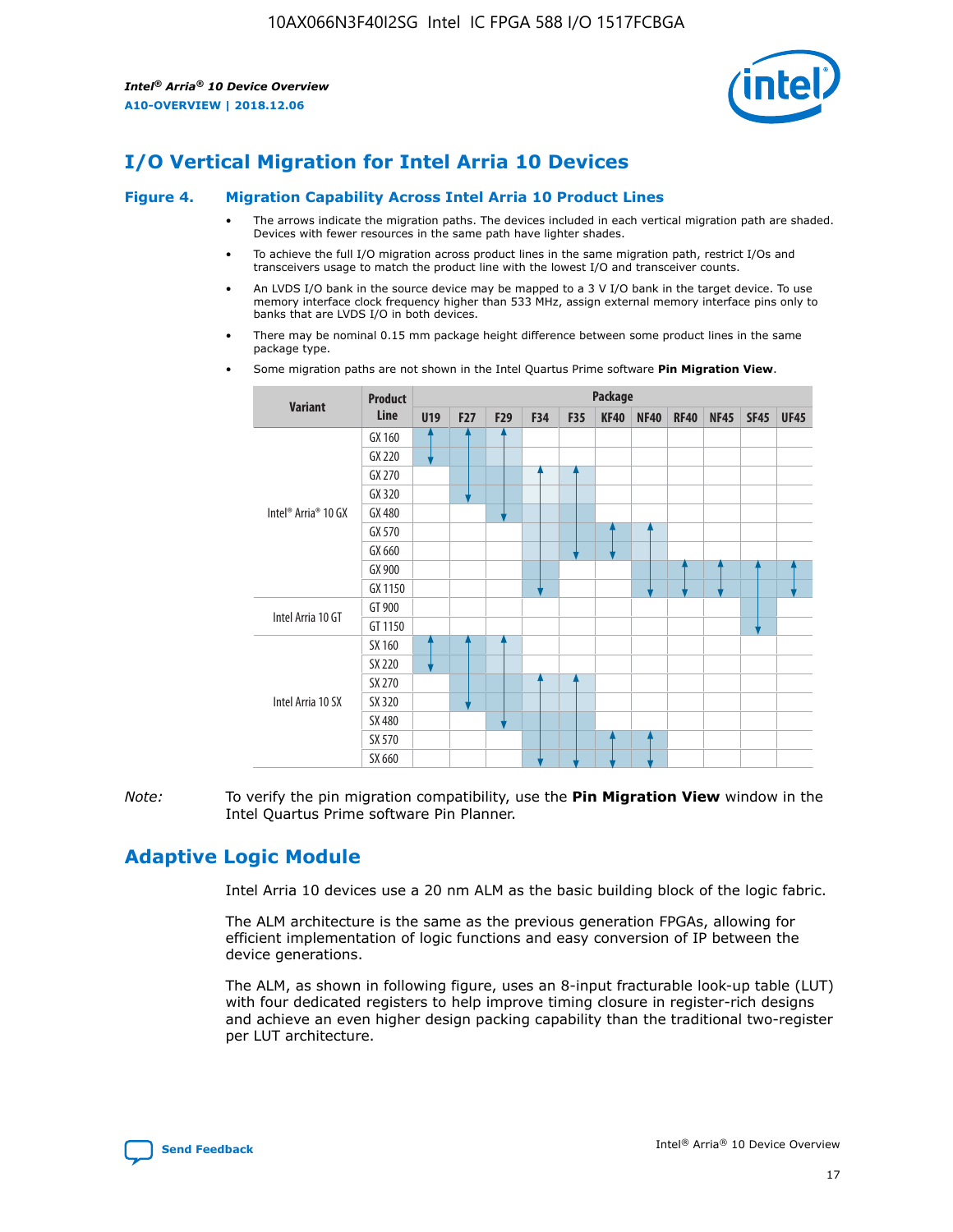

**Figure 5. ALM for Intel Arria 10 Devices**



The Intel Quartus Prime software optimizes your design according to the ALM logic structure and automatically maps legacy designs into the Intel Arria 10 ALM architecture.

# **Variable-Precision DSP Block**

The Intel Arria 10 variable precision DSP blocks support fixed-point arithmetic and floating-point arithmetic.

Features for fixed-point arithmetic:

- High-performance, power-optimized, and fully registered multiplication operations
- 18-bit and 27-bit word lengths
- Two 18 x 19 multipliers or one 27 x 27 multiplier per DSP block
- Built-in addition, subtraction, and 64-bit double accumulation register to combine multiplication results
- Cascading 19-bit or 27-bit when pre-adder is disabled and cascading 18-bit when pre-adder is used to form the tap-delay line for filtering applications
- Cascading 64-bit output bus to propagate output results from one block to the next block without external logic support
- Hard pre-adder supported in 19-bit and 27-bit modes for symmetric filters
- Internal coefficient register bank in both 18-bit and 27-bit modes for filter implementation
- 18-bit and 27-bit systolic finite impulse response (FIR) filters with distributed output adder
- Biased rounding support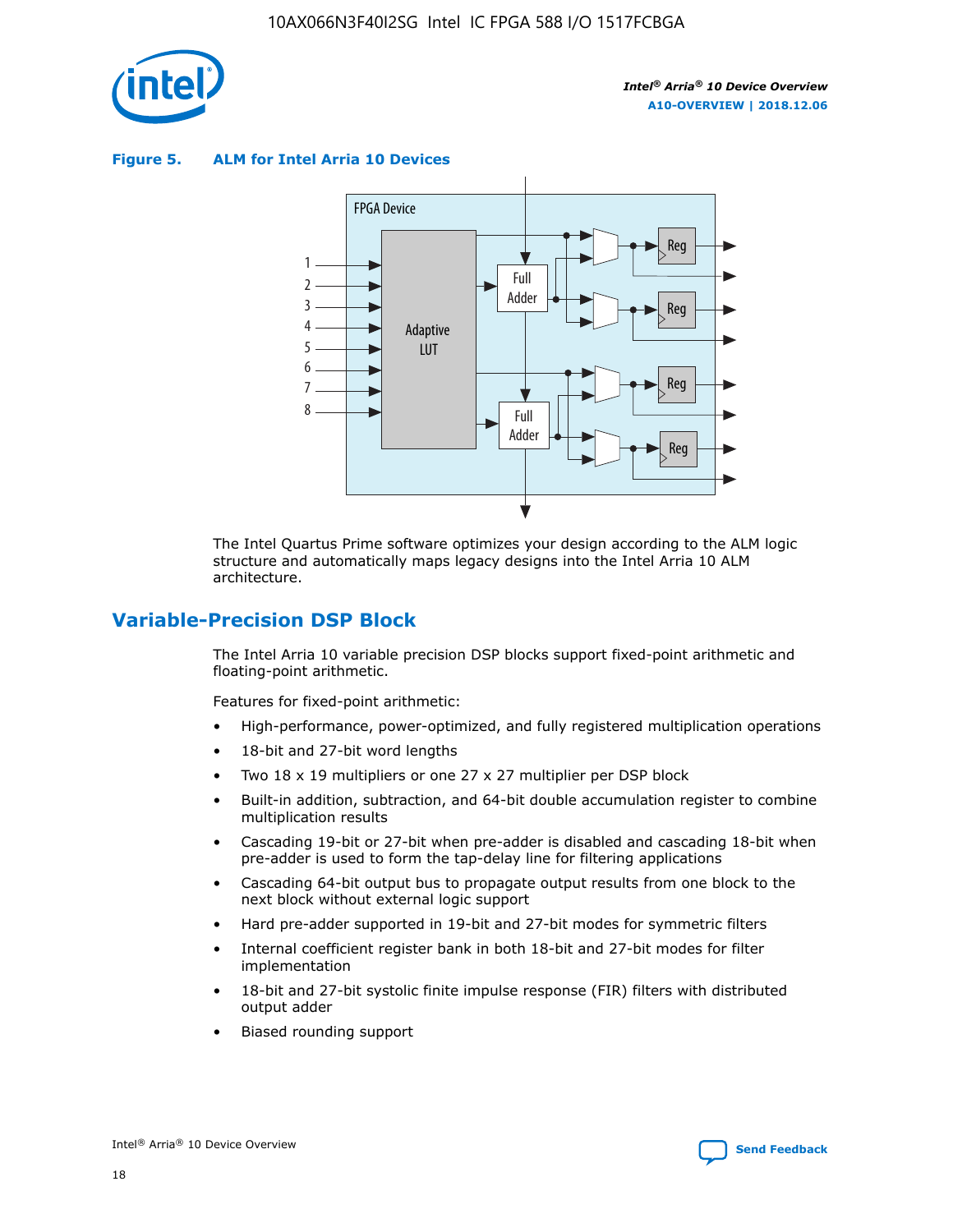

Features for floating-point arithmetic:

- A completely hardened architecture that supports multiplication, addition, subtraction, multiply-add, and multiply-subtract
- Multiplication with accumulation capability and a dynamic accumulator reset control
- Multiplication with cascade summation capability
- Multiplication with cascade subtraction capability
- Complex multiplication
- Direct vector dot product
- Systolic FIR filter

#### **Table 15. Variable-Precision DSP Block Configurations for Intel Arria 10 Devices**

| <b>Usage Example</b>                                       | <b>Multiplier Size (Bit)</b>    | <b>DSP Block Resources</b> |
|------------------------------------------------------------|---------------------------------|----------------------------|
| Medium precision fixed point                               | Two 18 x 19                     |                            |
| High precision fixed or Single precision<br>floating point | One 27 x 27                     |                            |
| Fixed point FFTs                                           | One 19 x 36 with external adder |                            |
| Very high precision fixed point                            | One 36 x 36 with external adder |                            |
| Double precision floating point                            | One 54 x 54 with external adder | 4                          |

#### **Table 16. Resources for Fixed-Point Arithmetic in Intel Arria 10 Devices**

The table lists the variable-precision DSP resources by bit precision for each Intel Arria 10 device.

| <b>Variant</b>        | <b>Product Line</b> | <b>Variable-</b><br>precision<br><b>DSP Block</b> | <b>Independent Input and Output</b><br><b>Multiplications Operator</b> |                                     | $18 \times 19$<br><b>Multiplier</b><br><b>Adder Sum</b> | $18 \times 18$<br><b>Multiplier</b><br><b>Adder</b> |
|-----------------------|---------------------|---------------------------------------------------|------------------------------------------------------------------------|-------------------------------------|---------------------------------------------------------|-----------------------------------------------------|
|                       |                     |                                                   | 18 x 19<br><b>Multiplier</b>                                           | $27 \times 27$<br><b>Multiplier</b> | <b>Mode</b>                                             | <b>Summed with</b><br>36 bit Input                  |
| AIntel Arria 10<br>GX | GX 160              | 156                                               | 312                                                                    | 156                                 | 156                                                     | 156                                                 |
|                       | GX 220              | 192                                               | 384                                                                    | 192                                 | 192                                                     | 192                                                 |
|                       | GX 270              | 830                                               | 1,660                                                                  | 830                                 | 830                                                     | 830                                                 |
|                       | GX 320              | 984                                               | 1,968                                                                  | 984                                 | 984                                                     | 984                                                 |
|                       | GX 480              | 1,368                                             | 2,736                                                                  | 1,368                               | 1,368                                                   | 1,368                                               |
|                       | GX 570              | 1,523                                             | 3,046                                                                  | 1,523                               | 1,523                                                   | 1,523                                               |
|                       | GX 660              | 1,687                                             | 3,374                                                                  | 1,687                               | 1,687                                                   | 1,687                                               |
|                       | GX 900              | 1,518                                             | 3,036                                                                  | 1,518                               | 1,518                                                   | 1,518                                               |
|                       | GX 1150             | 1,518                                             | 3,036                                                                  | 1,518                               | 1,518                                                   | 1,518                                               |
| Intel Arria 10        | GT 900              | 1,518                                             | 3,036                                                                  | 1,518                               | 1,518                                                   | 1,518                                               |
| GT                    | GT 1150             | 1,518                                             | 3,036                                                                  | 1,518                               | 1,518                                                   | 1,518                                               |
| Intel Arria 10        | SX 160              | 156                                               | 312                                                                    | 156                                 | 156                                                     | 156                                                 |
| <b>SX</b>             | SX 220              | 192                                               | 384                                                                    | 192                                 | 192                                                     | 192                                                 |
|                       | SX 270              | 830                                               | 1,660                                                                  | 830                                 | 830                                                     | 830                                                 |
|                       |                     |                                                   |                                                                        |                                     |                                                         | continued                                           |

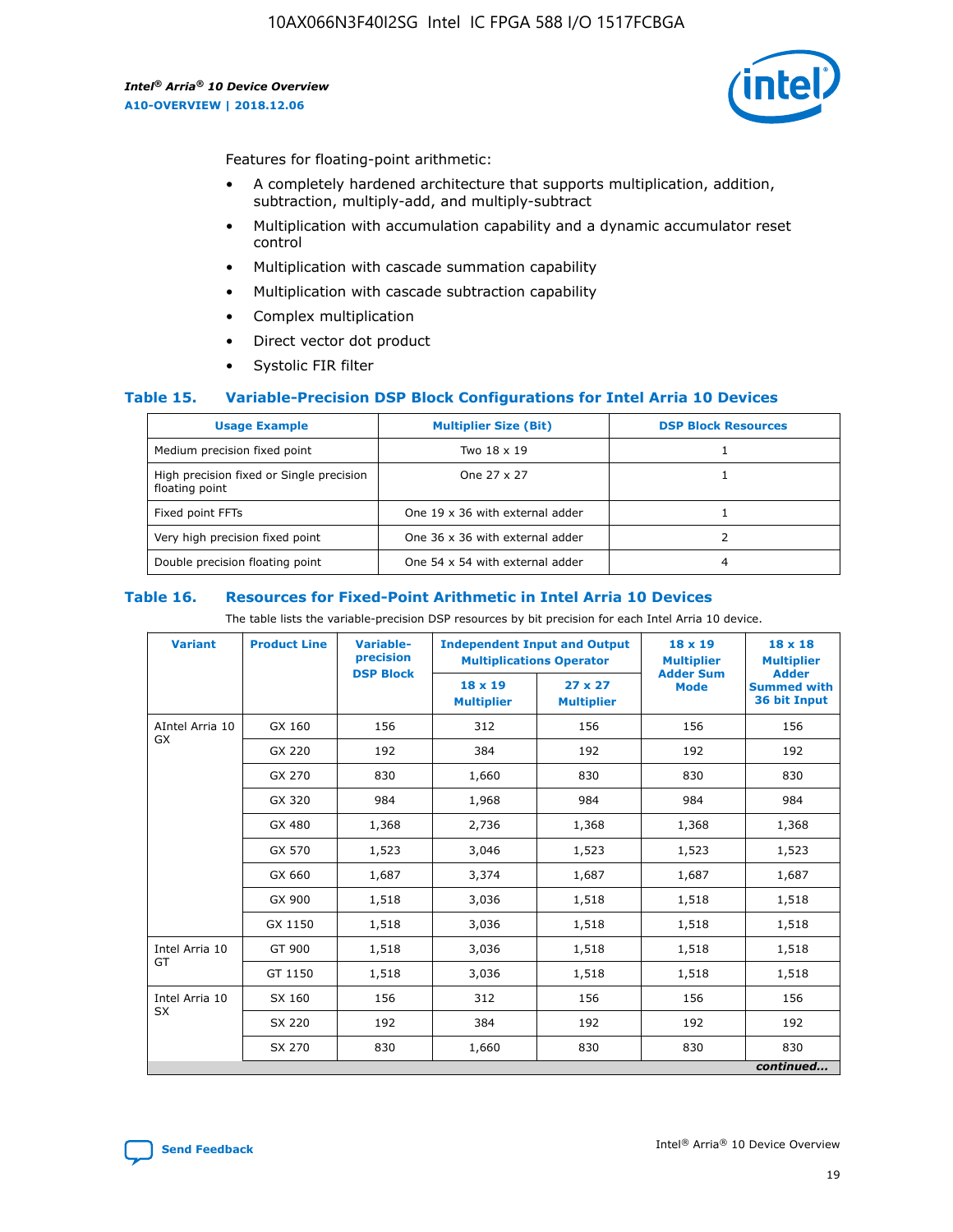

| <b>Variant</b> | <b>Product Line</b> | Variable-<br>precision | <b>Independent Input and Output</b><br><b>Multiplications Operator</b> |                                     | $18 \times 19$<br><b>Multiplier</b> | $18 \times 18$<br><b>Multiplier</b><br><b>Adder</b> |  |
|----------------|---------------------|------------------------|------------------------------------------------------------------------|-------------------------------------|-------------------------------------|-----------------------------------------------------|--|
|                |                     | <b>DSP Block</b>       | $18 \times 19$<br><b>Multiplier</b>                                    | $27 \times 27$<br><b>Multiplier</b> | <b>Adder Sum</b><br><b>Mode</b>     | <b>Summed with</b><br>36 bit Input                  |  |
|                | SX 320              | 984                    | 1,968                                                                  | 984                                 | 984                                 | 984                                                 |  |
|                | SX 480              | 1,368                  | 2,736                                                                  | 1,368                               | 1,368                               | 1,368                                               |  |
|                | SX 570              | 1,523                  | 3,046                                                                  | 1,523                               | 1,523                               | 1,523                                               |  |
|                | SX 660              | 1,687                  | 3,374                                                                  | 1,687                               | 1,687                               | 1,687                                               |  |

# **Table 17. Resources for Floating-Point Arithmetic in Intel Arria 10 Devices**

The table lists the variable-precision DSP resources by bit precision for each Intel Arria 10 device.

| <b>Variant</b> | <b>Product Line</b> | <b>Variable-</b><br>precision<br><b>DSP Block</b> | <b>Single</b><br><b>Precision</b><br><b>Floating-Point</b><br><b>Multiplication</b><br><b>Mode</b> | <b>Single-Precision</b><br><b>Floating-Point</b><br><b>Adder Mode</b> | Single-<br><b>Precision</b><br><b>Floating-Point</b><br><b>Multiply</b><br><b>Accumulate</b><br><b>Mode</b> | <b>Peak</b><br><b>Giga Floating-</b><br><b>Point</b><br><b>Operations</b><br>per Second<br>(GFLOPs) |
|----------------|---------------------|---------------------------------------------------|----------------------------------------------------------------------------------------------------|-----------------------------------------------------------------------|-------------------------------------------------------------------------------------------------------------|-----------------------------------------------------------------------------------------------------|
| Intel Arria 10 | GX 160              | 156                                               | 156                                                                                                | 156                                                                   | 156                                                                                                         | 140                                                                                                 |
| GX             | GX 220              | 192                                               | 192                                                                                                | 192                                                                   | 192                                                                                                         | 173                                                                                                 |
|                | GX 270              | 830                                               | 830                                                                                                | 830                                                                   | 830                                                                                                         | 747                                                                                                 |
|                | GX 320              | 984                                               | 984                                                                                                | 984                                                                   | 984                                                                                                         | 886                                                                                                 |
|                | GX 480              | 1,369                                             | 1,368                                                                                              | 1,368                                                                 | 1,368                                                                                                       | 1,231                                                                                               |
|                | GX 570              | 1,523                                             | 1,523                                                                                              | 1,523                                                                 | 1,523                                                                                                       | 1,371                                                                                               |
|                | GX 660              | 1,687                                             | 1,687                                                                                              | 1,687                                                                 | 1,687                                                                                                       | 1,518                                                                                               |
|                | GX 900              | 1,518                                             | 1,518                                                                                              | 1,518                                                                 | 1,518                                                                                                       | 1,366                                                                                               |
|                | GX 1150             | 1,518                                             | 1,518                                                                                              | 1,518                                                                 | 1,518                                                                                                       | 1,366                                                                                               |
| Intel Arria 10 | GT 900              | 1,518                                             | 1,518                                                                                              | 1,518                                                                 | 1,518                                                                                                       | 1,366                                                                                               |
| GT             | GT 1150             | 1,518                                             | 1,518                                                                                              | 1,518                                                                 | 1,518                                                                                                       | 1,366                                                                                               |
| Intel Arria 10 | SX 160              | 156                                               | 156                                                                                                | 156                                                                   | 156                                                                                                         | 140                                                                                                 |
| <b>SX</b>      | SX 220              | 192                                               | 192                                                                                                | 192                                                                   | 192                                                                                                         | 173                                                                                                 |
|                | SX 270              | 830                                               | 830                                                                                                | 830                                                                   | 830                                                                                                         | 747                                                                                                 |
|                | SX 320              | 984                                               | 984                                                                                                | 984                                                                   | 984                                                                                                         | 886                                                                                                 |
|                | SX 480              | 1,369                                             | 1,368                                                                                              | 1,368                                                                 | 1,368                                                                                                       | 1,231                                                                                               |
|                | SX 570              | 1,523                                             | 1,523                                                                                              | 1,523                                                                 | 1,523                                                                                                       | 1,371                                                                                               |
|                | SX 660              | 1,687                                             | 1,687                                                                                              | 1,687                                                                 | 1,687                                                                                                       | 1,518                                                                                               |

# **Embedded Memory Blocks**

The embedded memory blocks in the devices are flexible and designed to provide an optimal amount of small- and large-sized memory arrays to fit your design requirements.

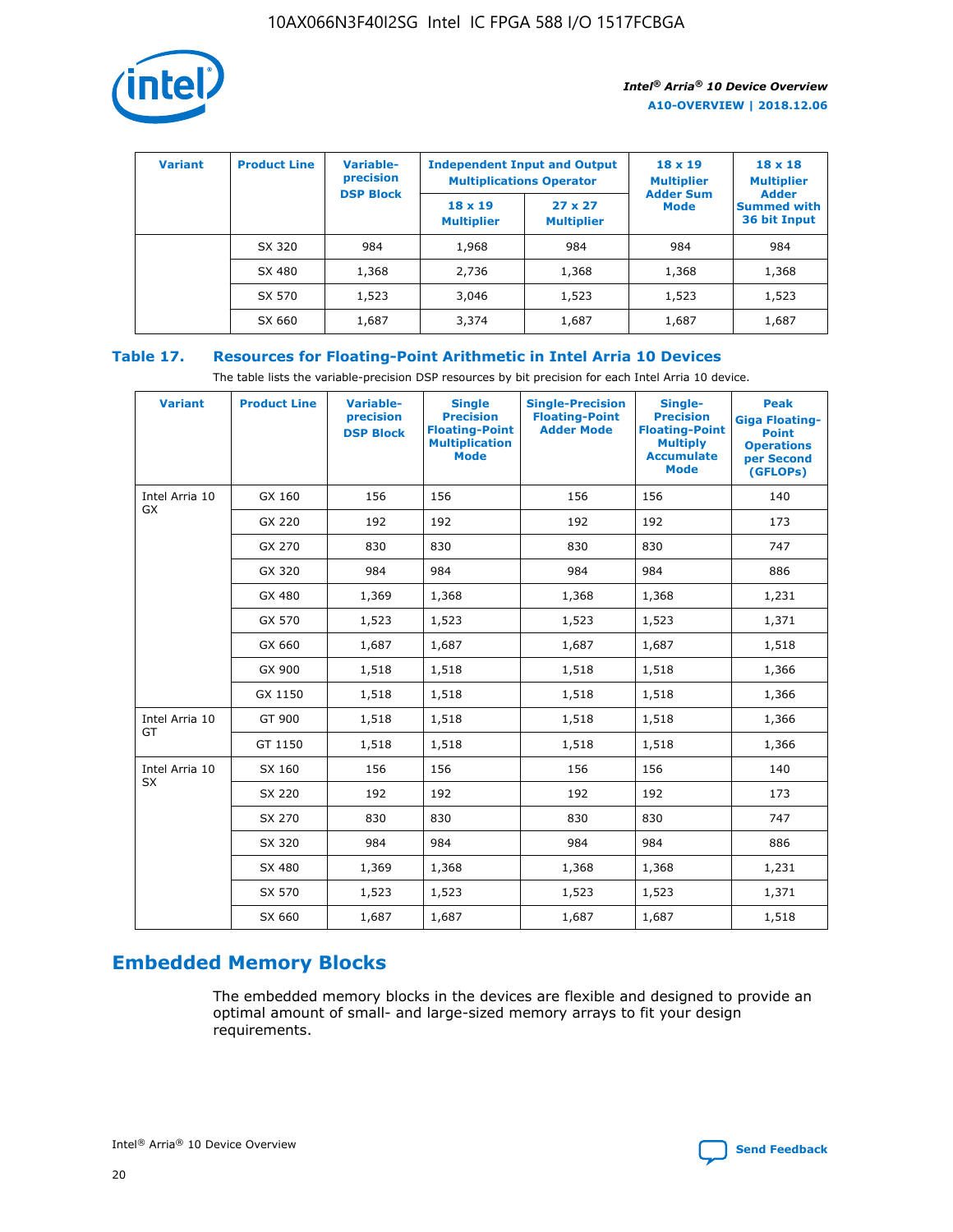

# **Types of Embedded Memory**

The Intel Arria 10 devices contain two types of memory blocks:

- 20 Kb M20K blocks—blocks of dedicated memory resources. The M20K blocks are ideal for larger memory arrays while still providing a large number of independent ports.
- 640 bit memory logic array blocks (MLABs)—enhanced memory blocks that are configured from dual-purpose logic array blocks (LABs). The MLABs are ideal for wide and shallow memory arrays. The MLABs are optimized for implementation of shift registers for digital signal processing (DSP) applications, wide and shallow FIFO buffers, and filter delay lines. Each MLAB is made up of ten adaptive logic modules (ALMs). In the Intel Arria 10 devices, you can configure these ALMs as ten 32 x 2 blocks, giving you one 32 x 20 simple dual-port SRAM block per MLAB.

# **Embedded Memory Capacity in Intel Arria 10 Devices**

|                   | <b>Product</b> |              | <b>M20K</b>         | <b>MLAB</b>  |                     | <b>Total RAM Bit</b> |
|-------------------|----------------|--------------|---------------------|--------------|---------------------|----------------------|
| <b>Variant</b>    | <b>Line</b>    | <b>Block</b> | <b>RAM Bit (Kb)</b> | <b>Block</b> | <b>RAM Bit (Kb)</b> | (Kb)                 |
| Intel Arria 10 GX | GX 160         | 440          | 8,800               | 1,680        | 1,050               | 9,850                |
|                   | GX 220         | 587          | 11,740              | 2,703        | 1,690               | 13,430               |
|                   | GX 270         | 750          | 15,000              | 3,922        | 2,452               | 17,452               |
|                   | GX 320         | 891          | 17,820              | 4,363        | 2,727               | 20,547               |
|                   | GX 480         | 1,431        | 28,620              | 6,662        | 4,164               | 32,784               |
|                   | GX 570         | 1,800        | 36,000              | 8,153        | 5,096               | 41,096               |
|                   | GX 660         | 2,131        | 42,620              | 9,260        | 5,788               | 48,408               |
|                   | GX 900         | 2,423        | 48,460              | 15,017       | 9,386               | 57,846               |
|                   | GX 1150        | 2,713        | 54,260              | 20,774       | 12,984              | 67,244               |
| Intel Arria 10 GT | GT 900         | 2,423        | 48,460              | 15,017       | 9,386               | 57,846               |
|                   | GT 1150        | 2,713        | 54,260              | 20,774       | 12,984              | 67,244               |
| Intel Arria 10 SX | SX 160         | 440          | 8,800               | 1,680        | 1,050               | 9,850                |
|                   | SX 220         | 587          | 11,740              | 2,703        | 1,690               | 13,430               |
|                   | SX 270         | 750          | 15,000              | 3,922        | 2,452               | 17,452               |
|                   | SX 320         | 891          | 17,820              | 4,363        | 2,727               | 20,547               |
|                   | SX 480         | 1,431        | 28,620              | 6,662        | 4,164               | 32,784               |
|                   | SX 570         | 1,800        | 36,000              | 8,153        | 5,096               | 41,096               |
|                   | SX 660         | 2,131        | 42,620              | 9,260        | 5,788               | 48,408               |

#### **Table 18. Embedded Memory Capacity and Distribution in Intel Arria 10 Devices**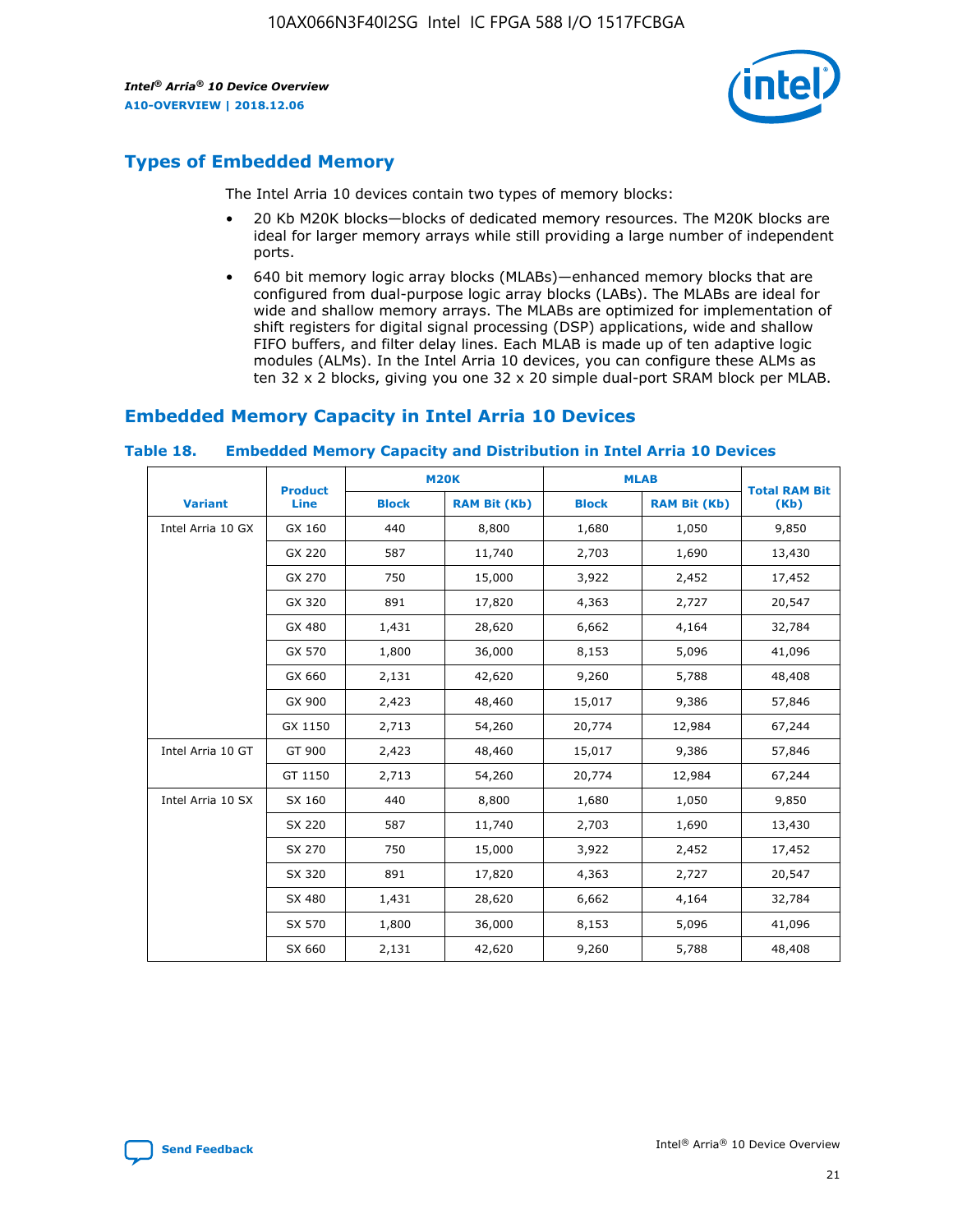

# **Embedded Memory Configurations for Single-port Mode**

#### **Table 19. Single-port Embedded Memory Configurations for Intel Arria 10 Devices**

This table lists the maximum configurations supported for single-port RAM and ROM modes.

| <b>Memory Block</b> | Depth (bits) | <b>Programmable Width</b> |
|---------------------|--------------|---------------------------|
| MLAB                | 32           | x16, x18, or x20          |
|                     | 64(10)       | x8, x9, x10               |
| M20K                | 512          | x40, x32                  |
|                     | 1K           | x20, x16                  |
|                     | 2K           | x10, x8                   |
|                     | 4K           | x5, x4                    |
|                     | 8K           | x2                        |
|                     | 16K          | x1                        |

# **Clock Networks and PLL Clock Sources**

The clock network architecture is based on Intel's global, regional, and peripheral clock structure. This clock structure is supported by dedicated clock input pins, fractional clock synthesis PLLs, and integer I/O PLLs.

# **Clock Networks**

The Intel Arria 10 core clock networks are capable of up to 800 MHz fabric operation across the full industrial temperature range. For the external memory interface, the clock network supports the hard memory controller with speeds up to 2,400 Mbps in a quarter-rate transfer.

To reduce power consumption, the Intel Quartus Prime software identifies all unused sections of the clock network and powers them down.

# **Fractional Synthesis and I/O PLLs**

Intel Arria 10 devices contain up to 32 fractional synthesis PLLs and up to 16 I/O PLLs that are available for both specific and general purpose uses in the core:

- Fractional synthesis PLLs—located in the column adjacent to the transceiver blocks
- I/O PLLs—located in each bank of the 48 I/Os

#### **Fractional Synthesis PLLs**

You can use the fractional synthesis PLLs to:

- Reduce the number of oscillators that are required on your board
- Reduce the number of clock pins that are used in the device by synthesizing multiple clock frequencies from a single reference clock source

<sup>(10)</sup> Supported through software emulation and consumes additional MLAB blocks.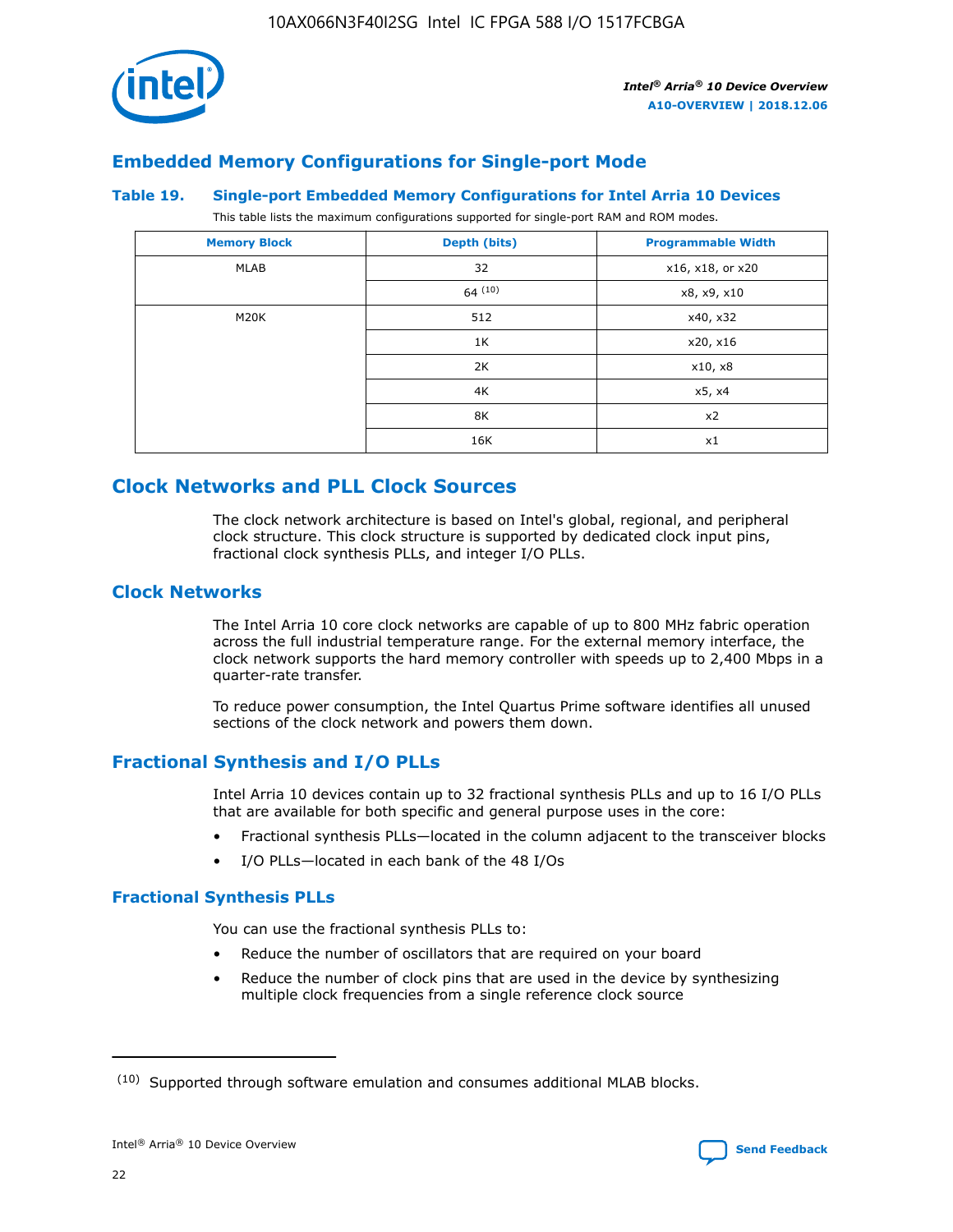

The fractional synthesis PLLs support the following features:

- Reference clock frequency synthesis for transceiver CMU and Advanced Transmit (ATX) PLLs
- Clock network delay compensation
- Zero-delay buffering
- Direct transmit clocking for transceivers
- Independently configurable into two modes:
	- Conventional integer mode equivalent to the general purpose PLL
	- Enhanced fractional mode with third order delta-sigma modulation
- PLL cascading

#### **I/O PLLs**

The integer mode I/O PLLs are located in each bank of 48 I/Os. You can use the I/O PLLs to simplify the design of external memory and high-speed LVDS interfaces.

In each I/O bank, the I/O PLLs are adjacent to the hard memory controllers and LVDS SERDES. Because these PLLs are tightly coupled with the I/Os that need to use them, it makes it easier to close timing.

You can use the I/O PLLs for general purpose applications in the core such as clock network delay compensation and zero-delay buffering.

Intel Arria 10 devices support PLL-to-PLL cascading.

# **FPGA General Purpose I/O**

Intel Arria 10 devices offer highly configurable GPIOs. Each I/O bank contains 48 general purpose I/Os and a high-efficiency hard memory controller.

The following list describes the features of the GPIOs:

- Consist of 3 V I/Os for high-voltage application and LVDS I/Os for differential signaling
	- Up to two 3 V I/O banks, available in some devices, that support up to 3 V I/O standards
	- LVDS I/O banks that support up to 1.8 V I/O standards
- Support a wide range of single-ended and differential I/O interfaces
- LVDS speeds up to 1.6 Gbps
- Each LVDS pair of pins has differential input and output buffers, allowing you to configure the LVDS direction for each pair.
- Programmable bus hold and weak pull-up
- Programmable differential output voltage  $(V_{OD})$  and programmable pre-emphasis

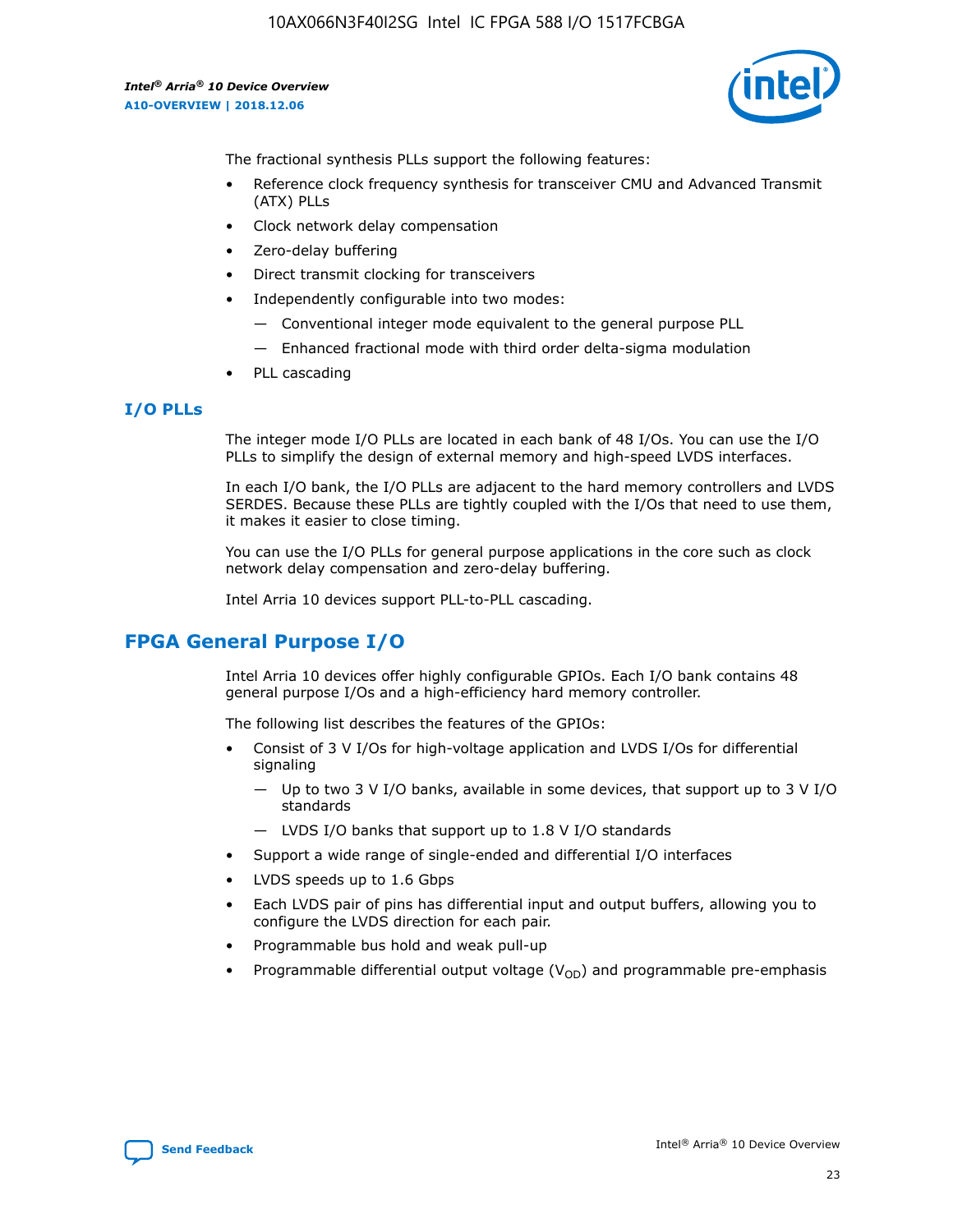

- Series (R<sub>S</sub>) and parallel (R<sub>T</sub>) on-chip termination (OCT) for all I/O banks with OCT calibration to limit the termination impedance variation
- On-chip dynamic termination that has the ability to swap between series and parallel termination, depending on whether there is read or write on a common bus for signal integrity
- Easy timing closure support using the hard read FIFO in the input register path, and delay-locked loop (DLL) delay chain with fine and coarse architecture

# **External Memory Interface**

Intel Arria 10 devices offer massive external memory bandwidth, with up to seven 32 bit DDR4 memory interfaces running at up to 2,400 Mbps. This bandwidth provides additional ease of design, lower power, and resource efficiencies of hardened highperformance memory controllers.

The memory interface within Intel Arria 10 FPGAs and SoCs delivers the highest performance and ease of use. You can configure up to a maximum width of 144 bits when using the hard or soft memory controllers. If required, you can bypass the hard memory controller and use a soft controller implemented in the user logic.

Each I/O contains a hardened DDR read/write path (PHY) capable of performing key memory interface functionality such as read/write leveling, FIFO buffering to lower latency and improve margin, timing calibration, and on-chip termination.

The timing calibration is aided by the inclusion of hard microcontrollers based on Intel's Nios® II technology, specifically tailored to control the calibration of multiple memory interfaces. This calibration allows the Intel Arria 10 device to compensate for any changes in process, voltage, or temperature either within the Intel Arria 10 device itself, or within the external memory device. The advanced calibration algorithms ensure maximum bandwidth and robust timing margin across all operating conditions.

In addition to parallel memory interfaces, Intel Arria 10 devices support serial memory technologies such as the Hybrid Memory Cube (HMC). The HMC is supported by the Intel Arria 10 high-speed serial transceivers which connect up to four HMC links, with each link running at data rates up to 15 Gbps.

#### **Related Information**

#### [External Memory Interface Spec Estimator](http://www.altera.com/technology/memory/estimator/mem-emif-index.html)

Provides a parametric tool that allows you to find and compare the performance of the supported external memory interfaces in IntelFPGAs.

# **Memory Standards Supported by Intel Arria 10 Devices**

The I/Os are designed to provide high performance support for existing and emerging external memory standards.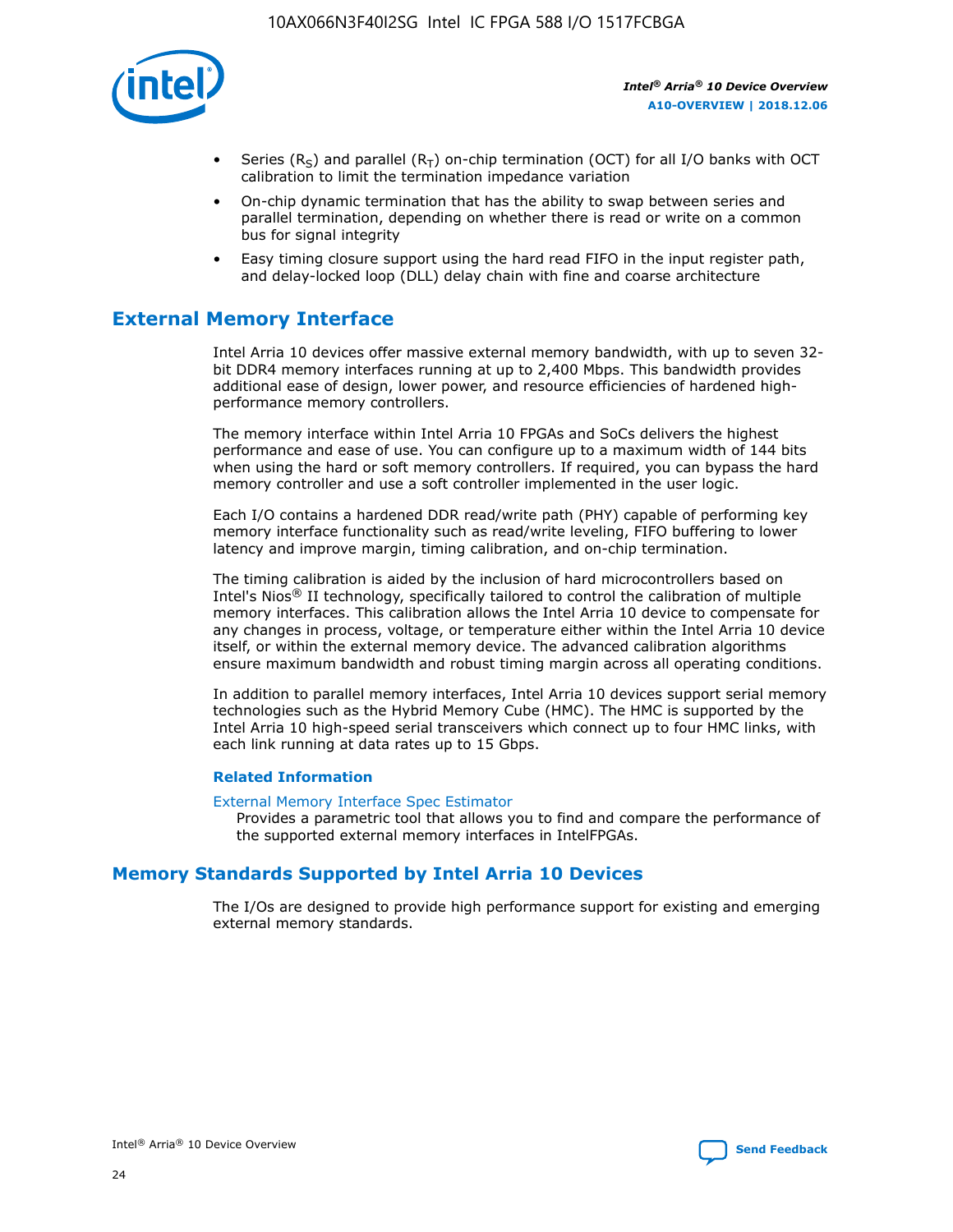

#### **Table 20. Memory Standards Supported by the Hard Memory Controller**

This table lists the overall capability of the hard memory controller. For specific details, refer to the External Memory Interface Spec Estimator and Intel Arria 10 Device Datasheet.

| <b>Memory Standard</b> | <b>Rate Support</b> | <b>Ping Pong PHY Support</b> | <b>Maximum Frequency</b><br>(MHz) |
|------------------------|---------------------|------------------------------|-----------------------------------|
| <b>DDR4 SDRAM</b>      | Quarter rate        | Yes                          | 1,067                             |
|                        |                     |                              | 1,200                             |
| DDR3 SDRAM             | Half rate           | Yes                          | 533                               |
|                        |                     |                              | 667                               |
|                        | Quarter rate        | Yes                          | 1,067                             |
|                        |                     |                              | 1,067                             |
| <b>DDR3L SDRAM</b>     | Half rate           | Yes                          | 533                               |
|                        |                     |                              | 667                               |
|                        | Quarter rate        | Yes                          | 933                               |
|                        |                     |                              | 933                               |
| LPDDR3 SDRAM           | Half rate           |                              | 533                               |
|                        | Quarter rate        |                              | 800                               |

#### **Table 21. Memory Standards Supported by the Soft Memory Controller**

| <b>Memory Standard</b>      | <b>Rate Support</b> | <b>Maximum Frequency</b><br>(MHz) |
|-----------------------------|---------------------|-----------------------------------|
| <b>RLDRAM 3 (11)</b>        | Quarter rate        | 1,200                             |
| ODR IV SRAM <sup>(11)</sup> | Quarter rate        | 1,067                             |
| <b>ODR II SRAM</b>          | Full rate           | 333                               |
|                             | Half rate           | 633                               |
| <b>ODR II+ SRAM</b>         | Full rate           | 333                               |
|                             | Half rate           | 633                               |
| <b>ODR II+ Xtreme SRAM</b>  | Full rate           | 333                               |
|                             | Half rate           | 633                               |

#### **Table 22. Memory Standards Supported by the HPS Hard Memory Controller**

The hard processor system (HPS) is available in Intel Arria 10 SoC devices only.

| <b>Memory Standard</b> | <b>Rate Support</b> | <b>Maximum Frequency</b><br>(MHz) |
|------------------------|---------------------|-----------------------------------|
| <b>DDR4 SDRAM</b>      | Half rate           | 1,200                             |
| <b>DDR3 SDRAM</b>      | Half rate           | 1,067                             |
| <b>DDR3L SDRAM</b>     | Half rate           | 933                               |

<sup>(11)</sup> Intel Arria 10 devices support this external memory interface using hard PHY with soft memory controller.

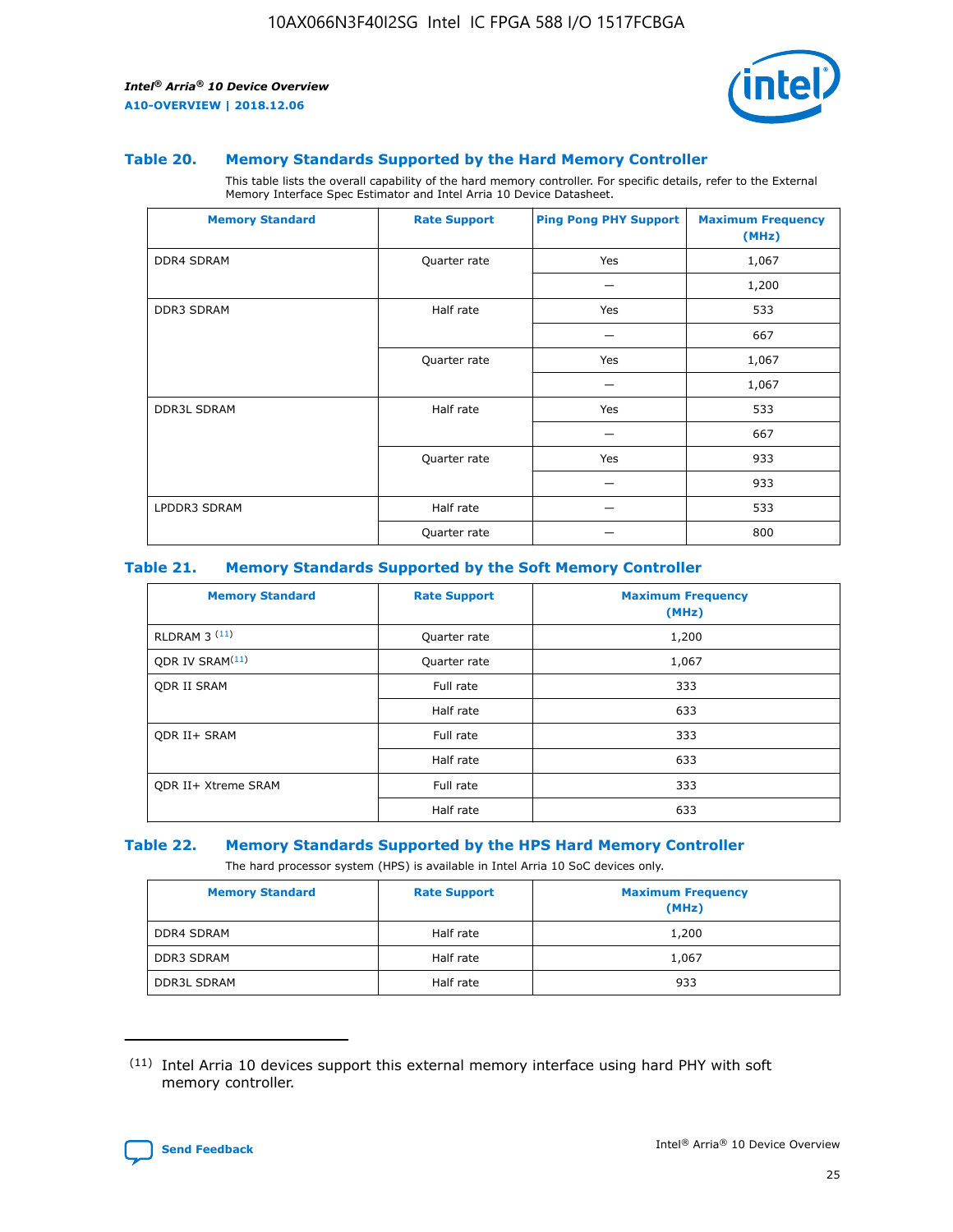

#### **Related Information**

#### [Intel Arria 10 Device Datasheet](https://www.intel.com/content/www/us/en/programmable/documentation/mcn1413182292568.html#mcn1413182153340)

Lists the memory interface performance according to memory interface standards, rank or chip select configurations, and Intel Arria 10 device speed grades.

# **PCIe Gen1, Gen2, and Gen3 Hard IP**

Intel Arria 10 devices contain PCIe hard IP that is designed for performance and ease-of-use:

- Includes all layers of the PCIe stack—transaction, data link and physical layers.
- Supports PCIe Gen3, Gen2, and Gen1 Endpoint and Root Port in x1, x2, x4, or x8 lane configuration.
- Operates independently from the core logic—optional configuration via protocol (CvP) allows the PCIe link to power up and complete link training in less than 100 ms while the Intel Arria 10 device completes loading the programming file for the rest of the FPGA.
- Provides added functionality that makes it easier to support emerging features such as Single Root I/O Virtualization (SR-IOV) and optional protocol extensions.
- Provides improved end-to-end datapath protection using ECC.
- Supports FPGA configuration via protocol (CvP) using PCIe at Gen3, Gen2, or Gen1 speed.

#### **Related Information**

PCS Features on page 30

# **Enhanced PCS Hard IP for Interlaken and 10 Gbps Ethernet**

# **Interlaken Support**

The Intel Arria 10 enhanced PCS hard IP provides integrated Interlaken PCS supporting rates up to 25.8 Gbps per lane.

The Interlaken PCS is based on the proven functionality of the PCS developed for Intel's previous generation FPGAs, which demonstrated interoperability with Interlaken ASSP vendors and third-party IP suppliers. The Interlaken PCS is present in every transceiver channel in Intel Arria 10 devices.

#### **Related Information**

PCS Features on page 30

# **10 Gbps Ethernet Support**

The Intel Arria 10 enhanced PCS hard IP supports 10GBASE-R PCS compliant with IEEE 802.3 10 Gbps Ethernet (10GbE). The integrated hard IP support for 10GbE and the 10 Gbps transceivers save external PHY cost, board space, and system power.

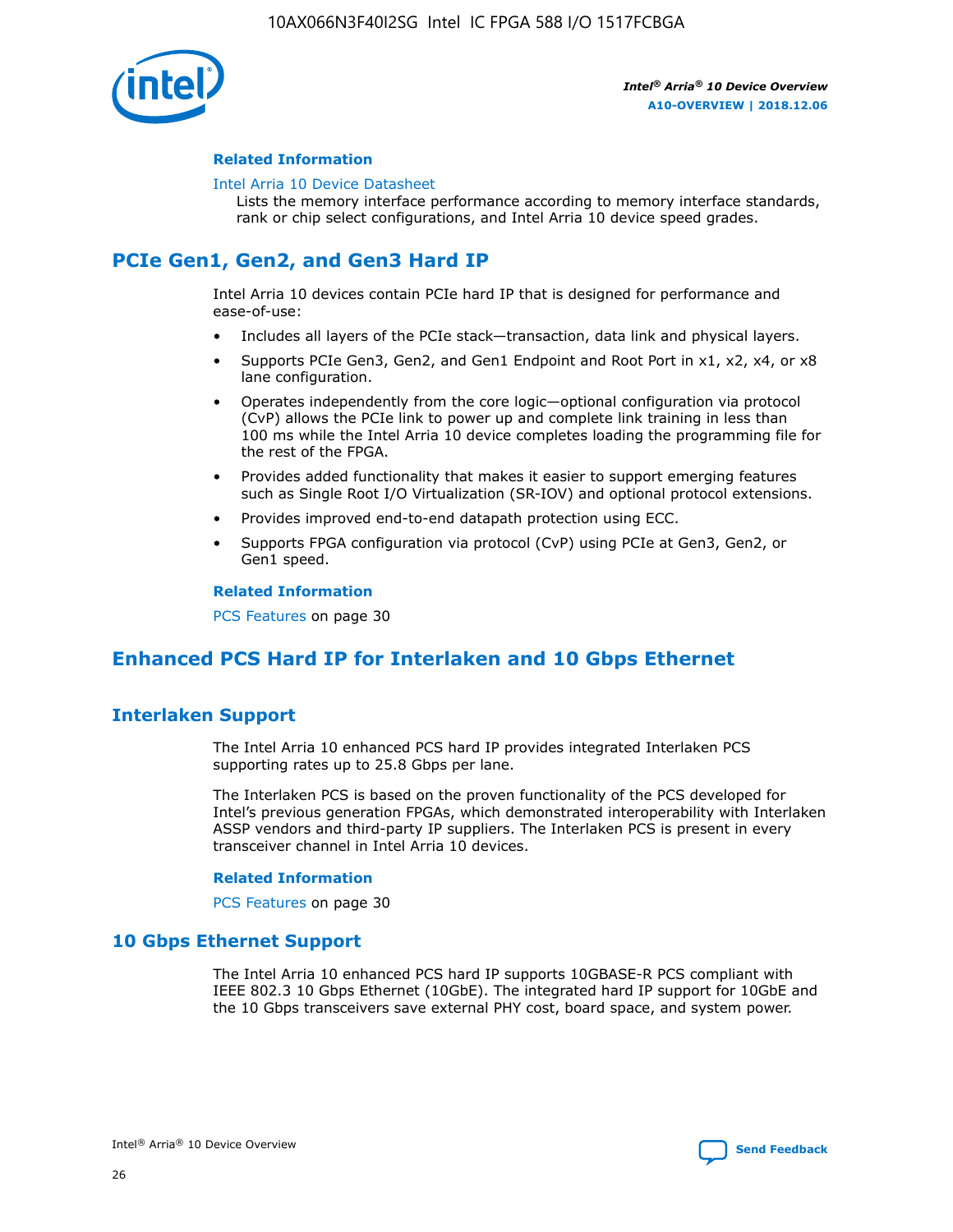

The scalable hard IP supports multiple independent 10GbE ports while using a single PLL for all the 10GBASE-R PCS instantiations, which saves on core logic resources and clock networks:

- Simplifies multiport 10GbE systems compared to XAUI interfaces that require an external XAUI-to-10G PHY.
- Incorporates Electronic Dispersion Compensation (EDC), which enables direct connection to standard 10 Gbps XFP and SFP+ pluggable optical modules.
- Supports backplane Ethernet applications and includes a hard 10GBASE-KR Forward Error Correction (FEC) circuit that you can use for 10 Gbps and 40 Gbps applications.

The 10 Gbps Ethernet PCS hard IP and 10GBASE-KR FEC are present in every transceiver channel.

#### **Related Information**

PCS Features on page 30

# **Low Power Serial Transceivers**

Intel Arria 10 FPGAs and SoCs include lowest power transceivers that deliver high bandwidth, throughput and low latency.

Intel Arria 10 devices deliver the industry's lowest power consumption per transceiver channel:

- 12.5 Gbps transceivers at as low as 242 mW
- 10 Gbps transceivers at as low as 168 mW
- 6 Gbps transceivers at as low as 117 mW

Intel Arria 10 transceivers support various data rates according to application:

- Chip-to-chip and chip-to-module applications—from 1 Gbps up to 25.8 Gbps
- Long reach and backplane applications—from 1 Gbps up to 12.5 with advanced adaptive equalization
- Critical power sensitive applications—from 1 Gbps up to 11.3 Gbps using lower power modes

The combination of 20 nm process technology and architectural advances provide the following benefits:

- Significant reduction in die area and power consumption
- Increase of up to two times in transceiver I/O density compared to previous generation devices while maintaining optimal signal integrity
- Up to 72 total transceiver channels—you can configure up to 6 of these channels to run as fast as 25.8 Gbps
- All channels feature continuous data rate support up to the maximum rated speed

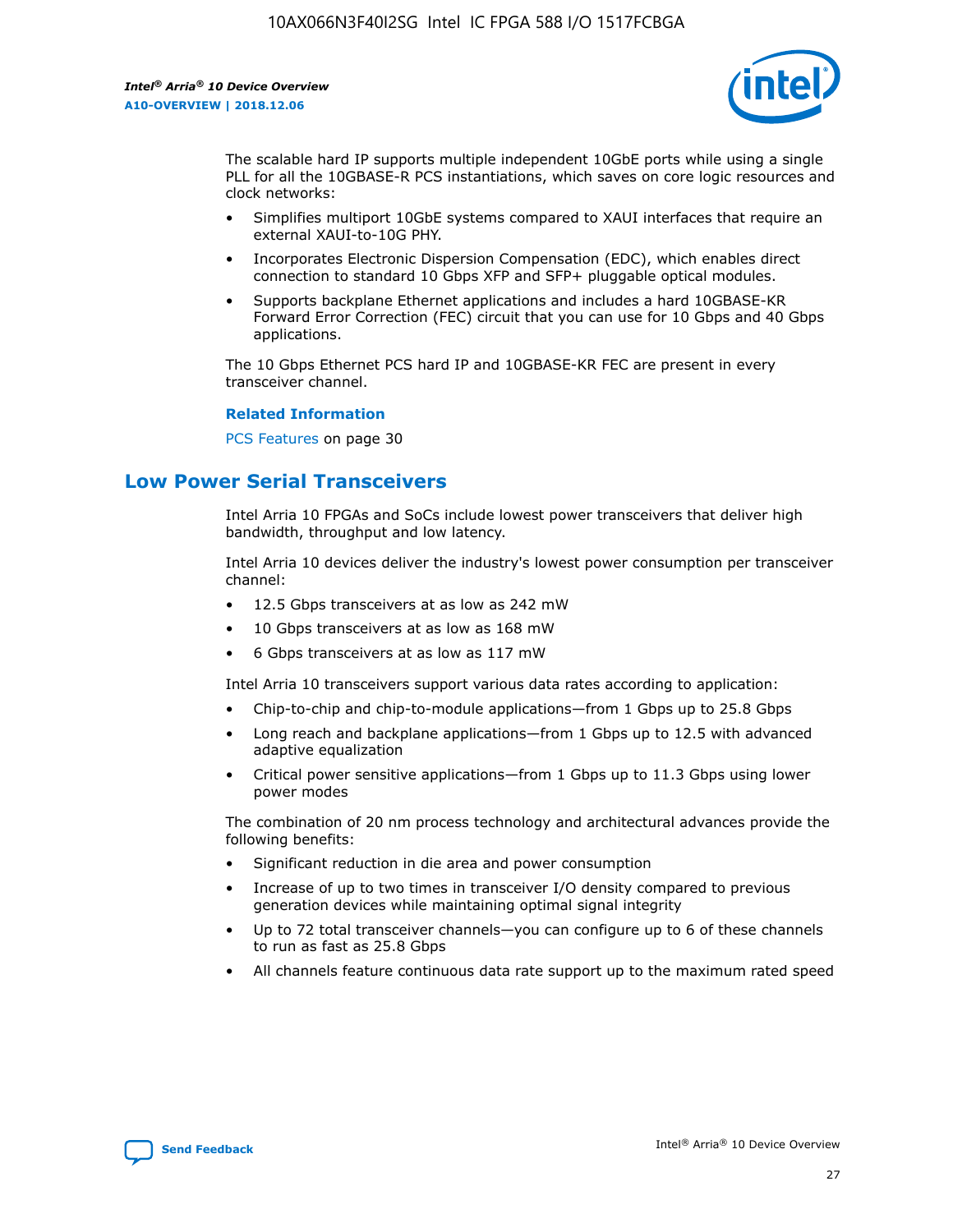

# Transceiver PMA TX/RX PCS ATX PLL Transceiver PMA TX/RX PCS fPLL Network Flexible Clock Distribution Network PCS Transceiver PMA TX/RX FPGA **Clock Distribution** Fabric PCS Transceiver PMA TX/RX ATX Flexible PLL PCS Transceiver PMA TX/RX ▲ fPLL Transceiver PMA TX/RX PCS 4

## **Figure 6. Intel Arria 10 Transceiver Block Architecture**

# **Transceiver Channels**

All transceiver channels feature a dedicated Physical Medium Attachment (PMA) and a hardened Physical Coding Sublayer (PCS).

- The PMA provides primary interfacing capabilities to physical channels.
- The PCS typically handles encoding/decoding, word alignment, and other preprocessing functions before transferring data to the FPGA core fabric.

A transceiver channel consists of a PMA and a PCS block. Most transceiver banks have 6 channels. There are some transceiver banks that contain only 3 channels.

A wide variety of bonded and non-bonded data rate configurations is possible using a highly configurable clock distribution network. Up to 80 independent transceiver data rates can be configured.

The following figures are graphical representations of top views of the silicon die, which correspond to reverse views for flip chip packages. Different Intel Arria 10 devices may have different floorplans than the ones shown in the figures.

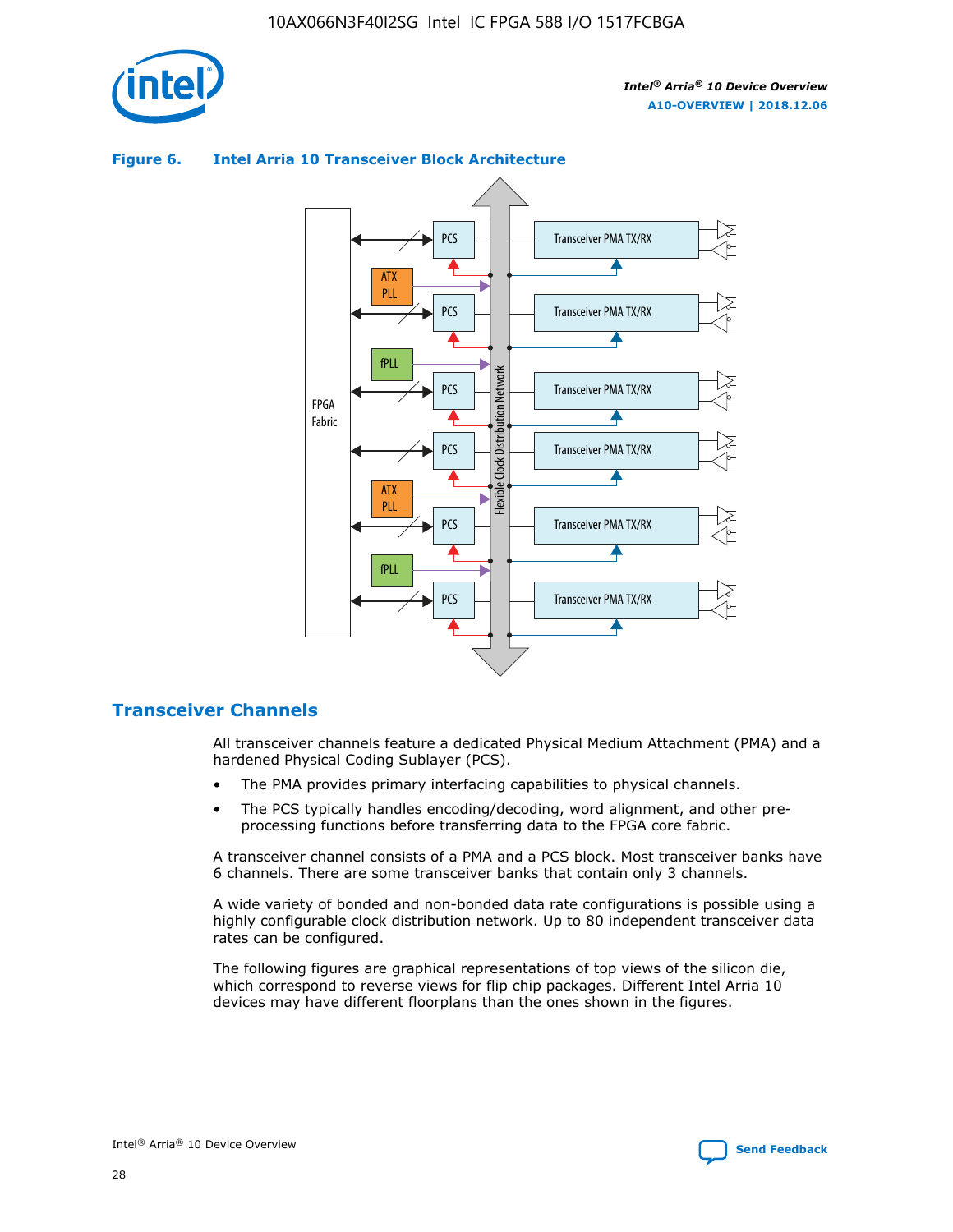

## **Figure 7. Device Chip Overview for Intel Arria 10 GX and GT Devices**



M20K Internal Memory Blocks Core Logic Fabric Transceiver Channels Hard IP Per Transceiver: Standard PCS and Enhanced PCS Hard IPs PCI Express Gen3 Hard IP Fractional PLLs M20K Internal Memory Blocks PCI Express Gen3 Hard IP Variable Precision DSP Blocks I/O PLLs Hard Memory Controllers, General-Purpose I/O Cells, LVDS Hard Processor Subsystem, Dual-Core ARM Cortex A9 M20K Internal Memory Blocks Variable Precision DSP Blocks M20K Internal Memory Blocks Core Logic Fabric I/O PLLs Hard Memory Controllers, General-Purpose I/O Cells, LVDS M20K Internal Memory Blocks Variable Precision DSP Blocks M20K Internal Memory Blocks Transceiver Channels Hard IP Per Transceiver: Standard PCS and Enhanced PCS Hard IPs PCI Express Gen3 Hard IP Fractional PLLs PCI Express Gen3 Hard IP  $\ddot{\cdot}$ Hard PCS Transceiver PMA fPLL ATX (LC) Hard PCS Transceiver PMA **Transmit** Hard PCS Transceiver PMA PLL fPLL Hard PCS Transceiver PMA Transceiver Clock Networks ATX (LC) Hard PCS Transceiver PMA Transmi Hard PCS Transceiver PMA PLL fPLL Hard PCS Transceiver PMA Transceiver PMA Hard PCS ATX (LC) **Transmit** Hard PCS Transceiver PMA PLL Unused transceiver chann can be used as additional transceiver transmit PLLs

# **PMA Features**

Intel Arria 10 transceivers provide exceptional signal integrity at data rates up to 25.8 Gbps. Clocking options include ultra-low jitter ATX PLLs (LC tank based), clock multiplier unit (CMU) PLLs, and fractional PLLs.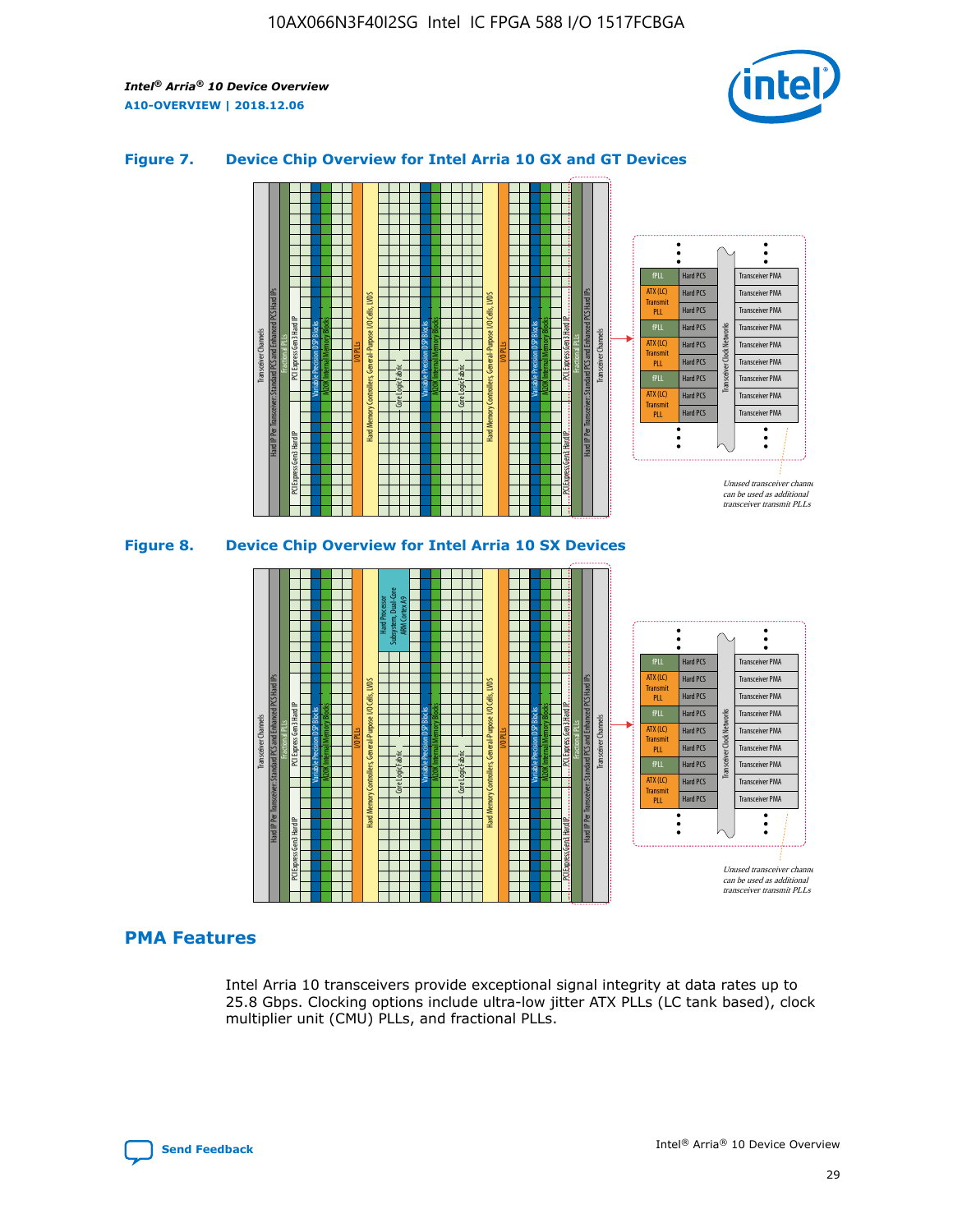

Each transceiver channel contains a channel PLL that can be used as the CMU PLL or clock data recovery (CDR) PLL. In CDR mode, the channel PLL recovers the receiver clock and data in the transceiver channel. Up to 80 independent data rates can be configured on a single Intel Arria 10 device.

## **Table 23. PMA Features of the Transceivers in Intel Arria 10 Devices**

| <b>Feature</b>                                             | <b>Capability</b>                                                                                                                                                                                                             |
|------------------------------------------------------------|-------------------------------------------------------------------------------------------------------------------------------------------------------------------------------------------------------------------------------|
| Chip-to-Chip Data Rates                                    | 1 Gbps to 17.4 Gbps (Intel Arria 10 GX devices)<br>1 Gbps to 25.8 Gbps (Intel Arria 10 GT devices)                                                                                                                            |
| Backplane Support                                          | Drive backplanes at data rates up to 12.5 Gbps                                                                                                                                                                                |
| <b>Optical Module Support</b>                              | SFP+/SFP, XFP, CXP, QSFP/QSFP28, CFP/CFP2/CFP4                                                                                                                                                                                |
| Cable Driving Support                                      | SFP+ Direct Attach, PCI Express over cable, eSATA                                                                                                                                                                             |
| Transmit Pre-Emphasis                                      | 4-tap transmit pre-emphasis and de-emphasis to compensate for system channel loss                                                                                                                                             |
| Continuous Time Linear<br>Equalizer (CTLE)                 | Dual mode, high-gain, and high-data rate, linear receive equalization to compensate for<br>system channel loss                                                                                                                |
| Decision Feedback Equalizer<br>(DFE)                       | 7-fixed and 4-floating tap DFE to equalize backplane channel loss in the presence of<br>crosstalk and noisy environments                                                                                                      |
| Variable Gain Amplifier                                    | Optimizes the signal amplitude prior to the CDR sampling and operates in fixed and<br>adaptive modes                                                                                                                          |
| Altera Digital Adaptive<br>Parametric Tuning (ADAPT)       | Fully digital adaptation engine to automatically adjust all link equalization parameters-<br>including CTLE, DFE, and variable gain amplifier blocks—that provide optimal link margin<br>without intervention from user logic |
| Precision Signal Integrity<br>Calibration Engine (PreSICE) | Hardened calibration controller to quickly calibrate all transceiver control parameters on<br>power-up, which provides the optimal signal integrity and jitter performance                                                    |
| Advanced Transmit (ATX)<br>PLL                             | Low jitter ATX (LC tank based) PLLs with continuous tuning range to cover a wide range of<br>standard and proprietary protocols                                                                                               |
| <b>Fractional PLLs</b>                                     | On-chip fractional frequency synthesizers to replace on-board crystal oscillators and reduce<br>system cost                                                                                                                   |
| Digitally Assisted Analog<br><b>CDR</b>                    | Superior jitter tolerance with fast lock time                                                                                                                                                                                 |
| <b>Dynamic Partial</b><br>Reconfiguration                  | Allows independent control of the Avalon memory-mapped interface of each transceiver<br>channel for the highest transceiver flexibility                                                                                       |
| Multiple PCS-PMA and PCS-<br>PLD interface widths          | 8-, 10-, 16-, 20-, 32-, 40-, or 64-bit interface widths for flexibility of deserialization width,<br>encoding, and reduced latency                                                                                            |

# **PCS Features**

This table summarizes the Intel Arria 10 transceiver PCS features. You can use the transceiver PCS to support a wide range of protocols ranging from 1 Gbps to 25.8 Gbps.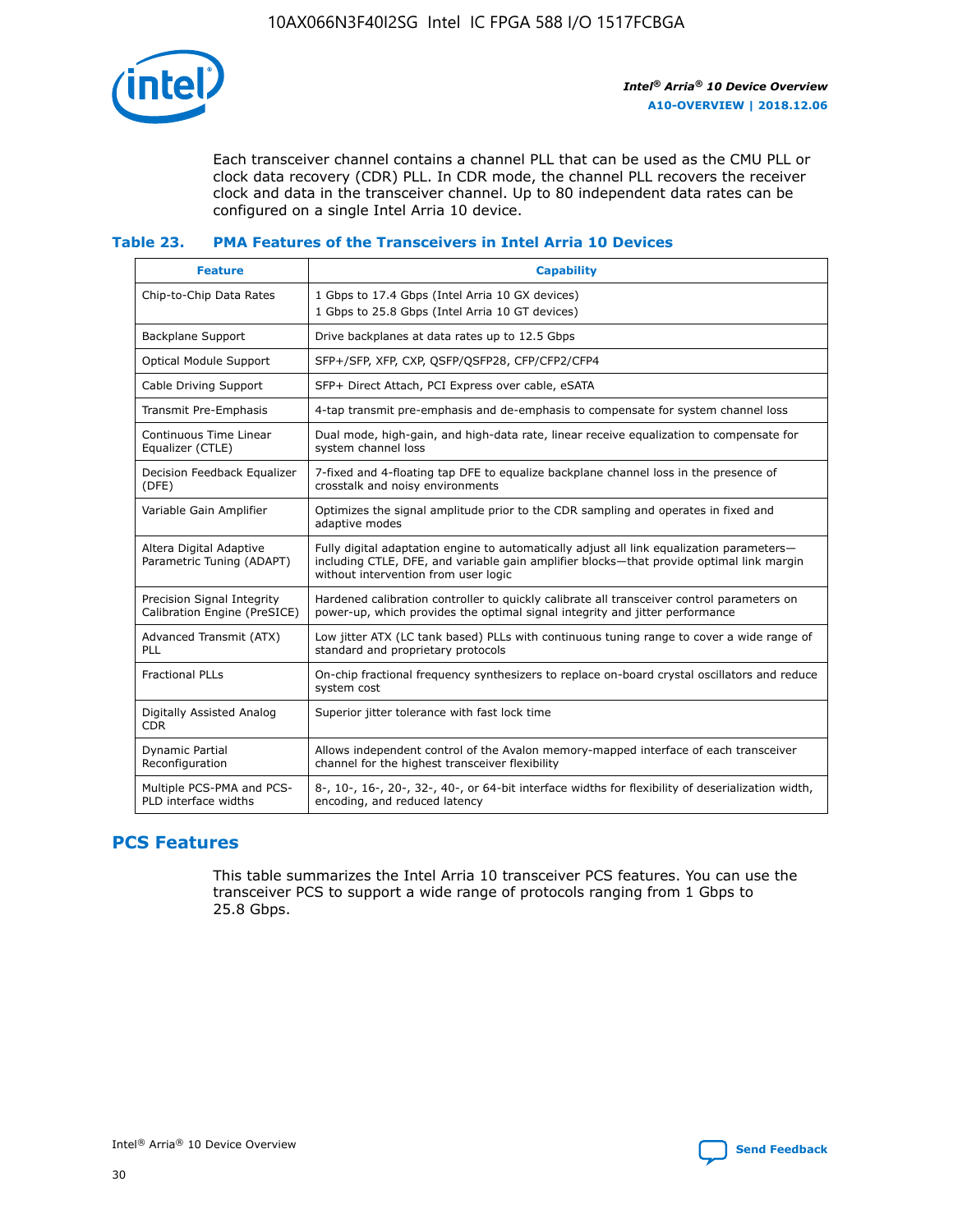

| <b>PCS</b>    | <b>Description</b>                                                                                                                                                                                                                                                                                                                                                                                             |
|---------------|----------------------------------------------------------------------------------------------------------------------------------------------------------------------------------------------------------------------------------------------------------------------------------------------------------------------------------------------------------------------------------------------------------------|
| Standard PCS  | Operates at a data rate up to 12 Gbps<br>Supports protocols such as PCI-Express, CPRI 4.2+, GigE, IEEE 1588 in Hard PCS<br>Implements other protocols using Basic/Custom (Standard PCS) transceiver<br>configuration rules.                                                                                                                                                                                    |
| Enhanced PCS  | Performs functions common to most serial data industry standards, such as word<br>alignment, encoding/decoding, and framing, before data is sent or received off-chip<br>through the PMA<br>• Handles data transfer to and from the FPGA fabric<br>Handles data transfer internally to and from the PMA<br>Provides frequency compensation<br>Performs channel bonding for multi-channel low skew applications |
| PCIe Gen3 PCS | Supports the seamless switching of Data and Clock between the Gen1, Gen2, and Gen3<br>data rates<br>Provides support for PIPE 3.0 features<br>Supports the PIPE interface with the Hard IP enabled, as well as with the Hard IP<br>bypassed                                                                                                                                                                    |

#### **Related Information**

- PCIe Gen1, Gen2, and Gen3 Hard IP on page 26
- Interlaken Support on page 26
- 10 Gbps Ethernet Support on page 26

# **PCS Protocol Support**

This table lists some of the protocols supported by the Intel Arria 10 transceiver PCS. For more information about the blocks in the transmitter and receiver data paths, refer to the related information.

| <b>Protocol</b>                                 | <b>Data Rate</b><br>(Gbps) | <b>Transceiver IP</b>       | <b>PCS Support</b>                      |
|-------------------------------------------------|----------------------------|-----------------------------|-----------------------------------------|
| PCIe Gen3 x1, x2, x4, x8                        | 8.0                        | Native PHY (PIPE)           | Standard PCS and PCIe<br>Gen3 PCS       |
| PCIe Gen2 x1, x2, x4, x8                        | 5.0                        | Native PHY (PIPE)           | <b>Standard PCS</b>                     |
| PCIe Gen1 x1, x2, x4, x8                        | 2.5                        | Native PHY (PIPE)           | Standard PCS                            |
| 1000BASE-X Gigabit Ethernet                     | 1.25                       | Native PHY                  | <b>Standard PCS</b>                     |
| 1000BASE-X Gigabit Ethernet with<br>IEEE 1588v2 | 1.25                       | Native PHY                  | Standard PCS                            |
| 10GBASE-R                                       | 10.3125                    | Native PHY                  | <b>Enhanced PCS</b>                     |
| 10GBASE-R with IEEE 1588v2                      | 10.3125                    | Native PHY                  | <b>Enhanced PCS</b>                     |
| 10GBASE-R with KR FEC                           | 10.3125                    | Native PHY                  | <b>Enhanced PCS</b>                     |
| 10GBASE-KR and 1000BASE-X                       | 10.3125                    | 1G/10GbE and 10GBASE-KR PHY | Standard PCS and<br><b>Enhanced PCS</b> |
| Interlaken (CEI-6G/11G)                         | 3.125 to 17.4              | Native PHY                  | <b>Enhanced PCS</b>                     |
| SFI-S/SFI-5.2                                   | 11.2                       | Native PHY                  | <b>Enhanced PCS</b>                     |
| 10G SDI                                         | 10.692                     | Native PHY                  | <b>Enhanced PCS</b>                     |
|                                                 |                            |                             | continued                               |

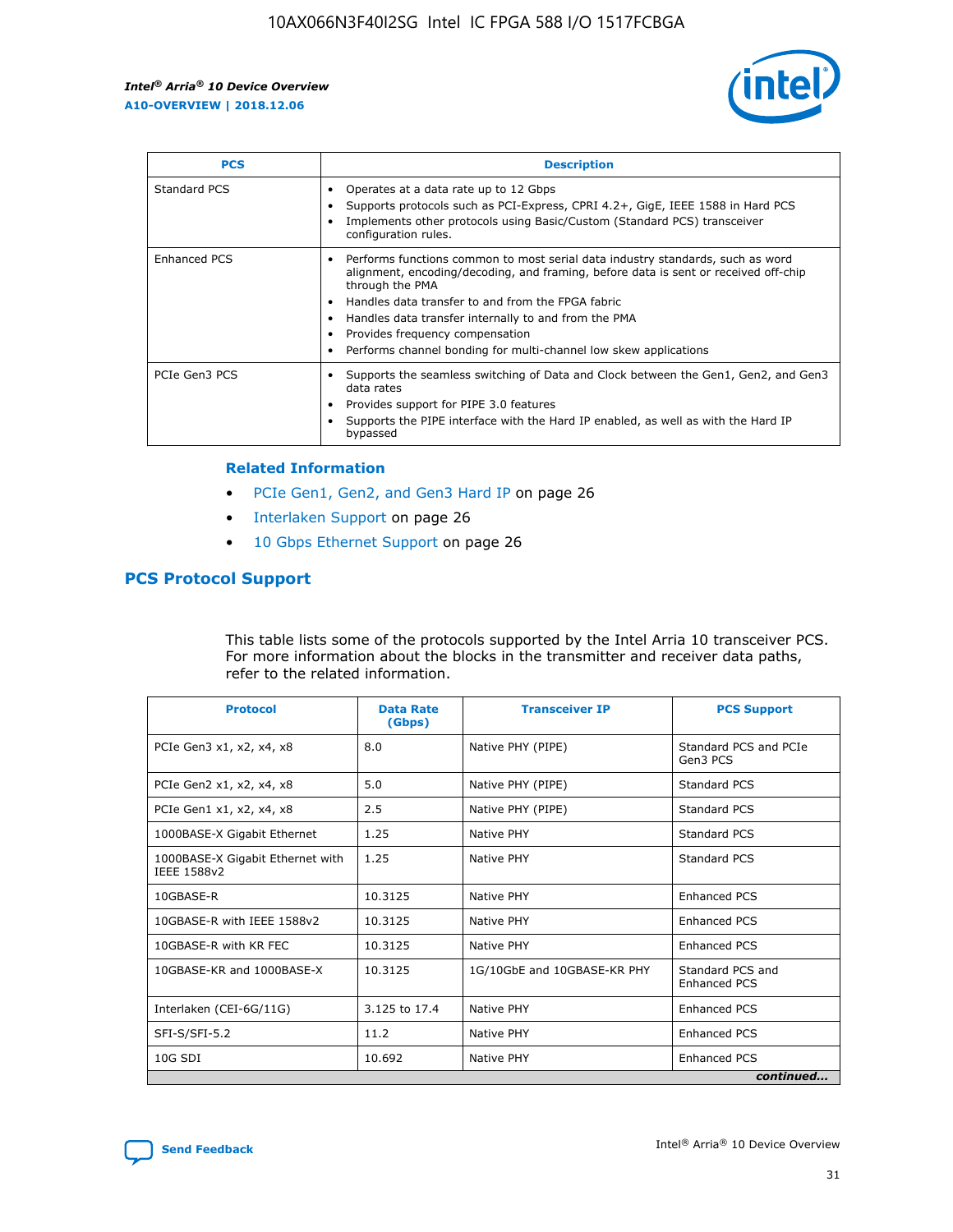

| <b>Protocol</b>      | <b>Data Rate</b><br>(Gbps) | <b>Transceiver IP</b> | <b>PCS Support</b> |
|----------------------|----------------------------|-----------------------|--------------------|
| CPRI 6.0 (64B/66B)   | 0.6144 to<br>10.1376       | Native PHY            | Enhanced PCS       |
| CPRI 4.2 (8B/10B)    | 0.6144 to<br>9.8304        | Native PHY            | Standard PCS       |
| OBSAI RP3 v4.2       | 0.6144 to 6.144            | Native PHY            | Standard PCS       |
| SD-SDI/HD-SDI/3G-SDI | $0.143(12)$ to<br>2.97     | Native PHY            | Standard PCS       |

## **Related Information**

#### [Intel Arria 10 Transceiver PHY User Guide](https://www.intel.com/content/www/us/en/programmable/documentation/nik1398707230472.html#nik1398707091164)

Provides more information about the supported transceiver protocols and PHY IP, the PMA architecture, and the standard, enhanced, and PCIe Gen3 PCS architecture.

# **SoC with Hard Processor System**

Each SoC device combines an FPGA fabric and a hard processor system (HPS) in a single device. This combination delivers the flexibility of programmable logic with the power and cost savings of hard IP in these ways:

- Reduces board space, system power, and bill of materials cost by eliminating a discrete embedded processor
- Allows you to differentiate the end product in both hardware and software, and to support virtually any interface standard
- Extends the product life and revenue through in-field hardware and software updates

 $(12)$  The 0.143 Gbps data rate is supported using oversampling of user logic that you must implement in the FPGA fabric.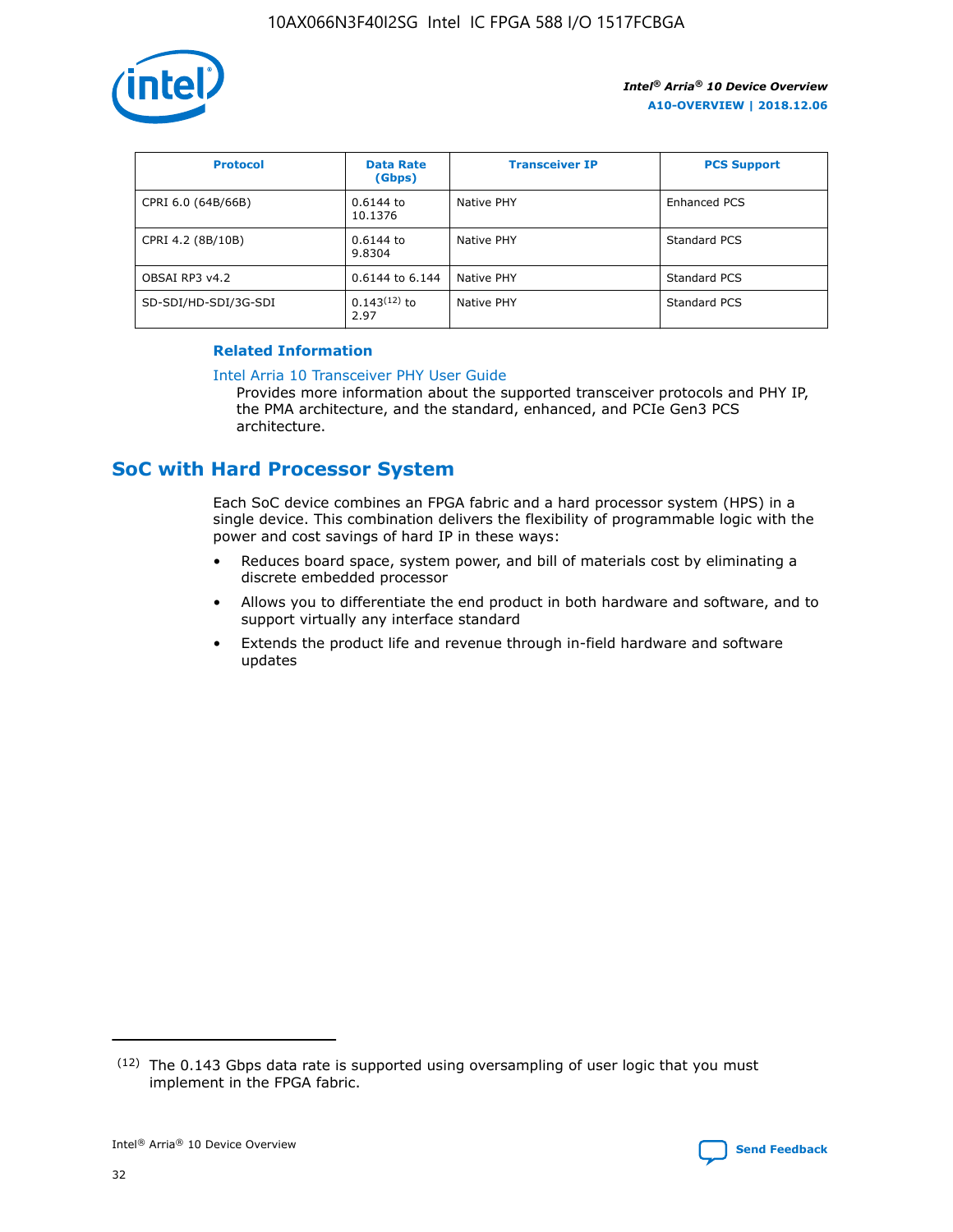

#### **Figure 9. HPS Block Diagram**

This figure shows a block diagram of the HPS with the dual ARM Cortex-A9 MPCore processor.



# **Key Advantages of 20-nm HPS**

The 20-nm HPS strikes a balance between enabling maximum software compatibility with 28-nm SoCs while still improving upon the 28-nm HPS architecture. These improvements address the requirements of the next generation target markets such as wireless and wireline communications, compute and storage equipment, broadcast and military in terms of performance, memory bandwidth, connectivity via backplane and security.

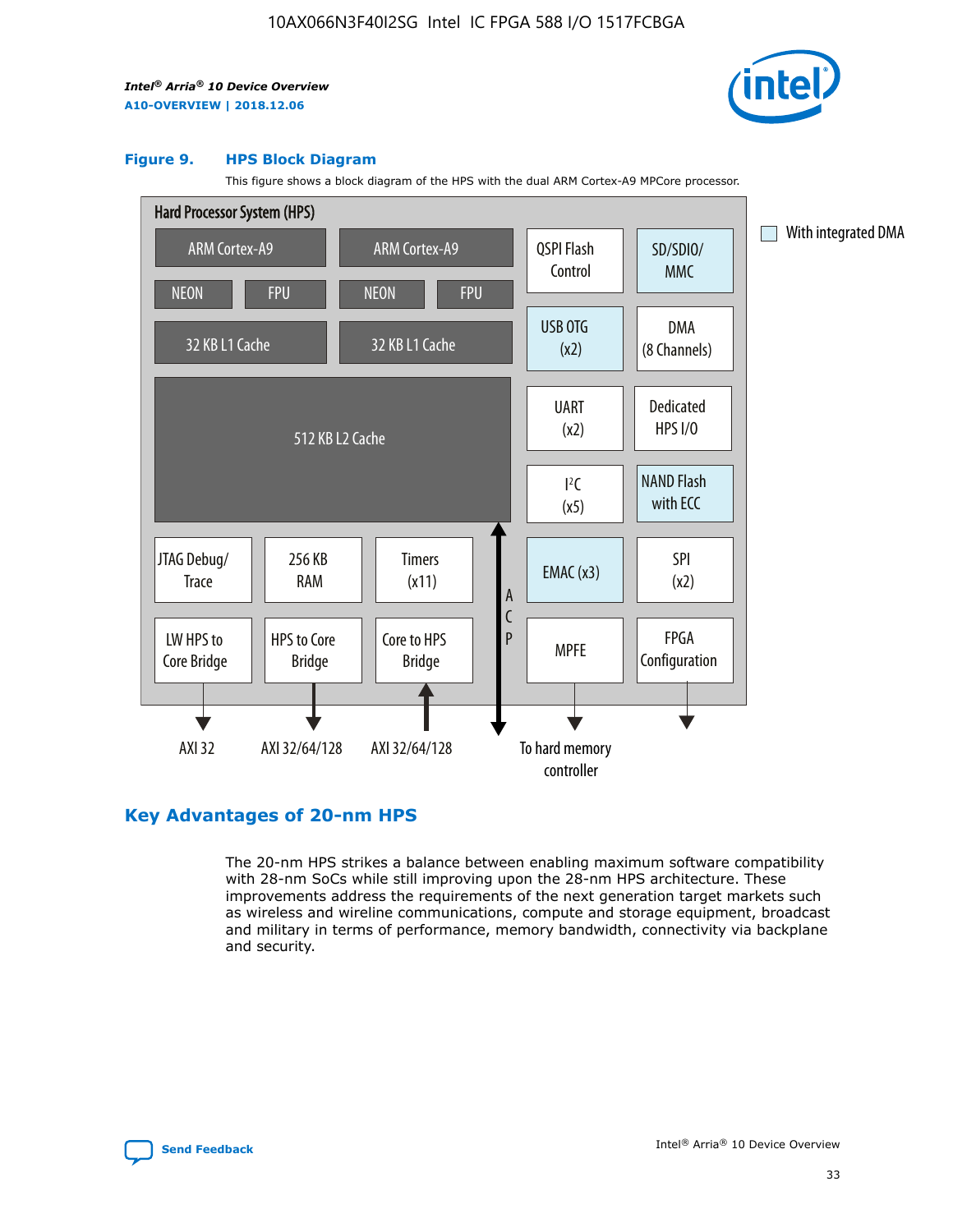

## **Table 24. Improvements in 20 nm HPS**

This table lists the key improvements of the 20 nm HPS compared to the 28 nm HPS.

| Advantages/<br><b>Improvements</b>                          | <b>Description</b>                                                                                                                                                                                                                                                                                                                                                                                                                                                                                                                                                                                                                                                                                                                                                                                                                                                                                                                   |
|-------------------------------------------------------------|--------------------------------------------------------------------------------------------------------------------------------------------------------------------------------------------------------------------------------------------------------------------------------------------------------------------------------------------------------------------------------------------------------------------------------------------------------------------------------------------------------------------------------------------------------------------------------------------------------------------------------------------------------------------------------------------------------------------------------------------------------------------------------------------------------------------------------------------------------------------------------------------------------------------------------------|
| Increased performance and<br>overdrive capability           | While the nominal processor frequency is 1.2 GHz, the 20 nm HPS offers an "overdrive"<br>feature which enables a higher processor operating frequency. This requires a higher supply<br>voltage value that is unique to the HPS and may require a separate requlator.                                                                                                                                                                                                                                                                                                                                                                                                                                                                                                                                                                                                                                                                |
| Increased processor memory<br>bandwidth and DDR4<br>support | Up to 64-bit DDR4 memory at 2,400 Mbps support is available for the processor. The hard<br>memory controller for the HPS comprises a multi-port front end that manages connections<br>to a single port memory controller. The multi-port front end allows logic core and the HPS<br>to share ports and thereby the available bandwidth of the memory controller.                                                                                                                                                                                                                                                                                                                                                                                                                                                                                                                                                                     |
| Flexible I/O sharing                                        | An advanced I/O pin muxing scheme allows improved sharing of I/O between the HPS and<br>the core logic. The following types of I/O are available for SoC:<br>17 dedicated I/Os-physically located inside the HPS block and are not accessible to<br>logic within the core. The 17 dedicated I/Os are used for HPS clock, resets, and<br>interfacing with boot devices, QSPI, and SD/MMC.<br>48 direct shared I/O-located closest to the HPS block and are ideal for high speed HPS<br>peripherals such as EMAC, USB, and others. There is one bank of 48 I/Os that supports<br>direct sharing where the 48 I/Os can be shared 12 I/Os at a time.<br>Standard (shared) I/O-all standard I/Os can be shared by the HPS peripherals and any<br>$\bullet$<br>logic within the core. For designs where more than 48 I/Os are required to fully use all<br>the peripherals in the HPS, these I/Os can be connected through the core logic. |
| <b>EMAC</b> core                                            | Three EMAC cores are available in the HPS. The EMAC cores enable an application to<br>support two redundant Ethernet connections; for example, backplane, or two EMAC cores<br>for managing IEEE 1588 time stamp information while allowing a third EMAC core for debug<br>and configuration. All three EMACs can potentially share the same time stamps, simplifying<br>the 1588 time stamping implementation. A new serial time stamp interface allows core<br>logic to access and read the time stamp values. The integrated EMAC controllers can be<br>connected to external Ethernet PHY through the provided MDIO or I <sup>2</sup> C interface.                                                                                                                                                                                                                                                                               |
| On-chip memory                                              | The on-chip memory is updated to 256 KB support and can support larger data sets and<br>real time algorithms.                                                                                                                                                                                                                                                                                                                                                                                                                                                                                                                                                                                                                                                                                                                                                                                                                        |
| <b>ECC</b> enhancements                                     | Improvements in L2 Cache ECC management allow identification of errors down to the<br>address level. ECC enhancements also enable improved error injection and status reporting<br>via the introduction of new memory mapped access to syndrome and data signals.                                                                                                                                                                                                                                                                                                                                                                                                                                                                                                                                                                                                                                                                    |
| HPS to FPGA Interconnect<br><b>Backbone</b>                 | Although the HPS and the Logic Core can operate independently, they are tightly coupled<br>via a high-bandwidth system interconnect built from high-performance ARM AMBA AXI bus<br>bridges. IP bus masters in the FPGA fabric have access to HPS bus slaves via the FPGA-to-<br>HPS interconnect. Similarly, HPS bus masters have access to bus slaves in the core fabric<br>via the HPS-to-FPGA bridge. Both bridges are AMBA AXI-3 compliant and support<br>simultaneous read and write transactions. Up to three masters within the core fabric can<br>share the HPS SDRAM controller with the processor. Additionally, the processor can be used<br>to configure the core fabric under program control via a dedicated 32-bit configuration port.                                                                                                                                                                               |
| FPGA configuration and HPS<br>booting                       | The FPGA fabric and HPS in the SoCs are powered independently. You can reduce the clock<br>frequencies or gate the clocks to reduce dynamic power.<br>You can configure the FPGA fabric and boot the HPS independently, in any order, providing<br>you with more design flexibility.                                                                                                                                                                                                                                                                                                                                                                                                                                                                                                                                                                                                                                                 |
| Security                                                    | New security features have been introduced for anti-tamper management, secure boot,<br>encryption (AES), and authentication (SHA).                                                                                                                                                                                                                                                                                                                                                                                                                                                                                                                                                                                                                                                                                                                                                                                                   |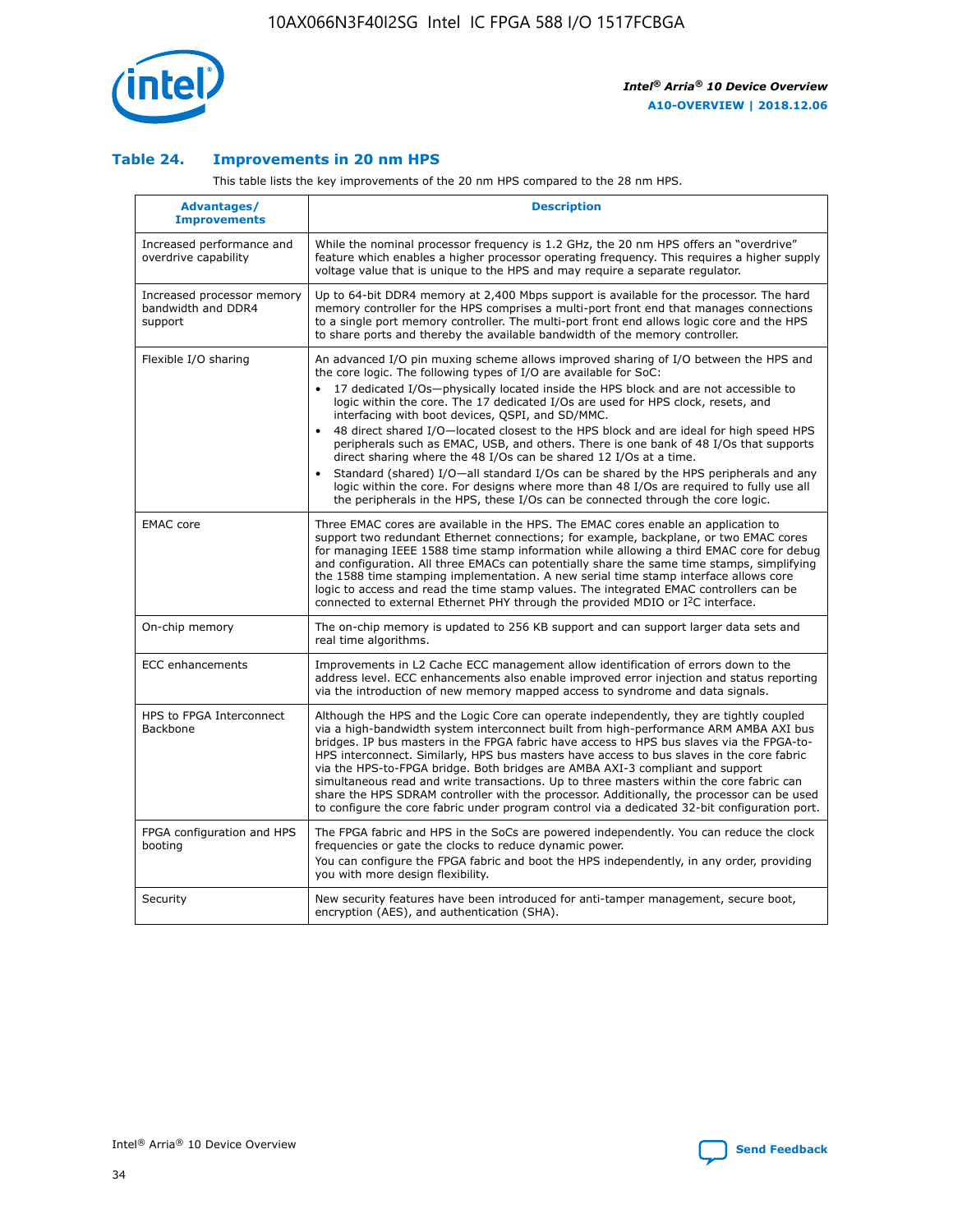

# **Features of the HPS**

The HPS has the following features:

- 1.2-GHz, dual-core ARM Cortex-A9 MPCore processor with up to 1.5-GHz via overdrive
	- ARMv7-A architecture that runs 32-bit ARM instructions, 16-bit and 32-bit Thumb instructions, and 8-bit Java byte codes in Jazelle style
	- Superscalar, variable length, out-of-order pipeline with dynamic branch prediction
	- Instruction Efficiency 2.5 MIPS/MHz, which provides total performance of 7500 MIPS at 1.5 GHz
- Each processor core includes:
	- 32 KB of L1 instruction cache, 32 KB of L1 data cache
	- Single- and double-precision floating-point unit and NEON media engine
	- CoreSight debug and trace technology
	- Snoop Control Unit (SCU) and Acceleration Coherency Port (ACP)
- 512 KB of shared L2 cache
- 256 KB of scratch RAM
- Hard memory controller with support for DDR3, DDR4 and optional error correction code (ECC) support
- Multiport Front End (MPFE) Scheduler interface to the hard memory controller
- 8-channel direct memory access (DMA) controller
- QSPI flash controller with SIO, DIO, QIO SPI Flash support
- NAND flash controller (ONFI 1.0 or later) with DMA and ECC support, updated to support 8 and 16-bit Flash devices and new command DMA to offload CPU for fast power down recovery
- Updated SD/SDIO/MMC controller to eMMC 4.5 with DMA with CE-ATA digital command support
- 3 10/100/1000 Ethernet media access control (MAC) with DMA
- 2 USB On-the-Go (OTG) controllers with DMA
- $\bullet$  5 I<sup>2</sup>C controllers (3 can be used by EMAC for MIO to external PHY)
- 2 UART 16550 Compatible controllers
- 4 serial peripheral interfaces (SPI) (2 Master, 2 Slaves)
- 62 programmable general-purpose I/Os, which includes 48 direct share I/Os that allows the HPS peripherals to connect directly to the FPGA I/Os
- 7 general-purpose timers
- 4 watchdog timers
- Anti-tamper, Secure Boot, Encryption (AES) and Authentication (SHA)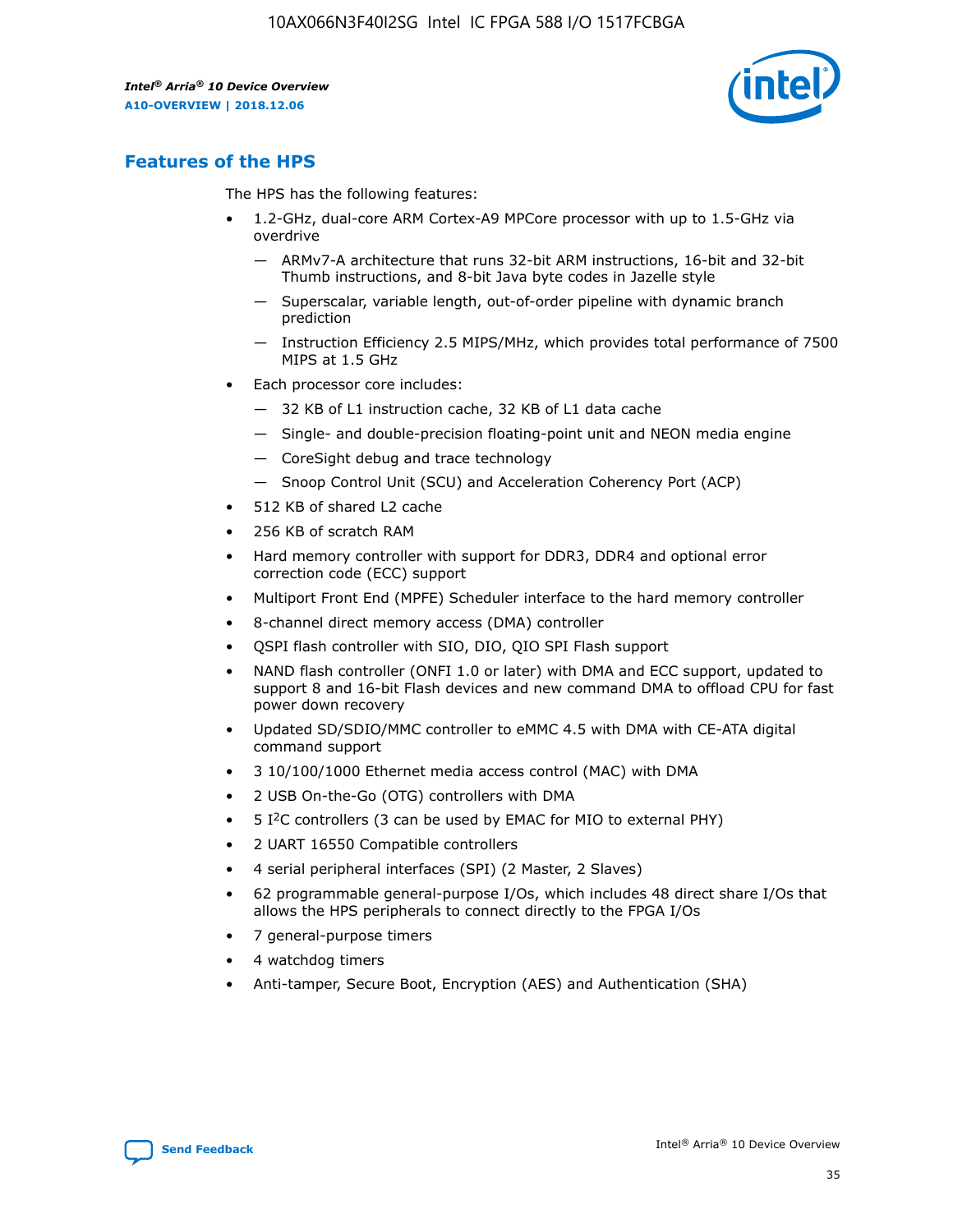

# **System Peripherals and Debug Access Port**

Each Ethernet MAC, USB OTG, NAND flash controller, and SD/MMC controller module has an integrated DMA controller. For modules without an integrated DMA controller, an additional DMA controller module provides up to eight channels of high-bandwidth data transfers. Peripherals that communicate off-chip are multiplexed with other peripherals at the HPS pin level. This allows you to choose which peripherals interface with other devices on your PCB.

The debug access port provides interfaces to industry standard JTAG debug probes and supports ARM CoreSight debug and core traces to facilitate software development.

## **HPS–FPGA AXI Bridges**

The HPS–FPGA bridges, which support the Advanced Microcontroller Bus Architecture (AMBA) Advanced eXtensible Interface (AXI™) specifications, consist of the following bridges:

- FPGA-to-HPS AMBA AXI bridge—a high-performance bus supporting 32, 64, and 128 bit data widths that allows the FPGA fabric to issue transactions to slaves in the HPS.
- HPS-to-FPGA Avalon/AMBA AXI bridge—a high-performance bus supporting 32, 64, and 128 bit data widths that allows the HPS to issue transactions to slaves in the FPGA fabric.
- Lightweight HPS-to-FPGA AXI bridge—a lower latency 32 bit width bus that allows the HPS to issue transactions to soft peripherals in the FPGA fabric. This bridge is primarily used for control and status register (CSR) accesses to peripherals in the FPGA fabric.

The HPS–FPGA AXI bridges allow masters in the FPGA fabric to communicate with slaves in the HPS logic, and vice versa. For example, the HPS-to-FPGA AXI bridge allows you to share memories instantiated in the FPGA fabric with one or both microprocessors in the HPS, while the FPGA-to-HPS AXI bridge allows logic in the FPGA fabric to access the memory and peripherals in the HPS.

Each HPS–FPGA bridge also provides asynchronous clock crossing for data transferred between the FPGA fabric and the HPS.

#### **HPS SDRAM Controller Subsystem**

The HPS SDRAM controller subsystem contains a multiport SDRAM controller and DDR PHY that are shared between the FPGA fabric (through the FPGA-to-HPS SDRAM interface), the level 2 (L2) cache, and the level 3 (L3) system interconnect. The FPGA-to-HPS SDRAM interface supports AMBA AXI and Avalon® Memory-Mapped (Avalon-MM) interface standards, and provides up to six individual ports for access by masters implemented in the FPGA fabric.

The HPS SDRAM controller supports up to 3 masters (command ports), 3x 64-bit read data ports and 3x 64-bit write data ports.

To maximize memory performance, the SDRAM controller subsystem supports command and data reordering, deficit round-robin arbitration with aging, and high-priority bypass features.

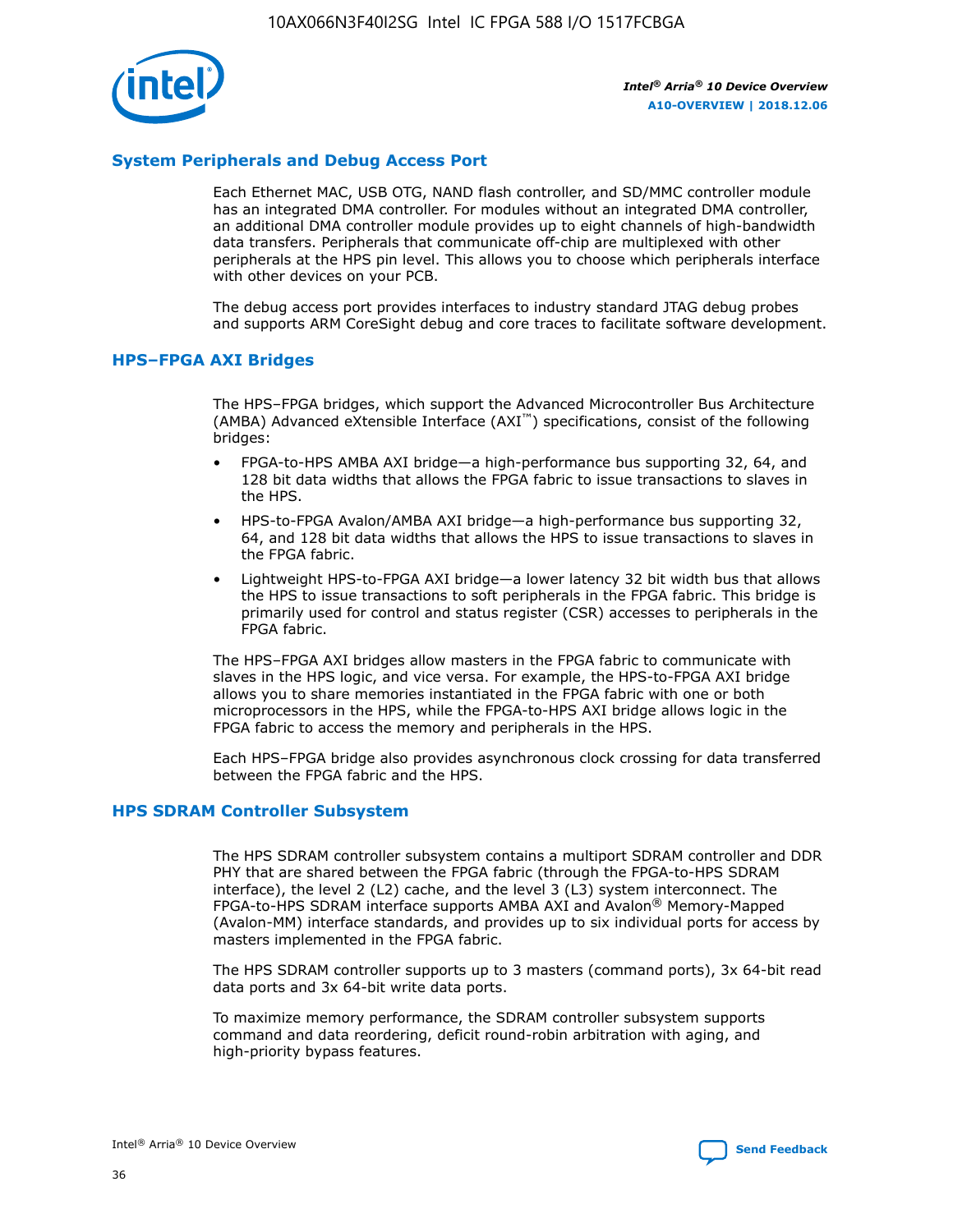

# **FPGA Configuration and HPS Booting**

The FPGA fabric and HPS in the SoC FPGA must be powered at the same time. You can reduce the clock frequencies or gate the clocks to reduce dynamic power.

Once powered, the FPGA fabric and HPS can be configured independently thus providing you with more design flexibility:

- You can boot the HPS independently. After the HPS is running, the HPS can fully or partially reconfigure the FPGA fabric at any time under software control. The HPS can also configure other FPGAs on the board through the FPGA configuration controller.
- Configure the FPGA fabric first, and then boot the HPS from memory accessible to the FPGA fabric.

## **Hardware and Software Development**

For hardware development, you can configure the HPS and connect your soft logic in the FPGA fabric to the HPS interfaces using the Platform Designer system integration tool in the Intel Quartus Prime software.

For software development, the ARM-based SoC FPGA devices inherit the rich software development ecosystem available for the ARM Cortex-A9 MPCore processor. The software development process for Intel SoC FPGAs follows the same steps as those for other SoC devices from other manufacturers. Support for Linux\*, VxWorks\*, and other operating systems are available for the SoC FPGAs. For more information on the operating systems support availability, contact the Intel FPGA sales team.

You can begin device-specific firmware and software development on the Intel SoC FPGA Virtual Target. The Virtual Target is a fast PC-based functional simulation of a target development system—a model of a complete development board. The Virtual Target enables the development of device-specific production software that can run unmodified on actual hardware.

# **Dynamic and Partial Reconfiguration**

The Intel Arria 10 devices support dynamic and partial reconfiguration. You can use dynamic and partial reconfiguration simultaneously to enable seamless reconfiguration of both the device core and transceivers.

# **Dynamic Reconfiguration**

You can reconfigure the PMA and PCS blocks while the device continues to operate. This feature allows you to change the data rates, protocol, and analog settings of a channel in a transceiver bank without affecting on-going data transfer in other transceiver banks. This feature is ideal for applications that require dynamic multiprotocol or multirate support.

# **Partial Reconfiguration**

Using partial reconfiguration, you can reconfigure some parts of the device while keeping the device in operation.

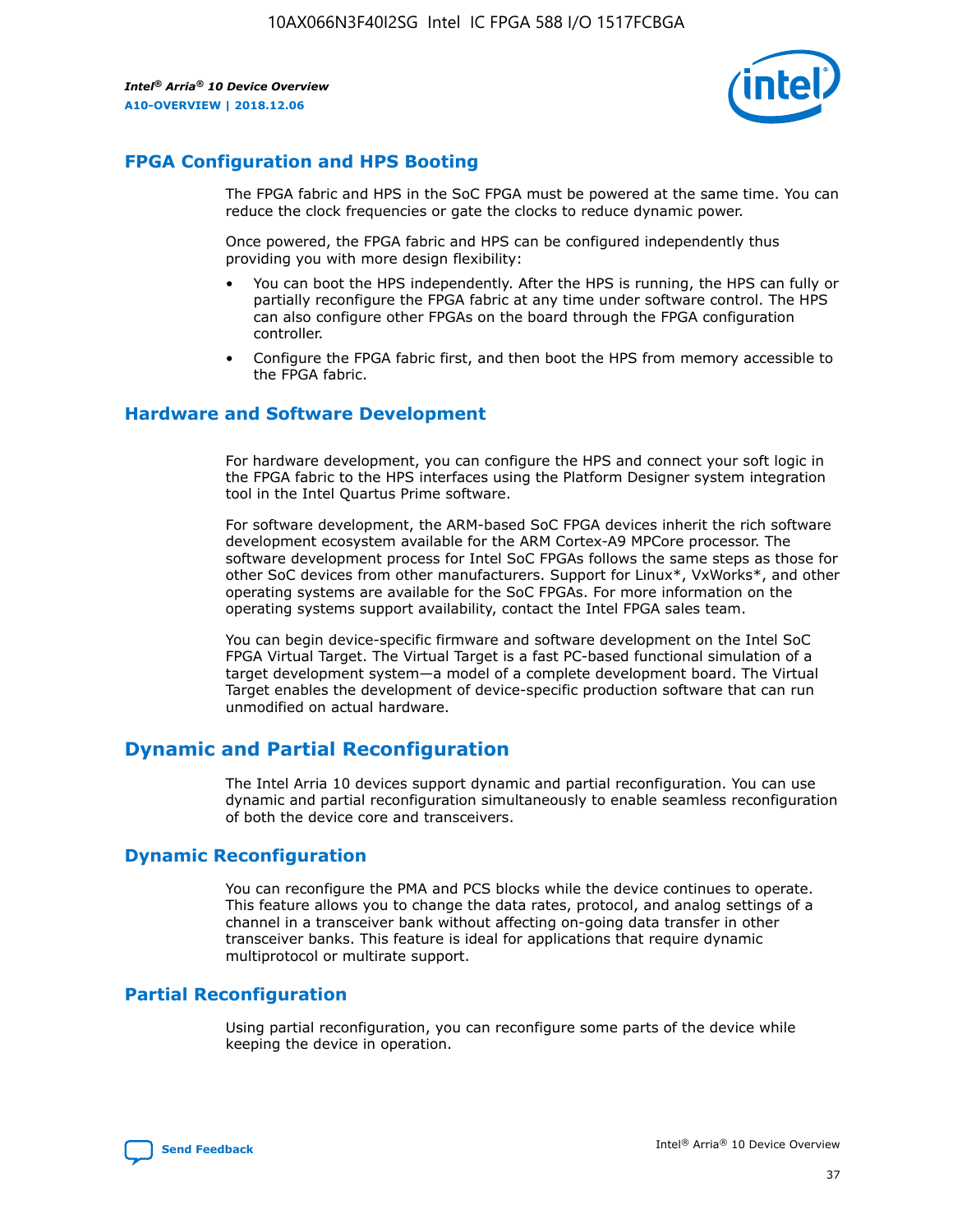

Instead of placing all device functions in the FPGA fabric, you can store some functions that do not run simultaneously in external memory and load them only when required. This capability increases the effective logic density of the device, and lowers cost and power consumption.

In the Intel solution, you do not have to worry about intricate device architecture to perform a partial reconfiguration. The partial reconfiguration capability is built into the Intel Quartus Prime design software, making such time-intensive task simple.

Intel Arria 10 devices support partial reconfiguration in the following configuration options:

- Using an internal host:
	- All supported configuration modes where the FPGA has access to external memory devices such as serial and parallel flash memory.
	- Configuration via Protocol [CvP (PCIe)]
- Using an external host—passive serial (PS), fast passive parallel (FPP) x8, FPP x16, and FPP x32 I/O interface.

# **Enhanced Configuration and Configuration via Protocol**

# **Table 25. Configuration Schemes and Features of Intel Arria 10 Devices**

Intel Arria 10 devices support 1.8 V programming voltage and several configuration schemes.

| <b>Scheme</b>                                                          | <b>Data</b><br><b>Width</b> | <b>Max Clock</b><br>Rate<br>(MHz) | <b>Max Data</b><br>Rate<br>(Mbps)<br>(13) | <b>Decompression</b> | <b>Design</b><br>Security <sup>(1</sup><br>4) | <b>Partial</b><br><b>Reconfiguration</b><br>(15) | <b>Remote</b><br><b>System</b><br><b>Update</b> |
|------------------------------------------------------------------------|-----------------------------|-----------------------------------|-------------------------------------------|----------------------|-----------------------------------------------|--------------------------------------------------|-------------------------------------------------|
| <b>JTAG</b>                                                            | 1 bit                       | 33                                | 33                                        |                      |                                               | Yes(16)                                          |                                                 |
| Active Serial (AS)<br>through the<br>EPCO-L<br>configuration<br>device | 1 bit,<br>4 bits            | 100                               | 400                                       | Yes                  | Yes                                           | $Y_{PS}(16)$                                     | Yes                                             |
| Passive serial (PS)<br>through CPLD or<br>external<br>microcontroller  | 1 bit                       | 100                               | 100                                       | Yes                  | Yes                                           | Yes(16)                                          | Parallel<br>Flash<br>Loader<br>(PFL) IP<br>core |
|                                                                        |                             |                                   |                                           |                      |                                               |                                                  | continued                                       |

<sup>(13)</sup> Enabling either compression or design security features affects the maximum data rate. Refer to the Intel Arria 10 Device Datasheet for more information.

<sup>(14)</sup> Encryption and compression cannot be used simultaneously.

 $(15)$  Partial reconfiguration is an advanced feature of the device family. If you are interested in using partial reconfiguration, contact Intel for support.

 $(16)$  Partial configuration can be performed only when it is configured as internal host.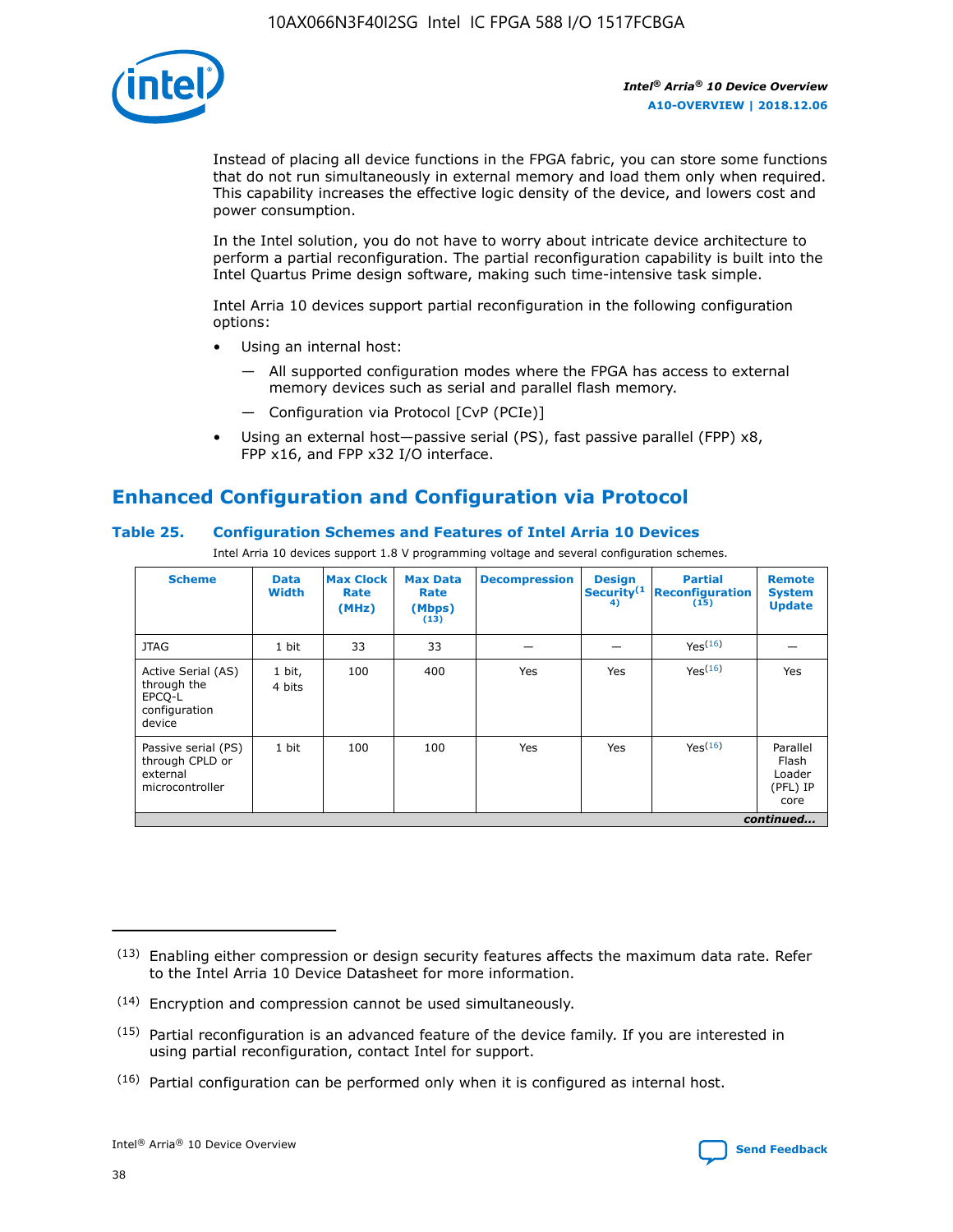

| <b>Scheme</b>                                   | <b>Data</b><br><b>Width</b> | <b>Max Clock</b><br>Rate<br>(MHz) | <b>Max Data</b><br>Rate<br>(Mbps)<br>(13) | <b>Decompression</b> | <b>Design</b><br>Security <sup>(1</sup><br>4) | <b>Partial</b><br><b>Reconfiguration</b><br>(15) | <b>Remote</b><br><b>System</b><br><b>Update</b> |
|-------------------------------------------------|-----------------------------|-----------------------------------|-------------------------------------------|----------------------|-----------------------------------------------|--------------------------------------------------|-------------------------------------------------|
| Fast passive                                    | 8 bits                      | 100                               | 3200                                      | Yes                  | Yes                                           | Yes <sup>(17)</sup>                              | PFL IP                                          |
| parallel (FPP)<br>through CPLD or               | 16 bits                     |                                   |                                           | Yes                  | Yes                                           |                                                  | core                                            |
| external<br>microcontroller                     | 32 bits                     |                                   |                                           | Yes                  | Yes                                           |                                                  |                                                 |
| Configuration via                               | 16 bits                     | 100                               | 3200                                      | Yes                  | Yes                                           | Yes <sup>(17)</sup>                              |                                                 |
| <b>HPS</b>                                      | 32 bits                     |                                   |                                           | Yes                  | Yes                                           |                                                  |                                                 |
| Configuration via<br>Protocol [CvP<br>$(PCIe*)$ | x1, x2,<br>x4, x8<br>lanes  |                                   | 8000                                      | Yes                  | Yes                                           | Yes <sup>(16)</sup>                              |                                                 |

You can configure Intel Arria 10 devices through PCIe using Configuration via Protocol (CvP). The Intel Arria 10 CvP implementation conforms to the PCIe 100 ms power-up-to-active time requirement.

#### **Related Information**

[Configuration via Protocol \(CvP\) Implementation in Intel FPGAs User Guide](https://www.intel.com/content/www/us/en/programmable/documentation/dsu1441819344145.html#dsu1442269728522) Provides more information about the CvP configuration scheme.

# **SEU Error Detection and Correction**

Intel Arria 10 devices offer robust and easy-to-use single-event upset (SEU) error detection and correction circuitry.

The detection and correction circuitry includes protection for Configuration RAM (CRAM) programming bits and user memories. The CRAM is protected by a continuously running CRC error detection circuit with integrated ECC that automatically corrects one or two errors and detects higher order multi-bit errors. When more than two errors occur, correction is available through reloading of the core programming file, providing a complete design refresh while the FPGA continues to operate.

The physical layout of the Intel Arria 10 CRAM array is optimized to make the majority of multi-bit upsets appear as independent single-bit or double-bit errors which are automatically corrected by the integrated CRAM ECC circuitry. In addition to the CRAM protection, the M20K memory blocks also include integrated ECC circuitry and are layout-optimized for error detection and correction. The MLAB does not have ECC.

(14) Encryption and compression cannot be used simultaneously.

<sup>(17)</sup> Supported at a maximum clock rate of 100 MHz.



 $(13)$  Enabling either compression or design security features affects the maximum data rate. Refer to the Intel Arria 10 Device Datasheet for more information.

 $(15)$  Partial reconfiguration is an advanced feature of the device family. If you are interested in using partial reconfiguration, contact Intel for support.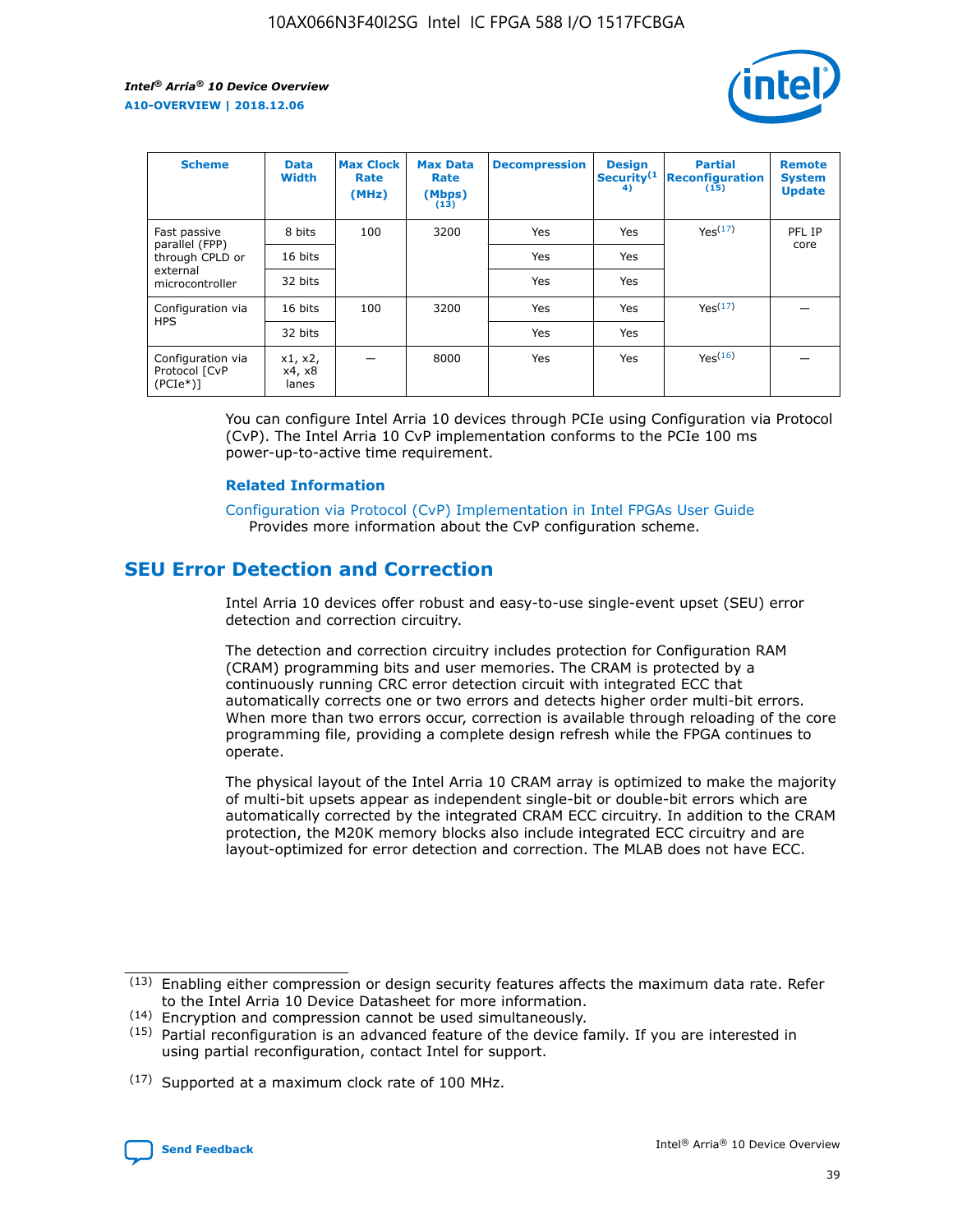

# **Power Management**

Intel Arria 10 devices leverage the advanced 20 nm process technology, a low 0.9 V core power supply, an enhanced core architecture, and several optional power reduction techniques to reduce total power consumption by as much as 40% compared to Arria V devices and as much as 60% compared to Stratix V devices.

The optional power reduction techniques in Intel Arria 10 devices include:

- **SmartVID**—a code is programmed into each device during manufacturing that allows a smart regulator to operate the device at lower core  $V_{CC}$  while maintaining performance
- **Programmable Power Technology**—non-critical timing paths are identified by the Intel Quartus Prime software and the logic in these paths is biased for low power instead of high performance
- **Low Static Power Options**—devices are available with either standard static power or low static power while maintaining performance

Furthermore, Intel Arria 10 devices feature Intel's industry-leading low power transceivers and include a number of hard IP blocks that not only reduce logic resources but also deliver substantial power savings compared to soft implementations. In general, hard IP blocks consume up to 90% less power than the equivalent soft logic implementations.

# **Incremental Compilation**

The Intel Quartus Prime software incremental compilation feature reduces compilation time and helps preserve performance to ease timing closure. The incremental compilation feature enables the partial reconfiguration flow for Intel Arria 10 devices.

Incremental compilation supports top-down, bottom-up, and team-based design flows. This feature facilitates modular, hierarchical, and team-based design flows where different designers compile their respective design sections in parallel. Furthermore, different designers or IP providers can develop and optimize different blocks of the design independently. These blocks can then be imported into the top level project.

# **Document Revision History for Intel Arria 10 Device Overview**

| <b>Document</b><br><b>Version</b> | <b>Changes</b>                                                                                                                                                                                                                                                              |
|-----------------------------------|-----------------------------------------------------------------------------------------------------------------------------------------------------------------------------------------------------------------------------------------------------------------------------|
| 2018.12.06                        | Added links to Intel Arria 10 device errata documents.<br>Removed automotive temperature option from the Intel Arria 10 GX devices.<br>Removed -3 fabric speed grade from the Intel Arria 10 GT devices.<br>Updated power options for the Intel Arria 10 GX and GT devices. |
| 2018.04.09                        | Updated the lowest $V_{CC}$ from 0.83 V to 0.82 V in the topic listing a summary of the device features.                                                                                                                                                                    |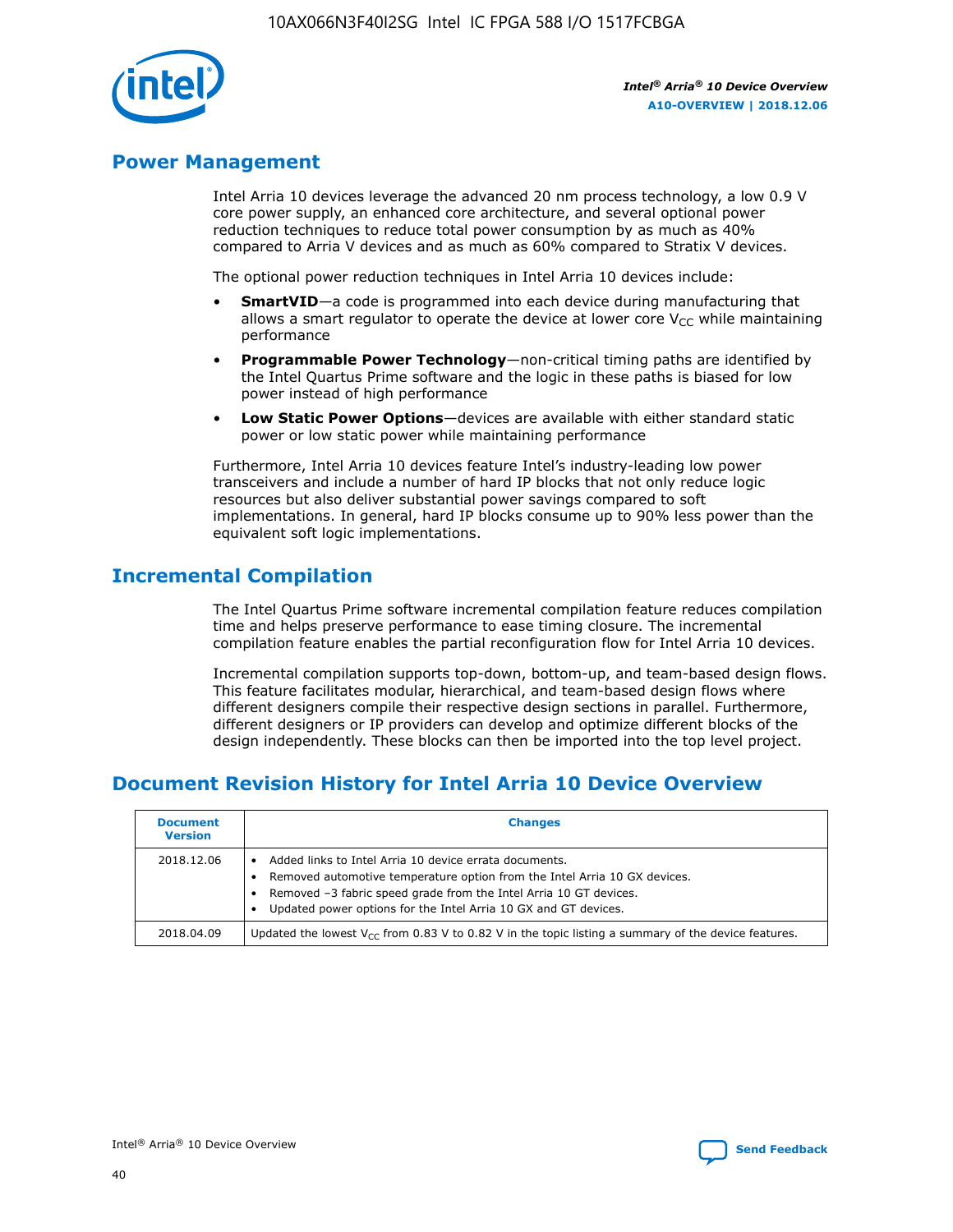*Intel® Arria® 10 Device Overview* **A10-OVERVIEW | 2018.12.06**



| <b>Date</b>    | <b>Version</b> | <b>Changes</b>                                                                                                                                                                                                                                                                                                                                                                                                                                                                                                                                                                                                                                                                                                                                                                                                                                                                                                                                                            |
|----------------|----------------|---------------------------------------------------------------------------------------------------------------------------------------------------------------------------------------------------------------------------------------------------------------------------------------------------------------------------------------------------------------------------------------------------------------------------------------------------------------------------------------------------------------------------------------------------------------------------------------------------------------------------------------------------------------------------------------------------------------------------------------------------------------------------------------------------------------------------------------------------------------------------------------------------------------------------------------------------------------------------|
| January 2018   | 2018.01.17     | Updated the maximum data rate for HPS (Intel Arria 10 SX devices<br>external memory interface DDR3 controller from 2,166 Mbps to 2,133<br>Mbps.<br>Updated maximum frequency supported for half rate QDRII and QDRII<br>+ SRAM to 633 MHz in Memory Standards Supported by the Soft<br>Memory Controller table.<br>Updated transceiver backplane capability to 12.5 Gbps.<br>$\bullet$<br>Removed transceiver speed grade 5 in Sample Ordering Core and<br>Available Options for Intel Arria 10 GX Devices figure.<br>Removed package code 40, low static power, SmartVID, industrial, and<br>military operating temperature support from Sample Ordering Core and<br>Available Options for Intel Arria 10 GT Devices figure.<br>Updated short reach transceiver rate for Intel Arria 10 GT devices to<br>25.8 Gbps.<br>Removed On-Die Instrumentation - EyeQ and Jitter Margin Tool<br>support from PMA Features of the Transceivers in Intel Arria 10 Devices<br>table. |
| September 2017 | 2017.09.20     | Updated the maximum speed of the DDR4 external memory interface from<br>1,333 MHz/2,666 Mbps to 1,200 MHz/2,400 Mbps.                                                                                                                                                                                                                                                                                                                                                                                                                                                                                                                                                                                                                                                                                                                                                                                                                                                     |
| July 2017      | 2017.07.13     | Corrected the automotive temperature range in the figure showing the<br>available options for the Intel Arria 10 GX devices from "-40°C to 100°C"<br>to "-40°C to 125°C".                                                                                                                                                                                                                                                                                                                                                                                                                                                                                                                                                                                                                                                                                                                                                                                                 |
| July 2017      | 2017.07.06     | Added automotive temperature option to Intel Arria 10 GX device family.                                                                                                                                                                                                                                                                                                                                                                                                                                                                                                                                                                                                                                                                                                                                                                                                                                                                                                   |
| May 2017       | 2017.05.08     | Corrected protocol names with "1588" to "IEEE 1588v2".<br>$\bullet$<br>Updated the vertical migration table to remove vertical migration<br>$\bullet$<br>between Intel Arria 10 GX and Intel Arria 10 SX device variants.<br>Removed all "Preliminary" marks.<br>$\bullet$                                                                                                                                                                                                                                                                                                                                                                                                                                                                                                                                                                                                                                                                                                |
| March 2017     | 2017.03.15     | Removed the topic about migration from Intel Arria 10 to Intel Stratix<br>10 devices.<br>Rebranded as Intel.<br>$\bullet$                                                                                                                                                                                                                                                                                                                                                                                                                                                                                                                                                                                                                                                                                                                                                                                                                                                 |
| October 2016   | 2016.10.31     | Removed package F36 from Intel Arria 10 GX devices.<br>Updated Intel Arria 10 GT sample ordering code and maximum GX<br>$\bullet$<br>transceiver count. Intel Arria 10 GT devices are available only in the<br>SF45 package option with a maximum of 72 transceivers.                                                                                                                                                                                                                                                                                                                                                                                                                                                                                                                                                                                                                                                                                                     |
| May 2016       | 2016.05.02     | Updated the FPGA Configuration and HPS Booting topic.<br>$\bullet$<br>Remove V <sub>CC</sub> PowerManager from the Summary of Features, Power<br>Management and Arria 10 Device Variants and packages topics. This<br>feature is no longer supported in Arria 10 devices.<br>Removed LPDDR3 from the Memory Standards Supported by the HPS<br>Hard Memory Controller table in the Memory Standards Supported by<br>Intel Arria 10 Devices topic. This standard is only supported by the<br>FPGA.<br>Removed transceiver speed grade 5 from the Device Variants and<br>Packages topic for Arria 10 GX and SX devices.                                                                                                                                                                                                                                                                                                                                                      |
| February 2016  | 2016.02.11     | Changed the maximum Arria 10 GT datarate to 25.8 Gbps and the<br>minimum datarate to 1 Gbps globally.<br>Revised the state for Core clock networks in the Summary of Features<br>$\bullet$<br>topic.<br>Changed the transceiver parameters in the "Summary of Features for<br>$\bullet$<br>Arria 10 Devices" table.<br>• Changed the transceiver parameters in the "Maximum Resource Counts<br>for Arria 10 GT Devices" table.<br>Changed the package availability for GT devices in the "Package Plan<br>for Arria 10 GT Devices" table.<br>Changed the package configurations for GT devices in the "Migration"<br>Capability Across Arria 10 Product Lines" figure.<br>continued                                                                                                                                                                                                                                                                                       |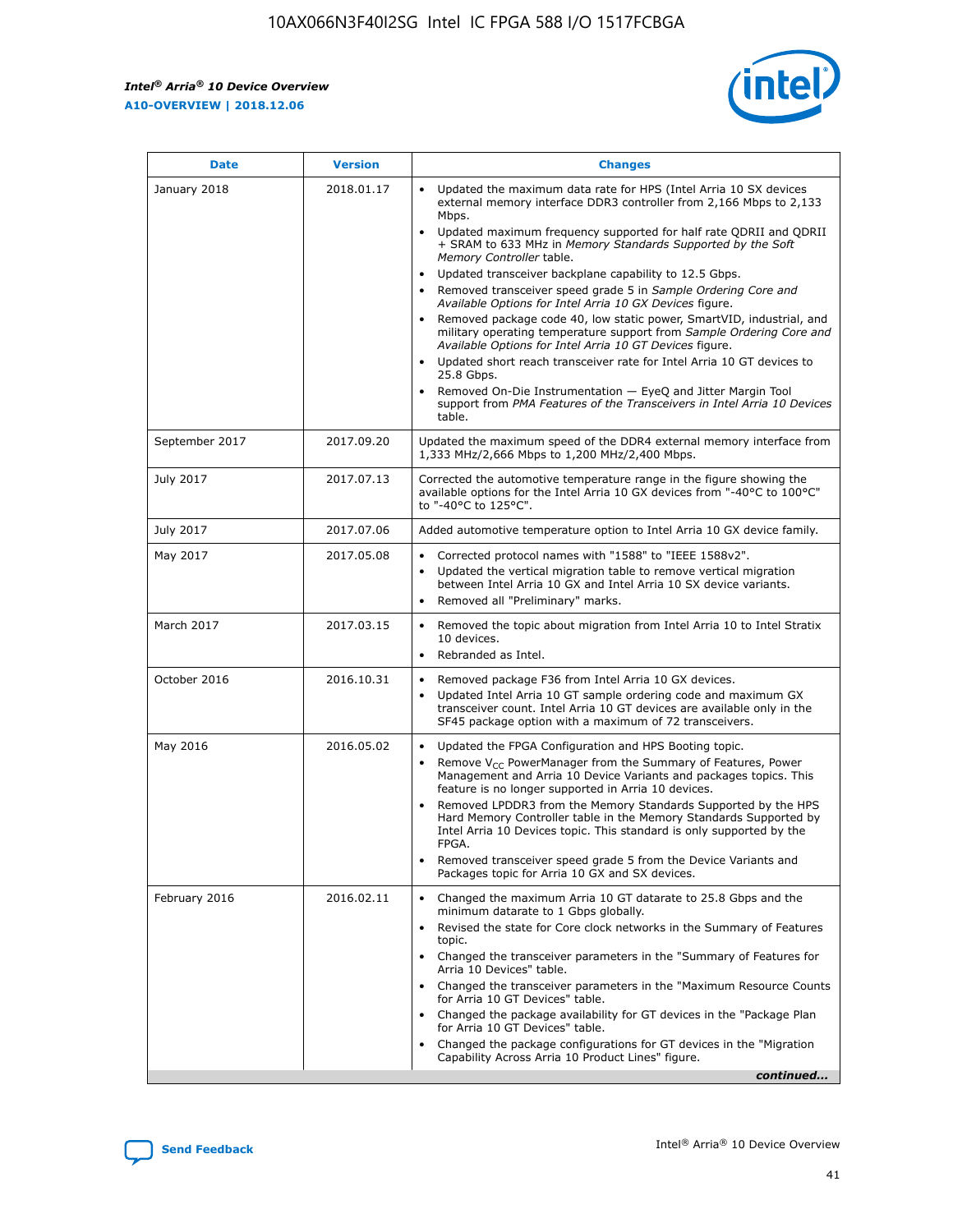

| <b>Date</b>   | <b>Version</b> | <b>Changes</b>                                                                                                                                                               |
|---------------|----------------|------------------------------------------------------------------------------------------------------------------------------------------------------------------------------|
|               |                | • Changed transceiver parameters in the "Low Power Serial Transceivers"<br>section.                                                                                          |
|               |                | • Changed the transceiver descriptions in the "Device Variants for the<br>Arria 10 Device Family" table.                                                                     |
|               |                | Changed the "Sample Ordering Code and Available Options for Arria 10<br>$\bullet$<br>GT Devices" figure.                                                                     |
|               |                | Changed the datarates for GT devices in the "PMA Features" section.                                                                                                          |
|               |                | Changed the datarates for GT devices in the "PCS Features" section.<br>$\bullet$                                                                                             |
| December 2015 | 2015.12.14     | Updated the number of M20K memory blocks for Arria 10 GX 660 from<br>2133 to 2131 and corrected the total RAM bit from 48,448 Kb to<br>48,408 Kb.                            |
|               |                | Corrected the number of DSP blocks for Arria 10 GX 660 from 1688 to<br>1687 in the table listing floating-point arithmetic resources.                                        |
| November 2015 | 2015.11.02     | Updated the maximum resources for Arria 10 GX 220, GX 320, GX 480,<br>$\bullet$<br>GX 660, SX 220, SX 320, SX 480, and SX 660.                                               |
|               |                | • Updated resource count for Arria 10 GX 320, GX 480, GX 660, SX 320,<br>SX 480, a SX 660 devices in Number of Multipliers in Intel Arria 10<br><b>Devices</b> table.        |
|               |                | Updated the available options for Arria 10 GX, GT, and SX.                                                                                                                   |
|               |                | Changed instances of Quartus II to Quartus Prime.<br>$\bullet$                                                                                                               |
| June 2015     | 2015.06.15     | Corrected label for Intel Arria 10 GT product lines in the vertical migration<br>figure.                                                                                     |
| May 2015      | 2015.05.15     | Corrected the DDR3 half rate and quarter rate maximum frequencies in the<br>table that lists the memory standards supported by the Intel Arria 10 hard<br>memory controller. |
| May 2015      | 2015.05.04     | • Added support for 13.5G JESD204b in the Summary of Features table.                                                                                                         |
|               |                | • Added a link to Arria 10 GT Channel Usage in the Arria 10 GT Package<br>Plan topic.                                                                                        |
|               |                | • Added a note to the table, Maximum Resource Counts for Arria 10 GT<br>devices.                                                                                             |
|               |                | • Updated the power requirements of the transceivers in the Low Power<br>Serial Transceivers topic.                                                                          |
| January 2015  | 2015.01.23     | • Added floating point arithmetic features in the Summary of Features<br>table.                                                                                              |
|               |                | • Updated the total embedded memory from 38.38 megabits (Mb) to<br>65.6 Mb.                                                                                                  |
|               |                | • Updated the table that lists the memory standards supported by Intel<br>Arria 10 devices.                                                                                  |
|               |                | Removed support for DDR3U, LPDDR3 SDRAM, RLDRAM 2, and DDR2.                                                                                                                 |
|               |                | Moved RLDRAM 3 support from hard memory controller to soft memory<br>controller. RLDRAM 3 support uses hard PHY with soft memory<br>controller.                              |
|               |                | Added soft memory controller support for QDR IV.<br>٠                                                                                                                        |
|               |                | Updated the maximum resource count table to include the number of<br>hard memory controllers available in each device variant.                                               |
|               |                | Updated the transceiver PCS data rate from 12.5 Gbps to 12 Gbps.<br>$\bullet$                                                                                                |
|               |                | Updated the max clock rate of PS, FPP x8, FPP x16, and Configuration<br>via HPS from 125 MHz to 100 MHz.                                                                     |
|               |                | Added a feature for fractional synthesis PLLs: PLL cascading.                                                                                                                |
|               |                | Updated the HPS programmable general-purpose I/Os from 54 to 62.<br>$\bullet$                                                                                                |
|               |                | continued                                                                                                                                                                    |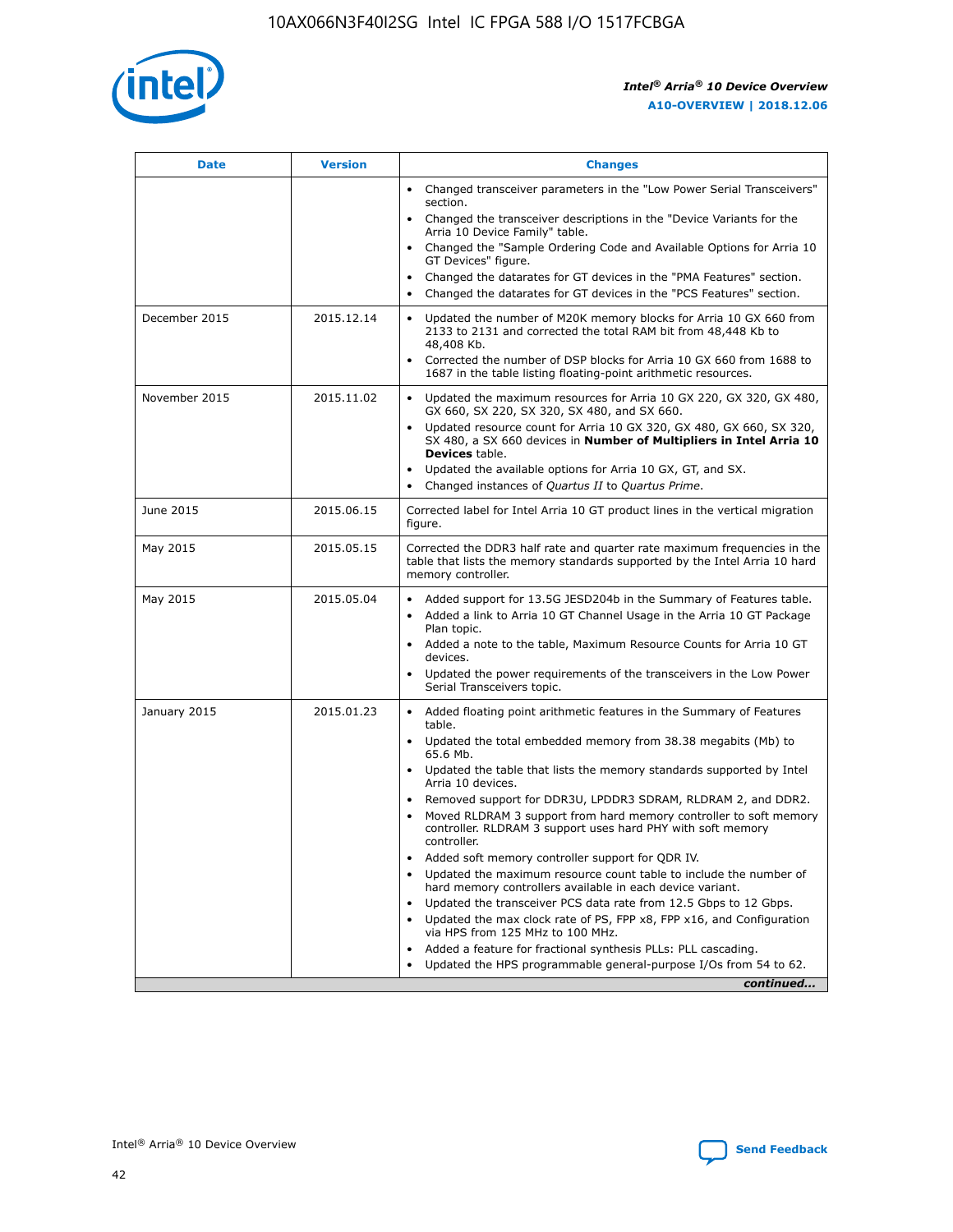r



| <b>Date</b>    | <b>Version</b> | <b>Changes</b>                                                                                                                                                                                                                                                                                                                                                                                                                                                                                                                                      |
|----------------|----------------|-----------------------------------------------------------------------------------------------------------------------------------------------------------------------------------------------------------------------------------------------------------------------------------------------------------------------------------------------------------------------------------------------------------------------------------------------------------------------------------------------------------------------------------------------------|
| September 2014 | 2014.09.30     | Corrected the 3 V I/O and LVDS I/O counts for F35 and F36 packages<br>$\bullet$<br>of Arria 10 GX.<br>Corrected the 3 V I/O, LVDS I/O, and transceiver counts for the NF40<br>$\bullet$<br>package of the Arria GX 570 and 660.<br>Removed 3 V I/O, LVDS I/O, and transceiver counts for the NF40<br>package of the Arria GX 900 and 1150. The NF40 package is not<br>available for Arria 10 GX 900 and 1150.                                                                                                                                       |
| August 2014    | 2014.08.18     | Updated Memory (Kb) M20K maximum resources for Arria 10 GX 660<br>devices from 42,660 to 42,620.<br>Added GPIO columns consisting of LVDS I/O Bank and 3V I/O Bank in<br>$\bullet$<br>the Package Plan table.<br>Added how to use memory interface clock frequency higher than 533<br>$\bullet$<br>MHz in the I/O vertical migration.<br>Added information to clarify that RLDRAM3 support uses hard PHY with<br>$\bullet$<br>soft memory controller.<br>Added variable precision DSP blocks support for floating-point<br>$\bullet$<br>arithmetic. |
| June 2014      | 2014.06.19     | Updated number of dedicated I/Os in the HPS block to 17.                                                                                                                                                                                                                                                                                                                                                                                                                                                                                            |
| February 2014  | 2014.02.21     | Updated transceiver speed grade options for GT devices in Figure 2.                                                                                                                                                                                                                                                                                                                                                                                                                                                                                 |
| February 2014  | 2014.02.06     | Updated data rate for Arria 10 GT devices from 28.1 Gbps to 28.3 Gbps.                                                                                                                                                                                                                                                                                                                                                                                                                                                                              |
| December 2013  | 2013.12.10     | Updated the HPS memory standards support from LPDDR2 to LPDDR3.<br>Updated HPS block diagram to include dedicated HPS I/O and FPGA<br>$\bullet$<br>Configuration blocks as well as repositioned SD/SDIO/MMC, DMA, SPI<br>and NAND Flash with ECC blocks.                                                                                                                                                                                                                                                                                            |
| December 2013  | 2013.12.02     | Initial release.                                                                                                                                                                                                                                                                                                                                                                                                                                                                                                                                    |